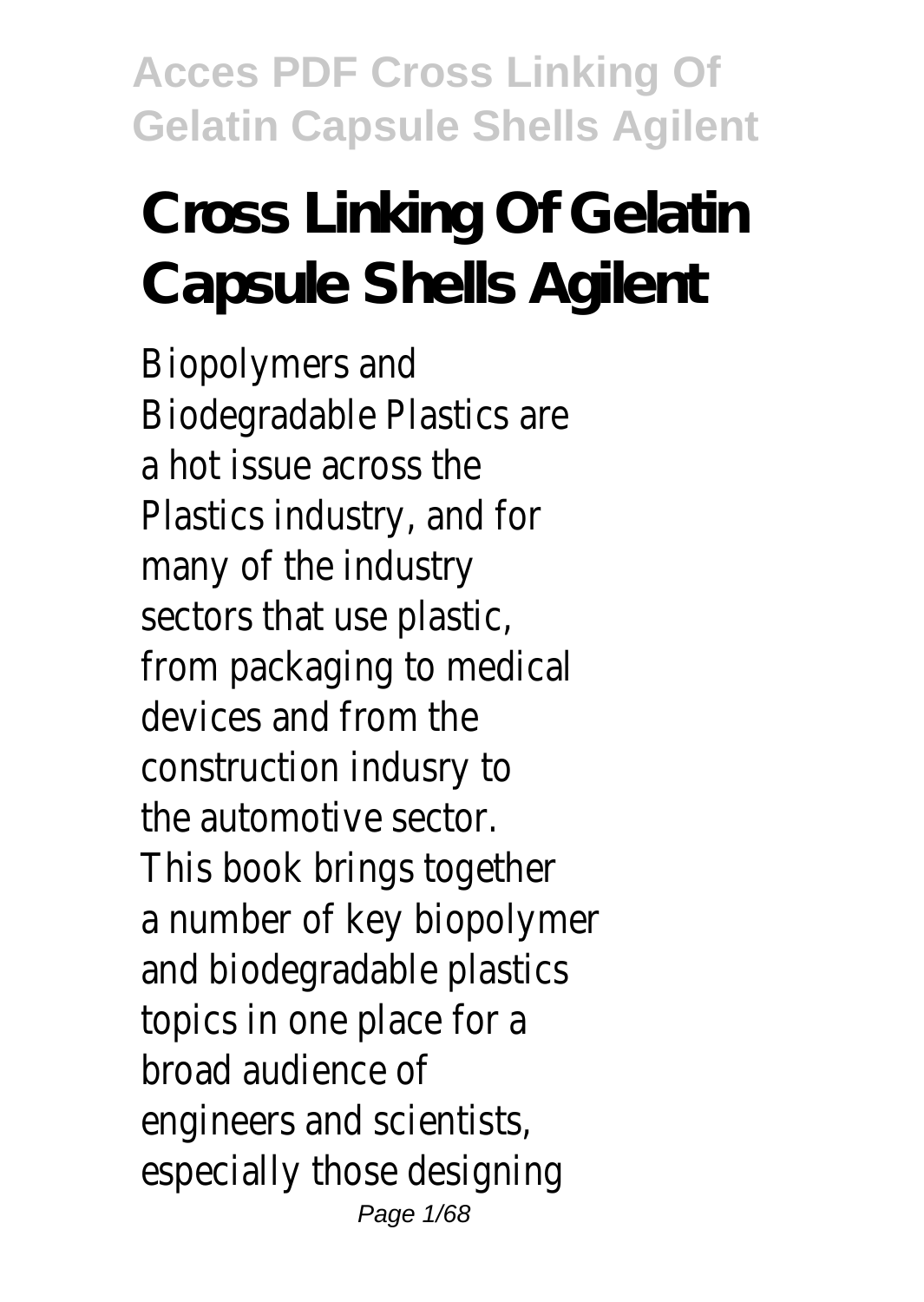with biopolymers and biodegradable plastics, or evaluating the options for switching from traditional plastics to biopolymers. Topics covered include preparation, fabrication, applications and recycling (including biodegradability and compostability). Applications in key areas such as films, coatings controlled release and tissue engineering are discussed. Dr Ebnesajjad provides readers with an in-depth reference for the plastics industry – material suppliers and

Page 2/68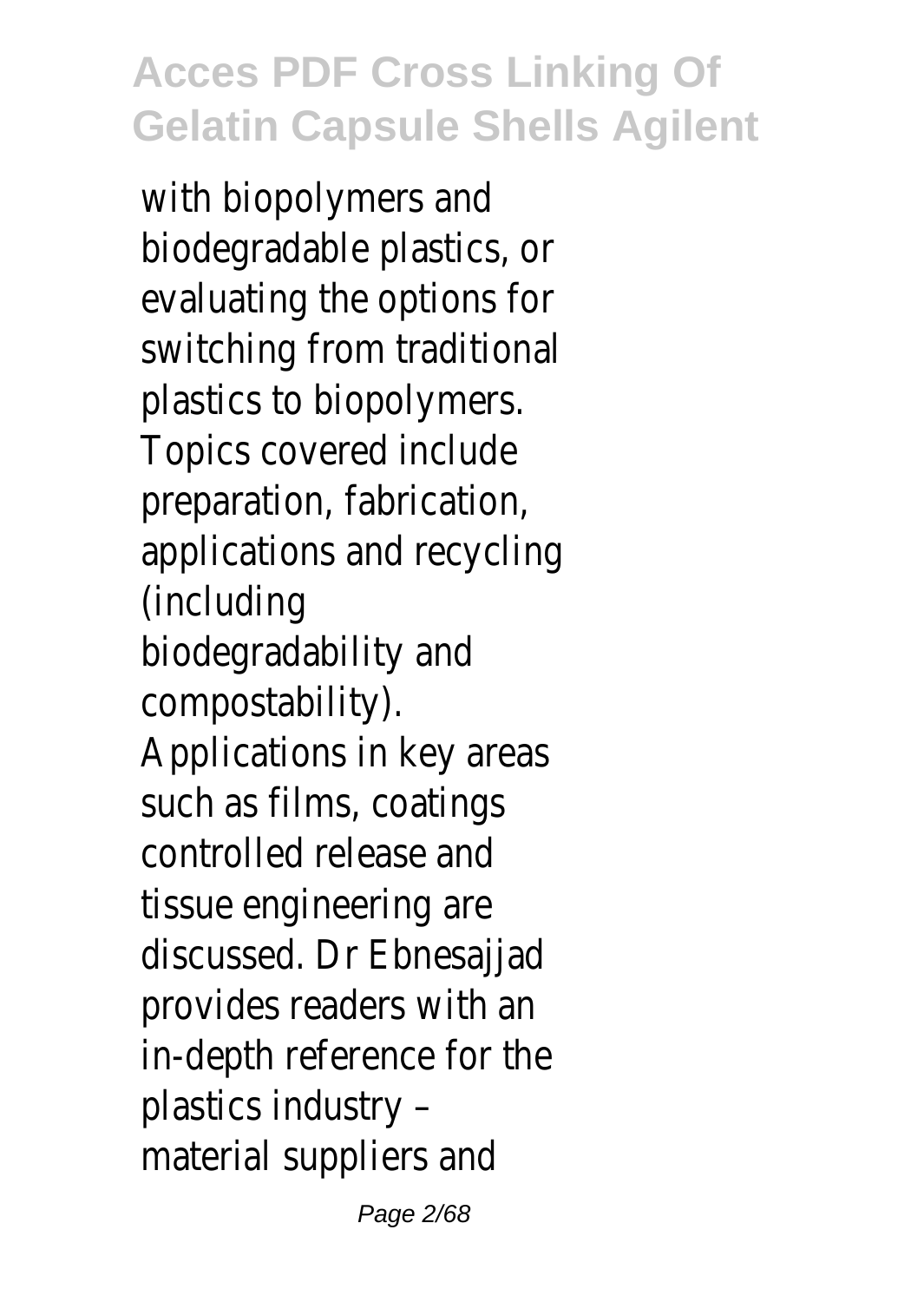processors, bio-polymer producers, bio-polymer processors and fabricators – and for industry sectors utilizing biopolymers – automotive, packaging, construction, wind turbine manufacturers, film manufacturers, adhesive and coating industries, medical device manufacturers, biomedical engineers, and the recycling industry. Essential information and practical guidance for engineers and scientists working with bioplastics, or evaluating a migration to bioplastics. Includes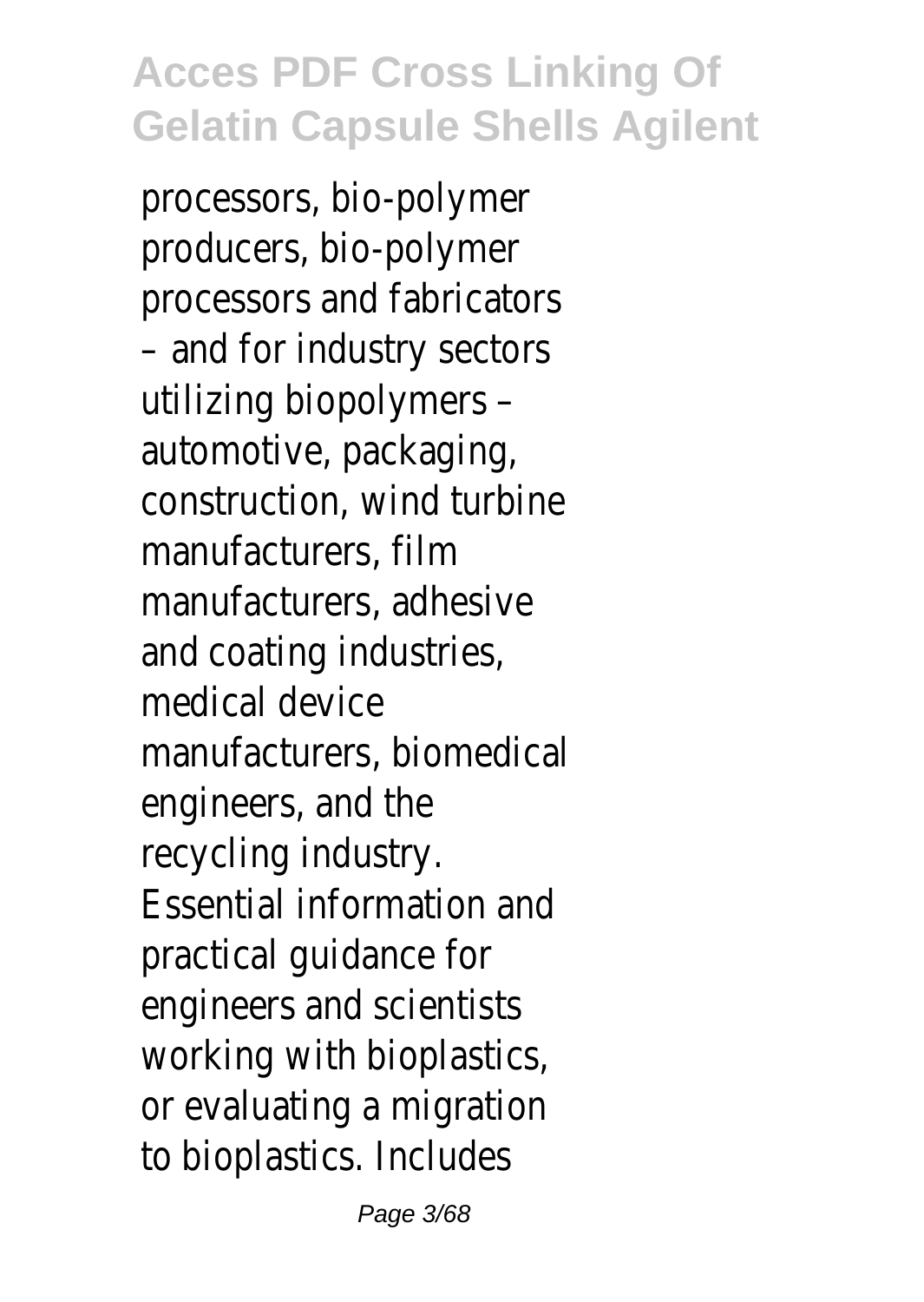key published material on biopolymers, updated specifically for this Handbook, and new material including coverage of PLA and Tissue Engineering Scaffolds. Coverage of materials and applications together in one handbook enables engineers and scientists to make informed design decisions. Long established as a trusted core text for pharmaceutics courses, this gold standard book is the most comprehensive source on pharmaceutical dosage forms and drug delivery systems available

Page 4/68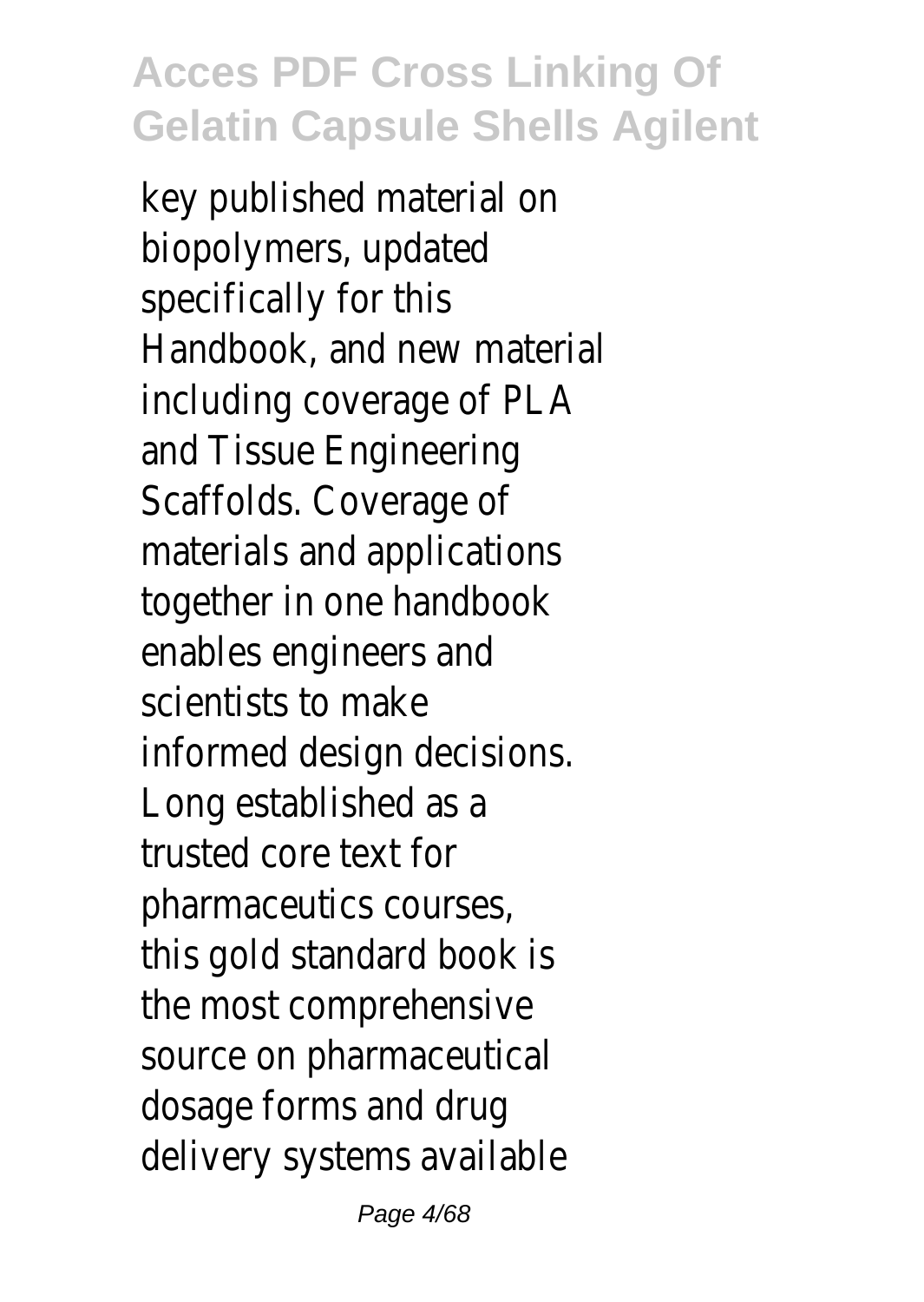today. Reflecting the CAPE, APhA, and NAPLEX® competencies, Ansel's Pharmaceutical Dosage Forms and Drug Delivery Systems covers physical pharmacy, pharmacy practice, pharmaceutics, compounding, and dosage forms, as well as the clinical application of the various dosing forms in patient care. This Tenth Edition has been fully updated to reflect new USP standards and features a dynamic new full color design, new coverage of prescription flavoring, and increased

Page 5/68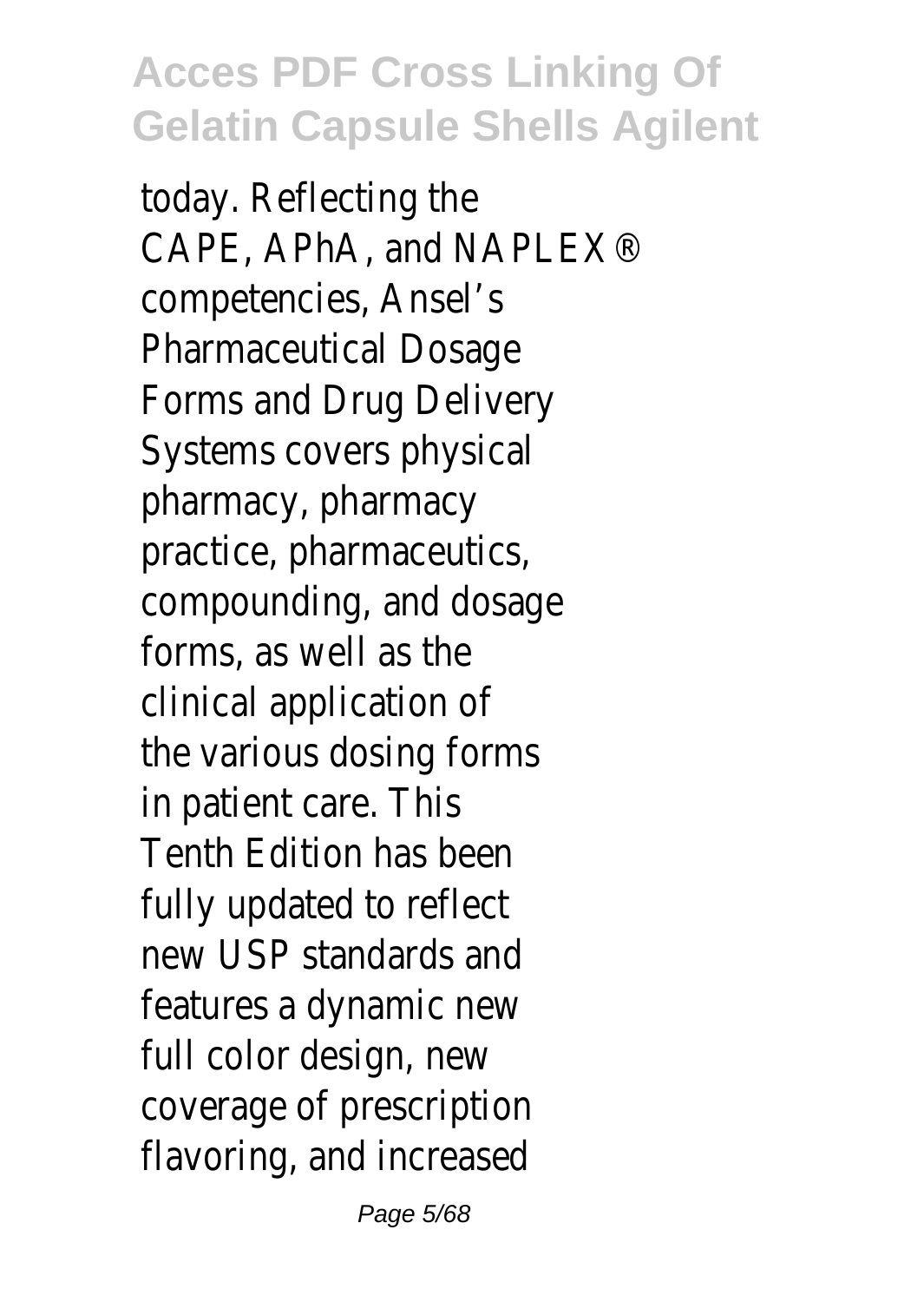coverage of expiration dates. Pharmaceutical Dosage Forms: Capsules covers the development, composition, and manufacture of capsules. Despite the important role that capsules play in drug delivery and product development, few comprehensive texts on the science and technology of capsules have been available for the research and academic environments. This text addresses this gap, discussing how capsules provide unique capabilities and options

Page 6/68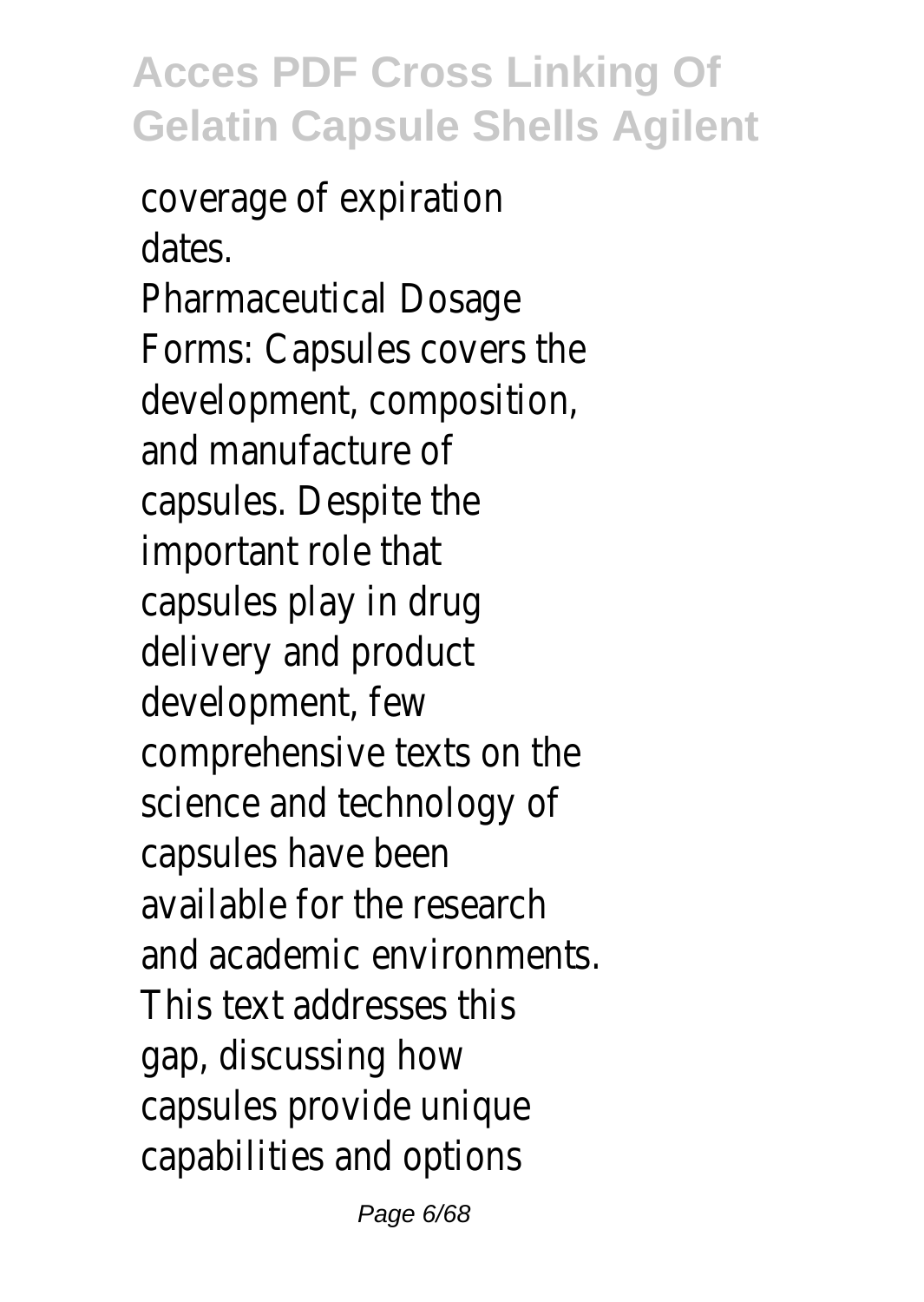for dosage form design and formulation. This authoritative volume provides a contemporary view on the latest research in molecules with optimal drug-like properties. It is a valuable source to access current best practices as well as new research techniques and strategies. Written by leading scientists in their fields, the text consists of fourteen chapters with an underlying theme of early collaborative opportunities between pharmaceutical and

Page 7/68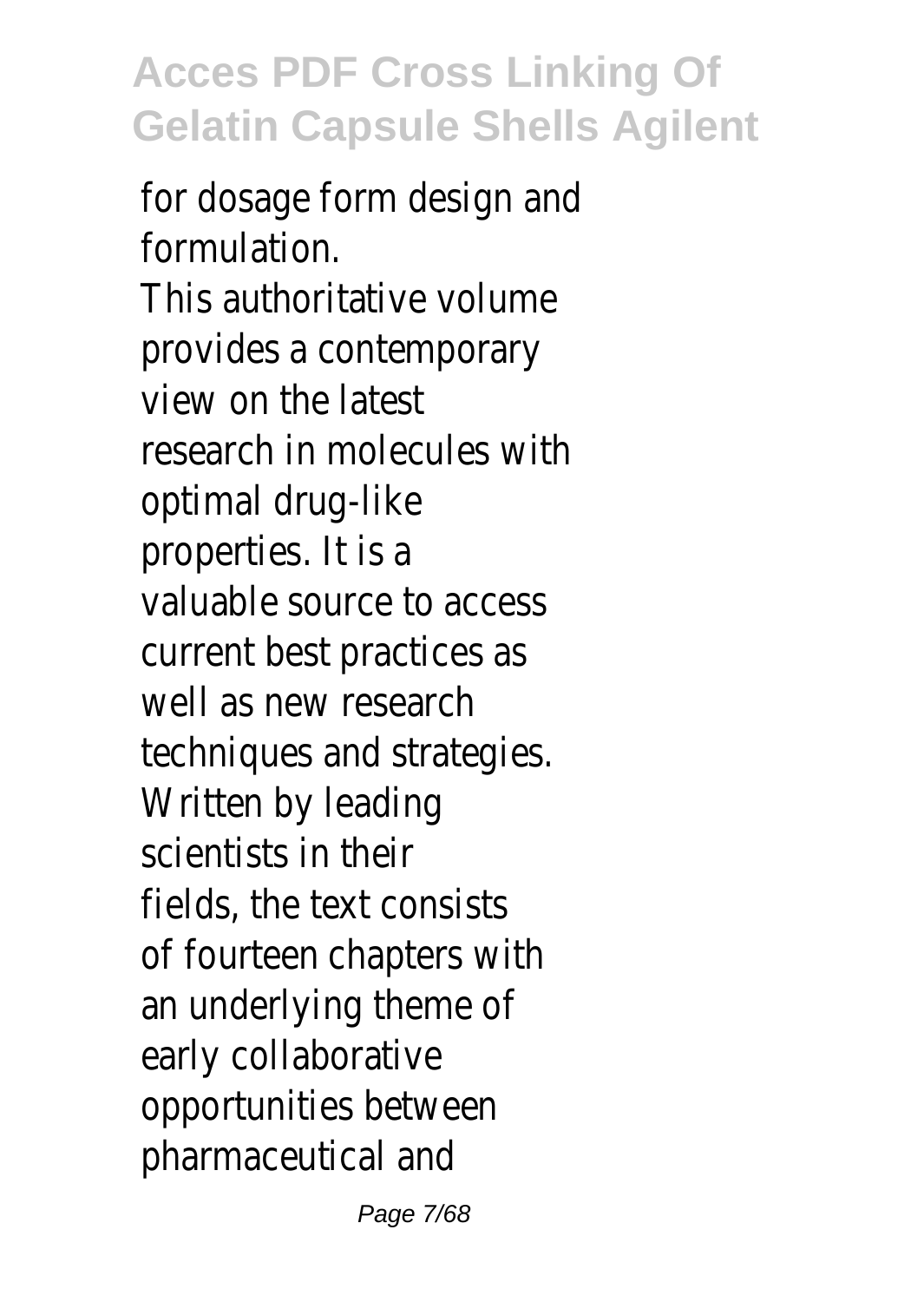discovery sciences. The book explores the practical realities of performing physical pharmaceutical and biopharmaceutical research in the context of drug discovery with short timelines and low compound availability. Chapters cover strategies and tactics to enable discovery as well as predictive approaches to establish, understand and communicate risks in early development. It also examines the detection, characterization, and assessment of risks on the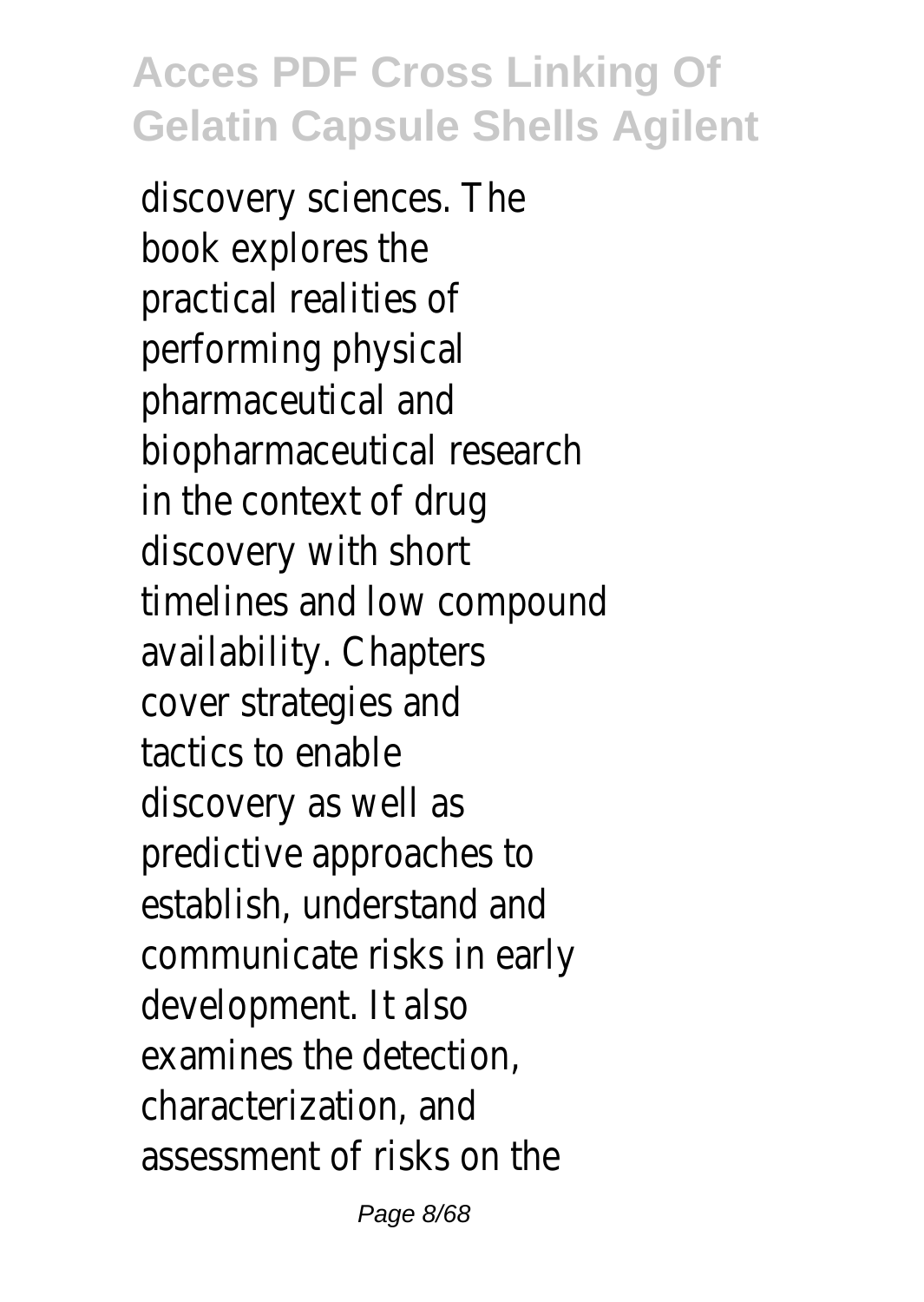solid state properties of advanced discovery and early development candidates, highlighting the link between solid state properties and critical development parameters such as solubility and stability. Final chapters center on techniques to improve molecular solubilization and prevent precipitation, with particularly emphasis on linking physiochemical properties of molecules to formulation selection in preclinical and clinical settings. Oral Lipid-Based

Page 9/68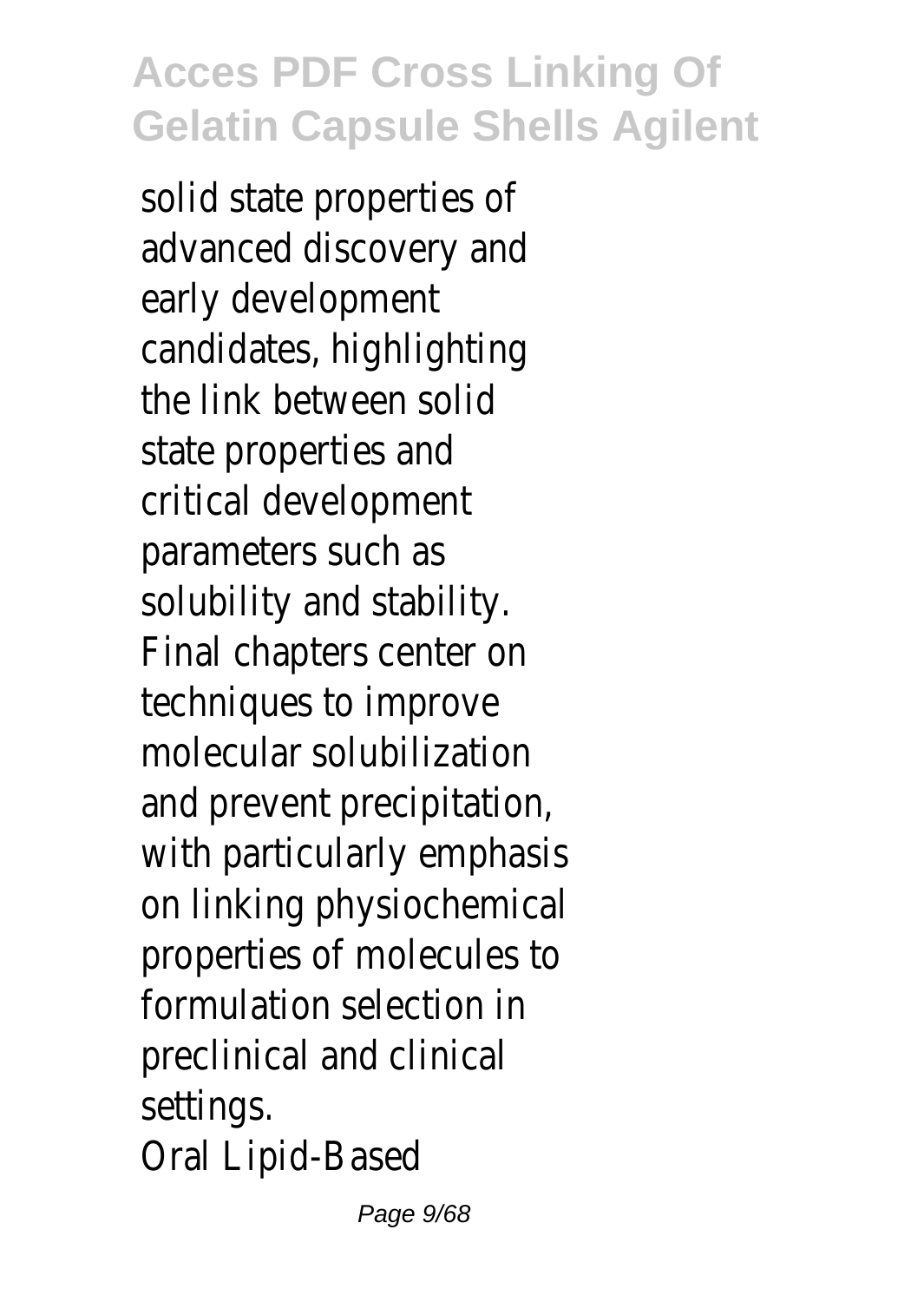Formulations Degradable Polymers Properties, Processing and Applications Applied Preformulation, Product Design, and Regulatory Science Cumulated Index Medicus Pharmaceutical Dosage Forms Aldehyde Based Gelatin Crosslinking to Target Intestine Drug ReleaseLAP Lambert Academic Publishing

The objective of this volume is to consolidate within a single text the most current knowledge,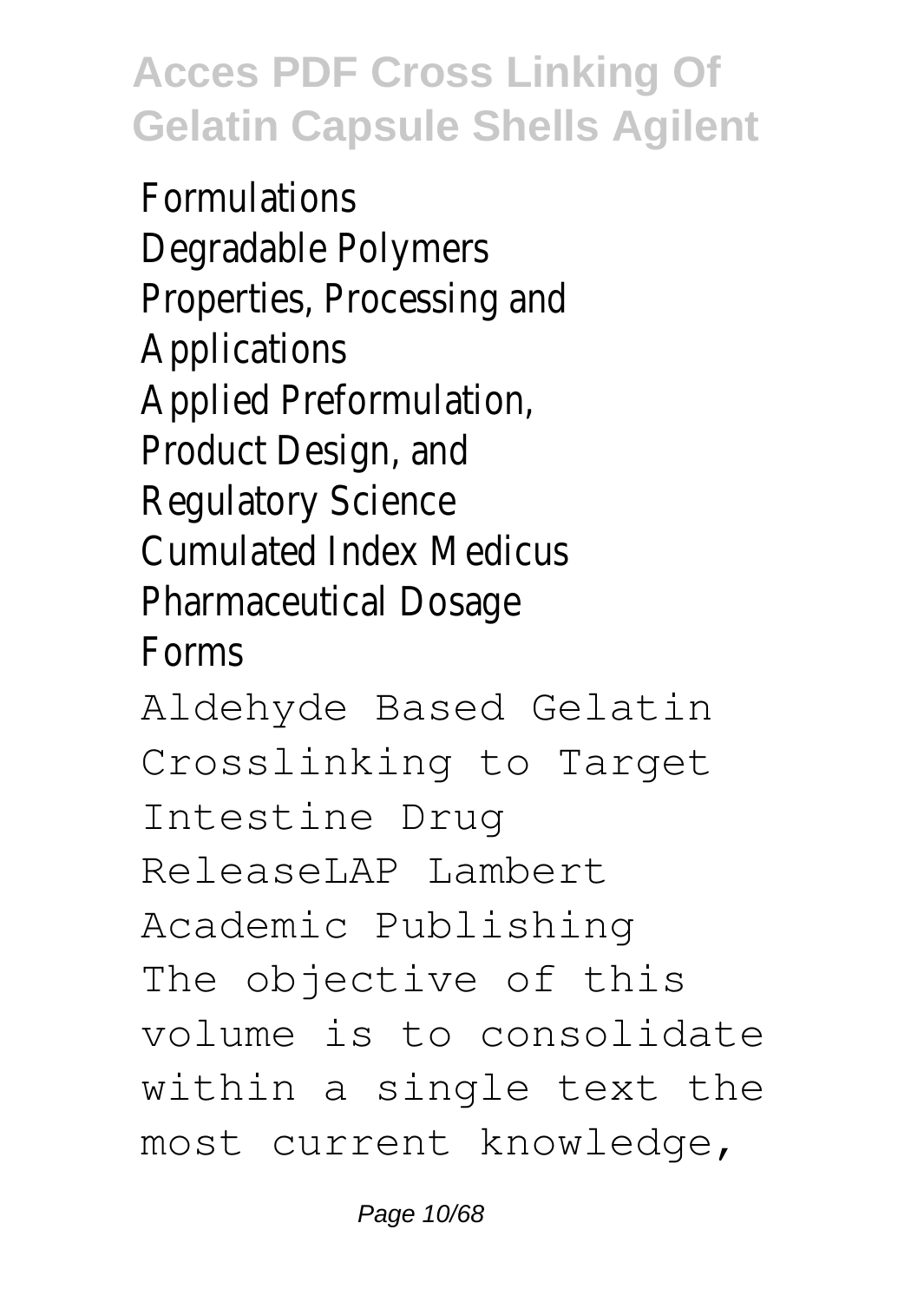practical methods, and regulatory considerations pertaining to formulations development with poorly watersoluble molecules. A pharmaceutical scientist's approach toward solubility enhancement of a poorly water-soluble molecule typically includes detailed characterization of the compound's physiochemical properties, solid-state modifications, advanced Page 11/68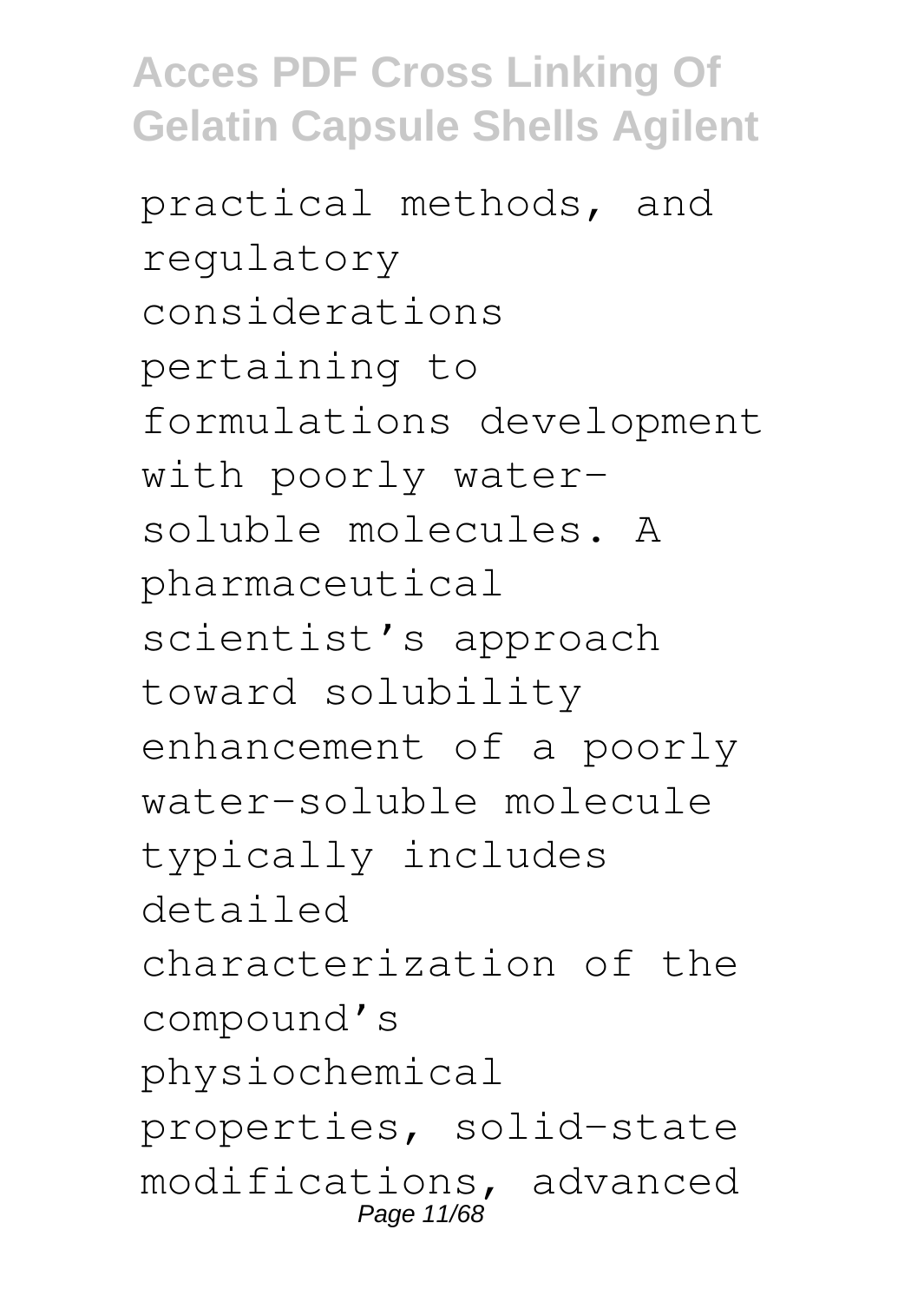formulation design, nonconventional process technologies, advanced analytical characterization, and specialized product performance analysis techniques. The scientist must also be aware of the unique regulatory considerations pertaining to the nonconventional approaches often utilized for poorly water-soluble drugs. One faced with the challenge of developing a drug Page 12/68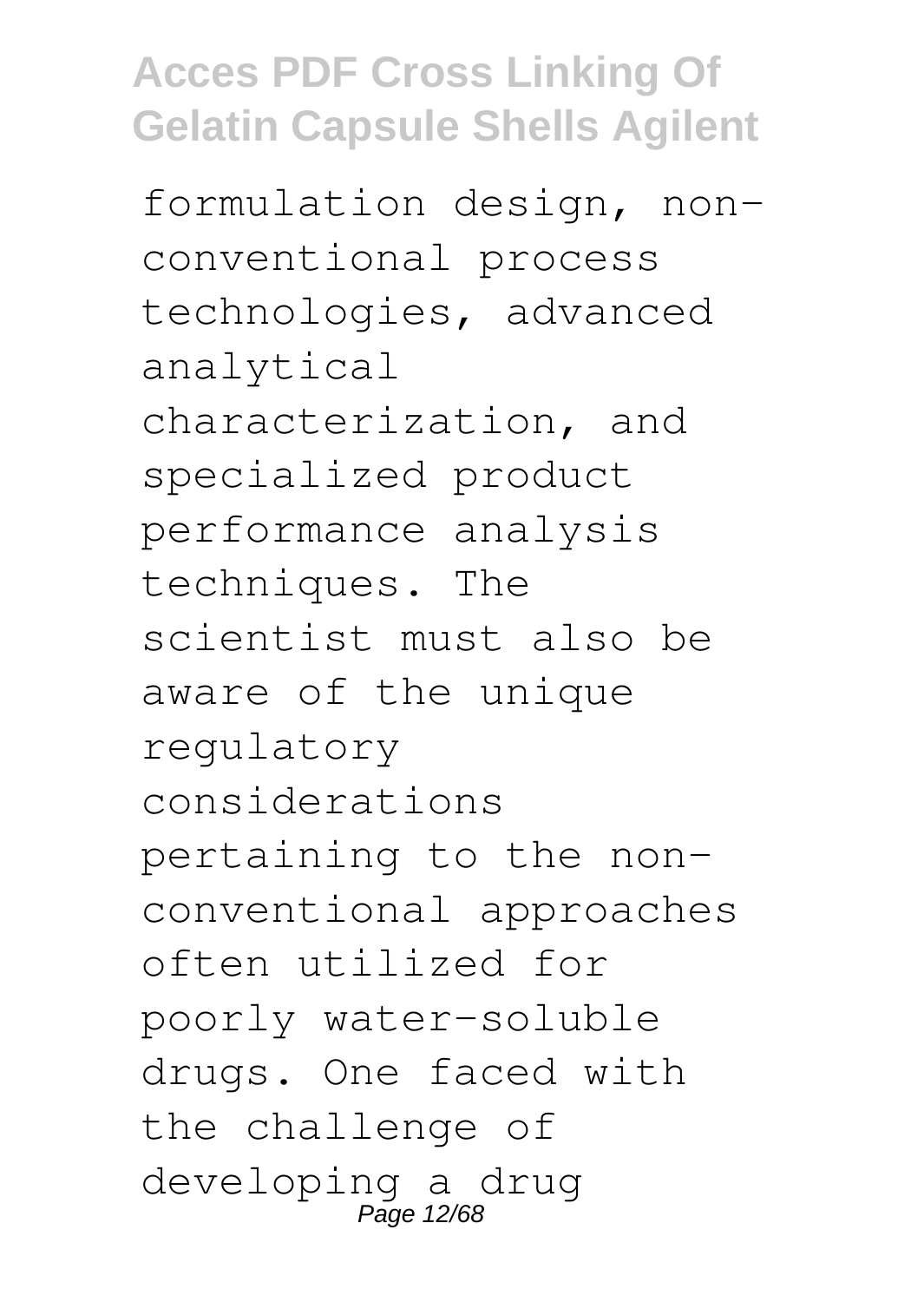product from a poorly soluble compound must possess at minimum a working knowledge of each of the abovementioned facets and detailed knowledge of most. In light of the magnitude of the growing solubility problem to drug development, this is a significant burden especially when considering that knowledge in most of these areas is relatively new and continues to develop In recent years, Page 13/68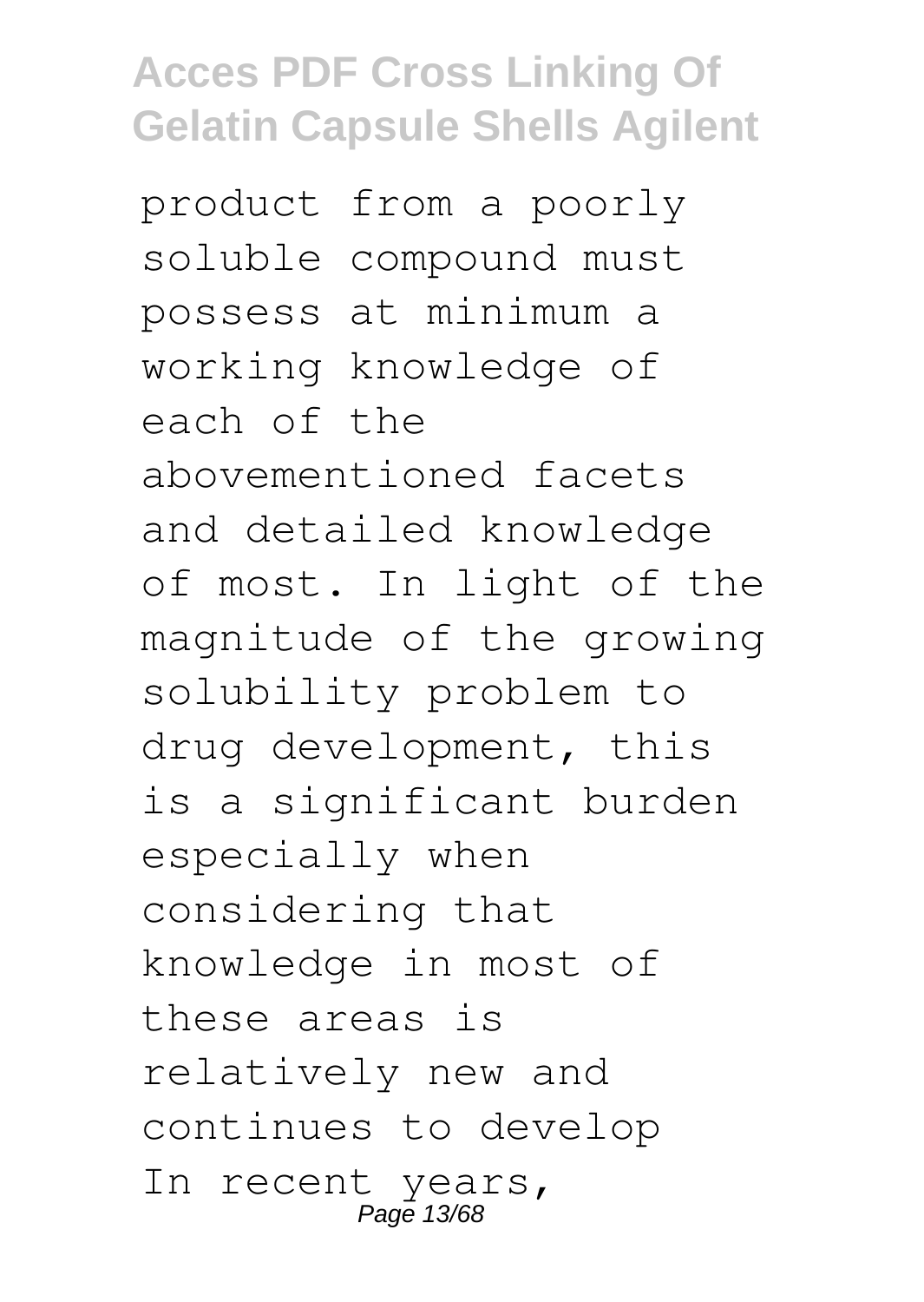emerging trends in the design and development of drug products have indicated ever greater need for integrated characterization of excipients and in-depth understanding of their roles in drug delivery applications. This book presents a concise summary of relevant scientific and mechanistic information that can aid the use of excipients in formulation design and drug delivery applications. Each Page 14/68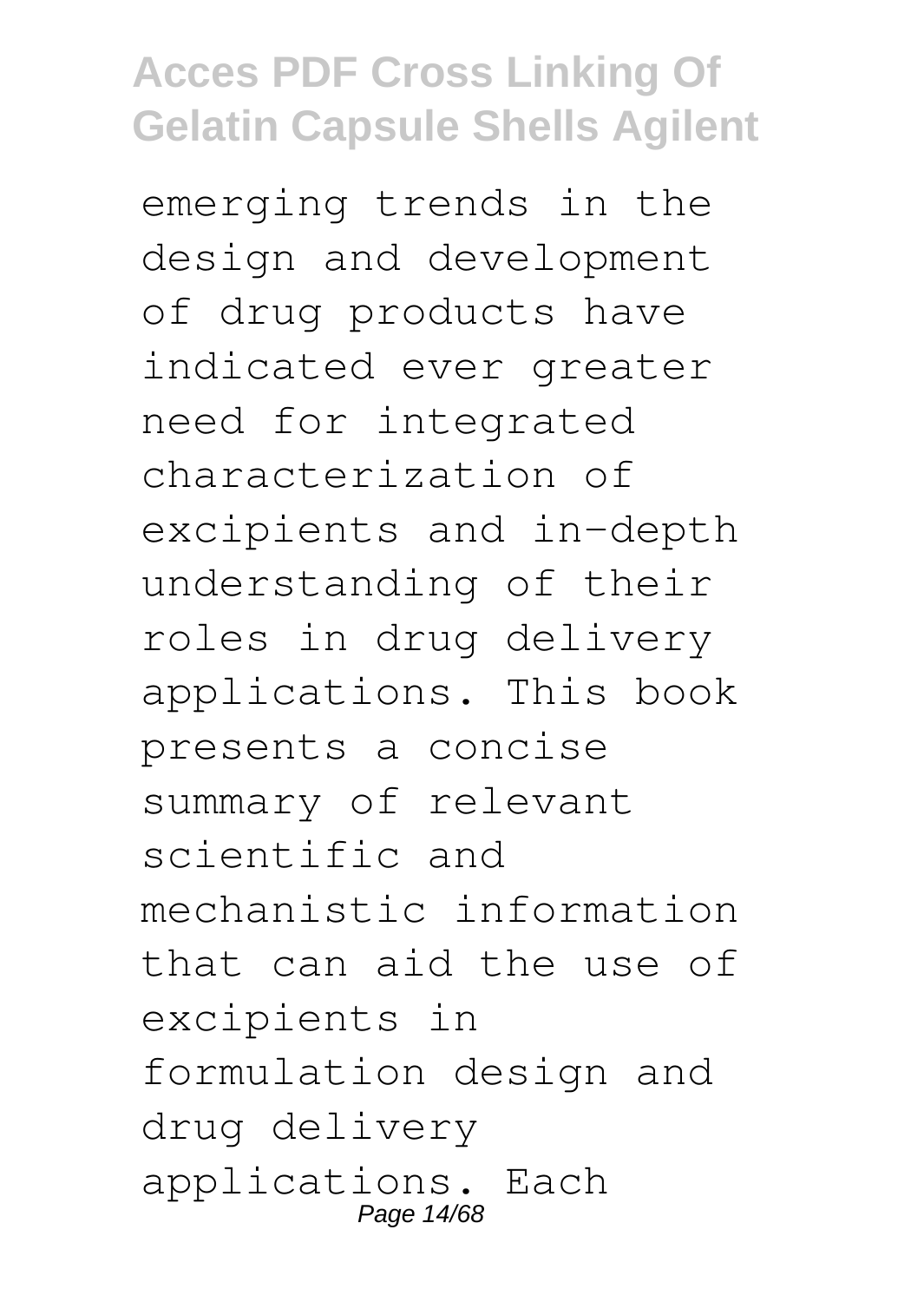chapter is contributed by chosen experts in their respective fields, which affords truly indepth perspective into a spectrum of excipientfocused topics. This book captures current subjects of interest – with the most up to date research updates – in the field of pharmaceutical excipients. This includes areas of interest to the biopharmaceutical industry users, students, educators, Page 15/6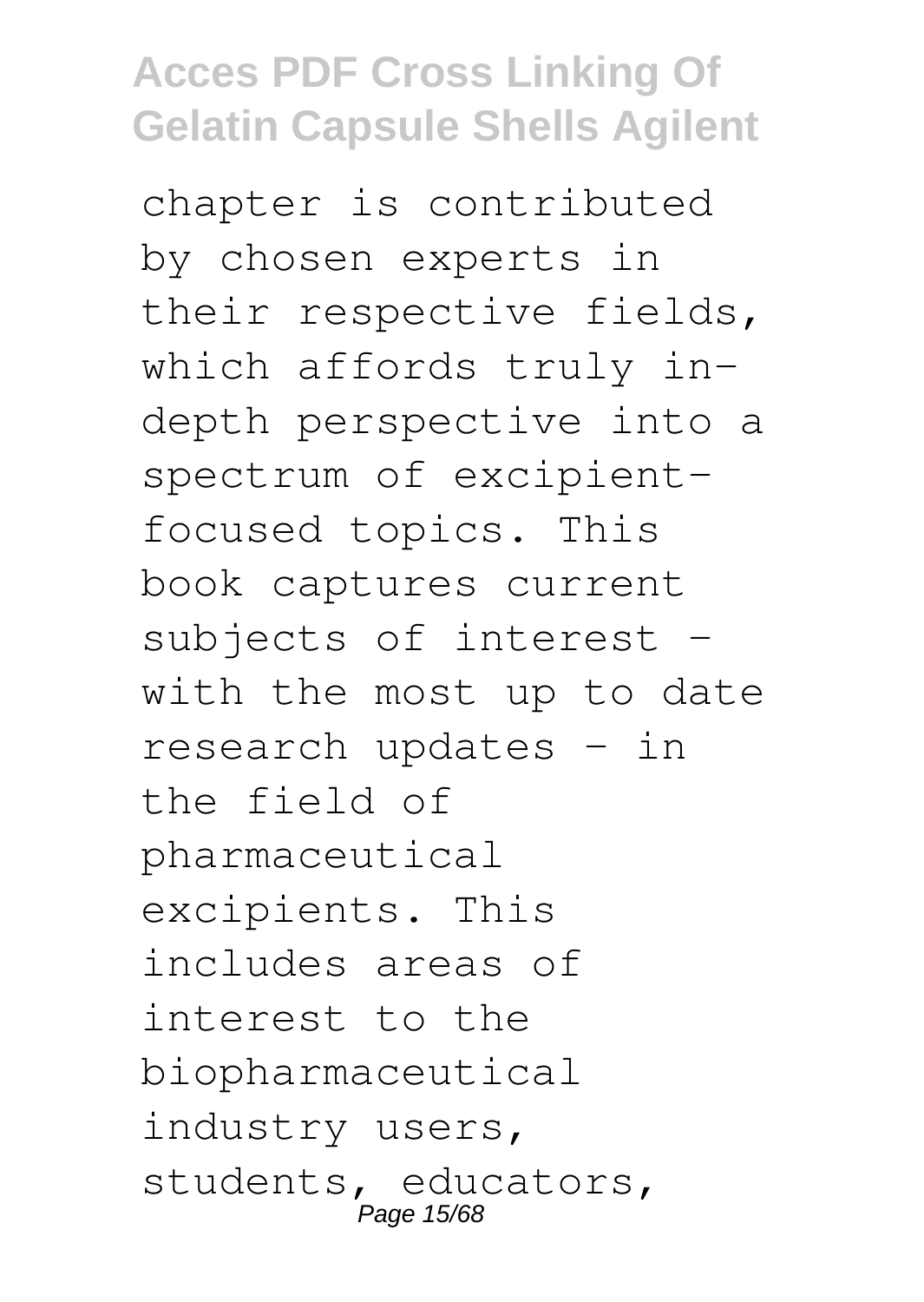excipient manufacturers, and regulatory bodies alike. Proceedings of the Third International Symposium on Frontiers in Biomedical Polymers including Polymer Therapeutics: From Laboratory to Clinical Practice, held May 23-27, 1999, in Shiga, Japan. This book focuses on the progress and unique discoveries in the interdisciplinary scientific and technological area of biomedical application Page 16/68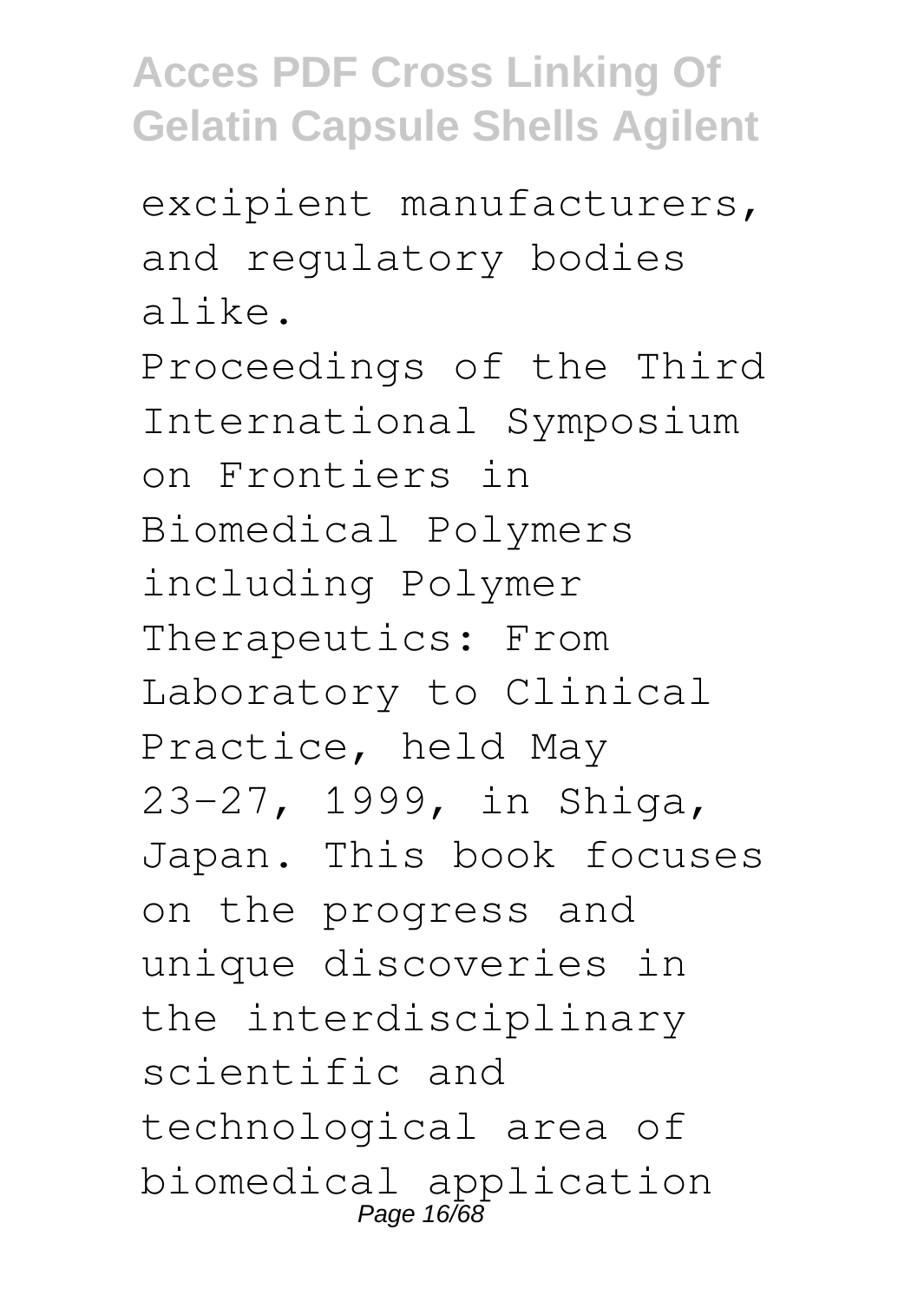of polymers. The topics include polymeric materials for biomedical and pharmaceutical applications, as well as polymeric materials in therapeutics.

A Thesis Submitted in Partial Fulfilment of the Degree of Bachelor of Pharmacy (Honours), School of Pharmacy, University of Otago, Dunedin, New Zealand Developing Solid Oral Dosage Forms Handbook of Isolation and Characterization of Impurities in Page 17/68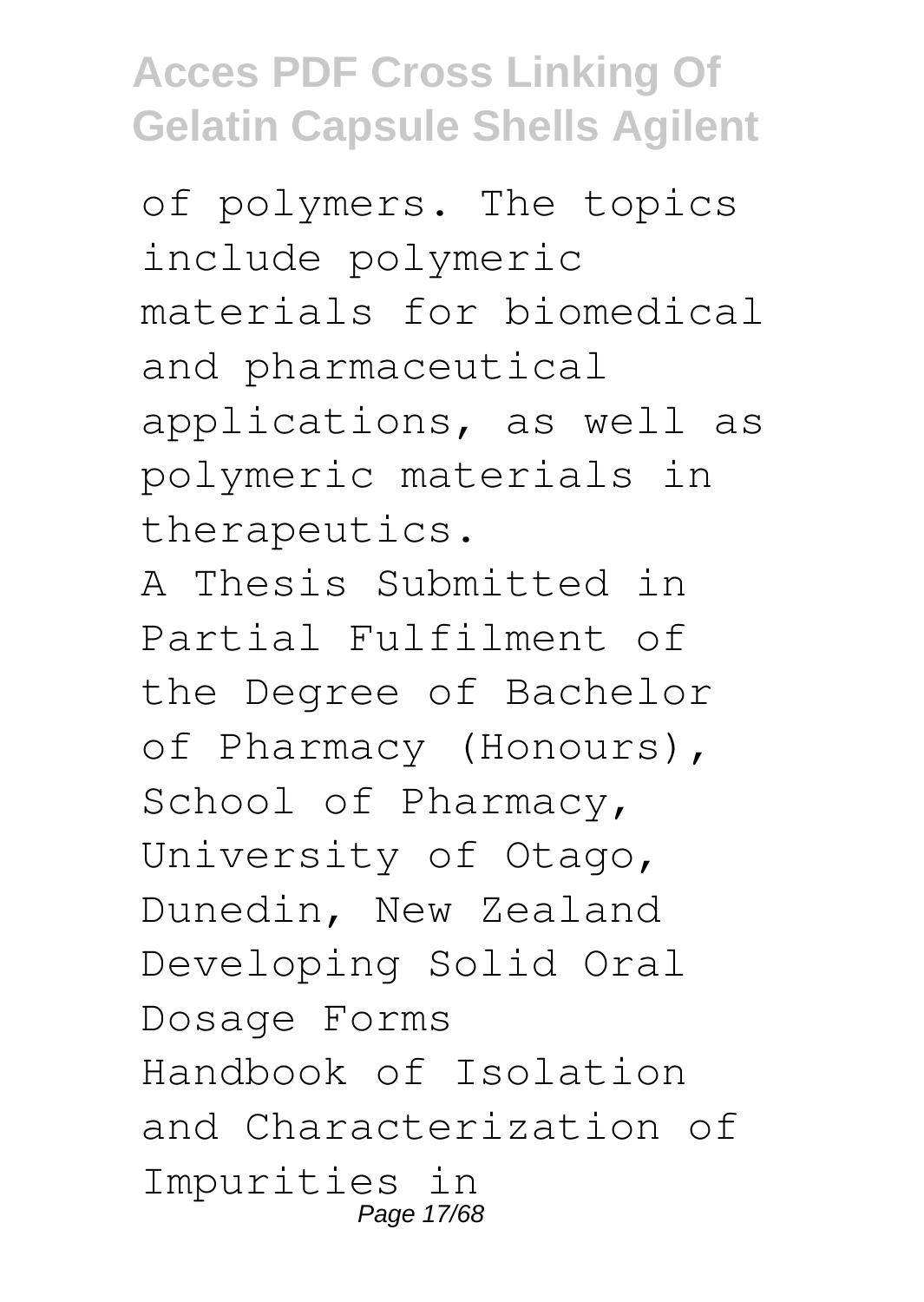Pharmaceuticals Water-Insoluble Drug Formulation Solid Oral Dosage Forms, Second Edition Handbook of Biopolymers and Biodegradable Plastics

*Describing formulation challenges and their solutions in the design, development, and commercialization of modifiedrelease drugs delivery systems, this book contains eighty papers that review recent developments in design and manufacturing techniques. It includes detailed descriptions of extended release drug products for the oral, nasal, ophthalmic, pulmonary, vaginal,*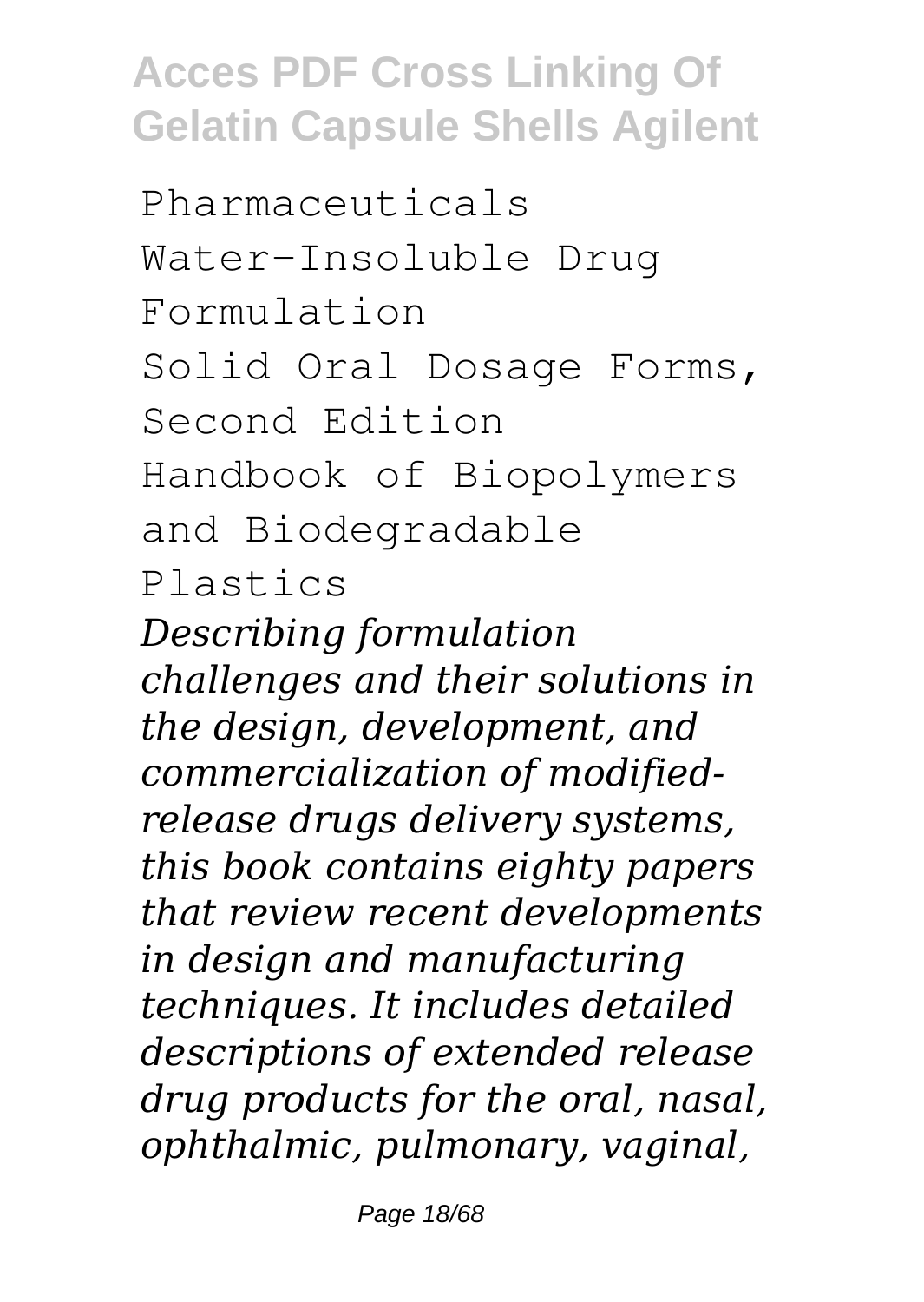*dermal and transdermal pathways. With the exception of the final section addressing regulatory issues, each section covers a particular route for drug delivery and opens with an overview of the anatomical, physiological, and pharmaceutical basics of each route before moving on to cover specific technologies. Protein hydrolysates, otherwise commonly known as peptones or peptides, are used in a wide variety of products in fermentation and biotechnology industries. The term "peptone" was first introduced in 1880 by Nagelli for growing bacterial cultures. However, later it was discovered that peptones derived from the partial digestion of* Page 19/68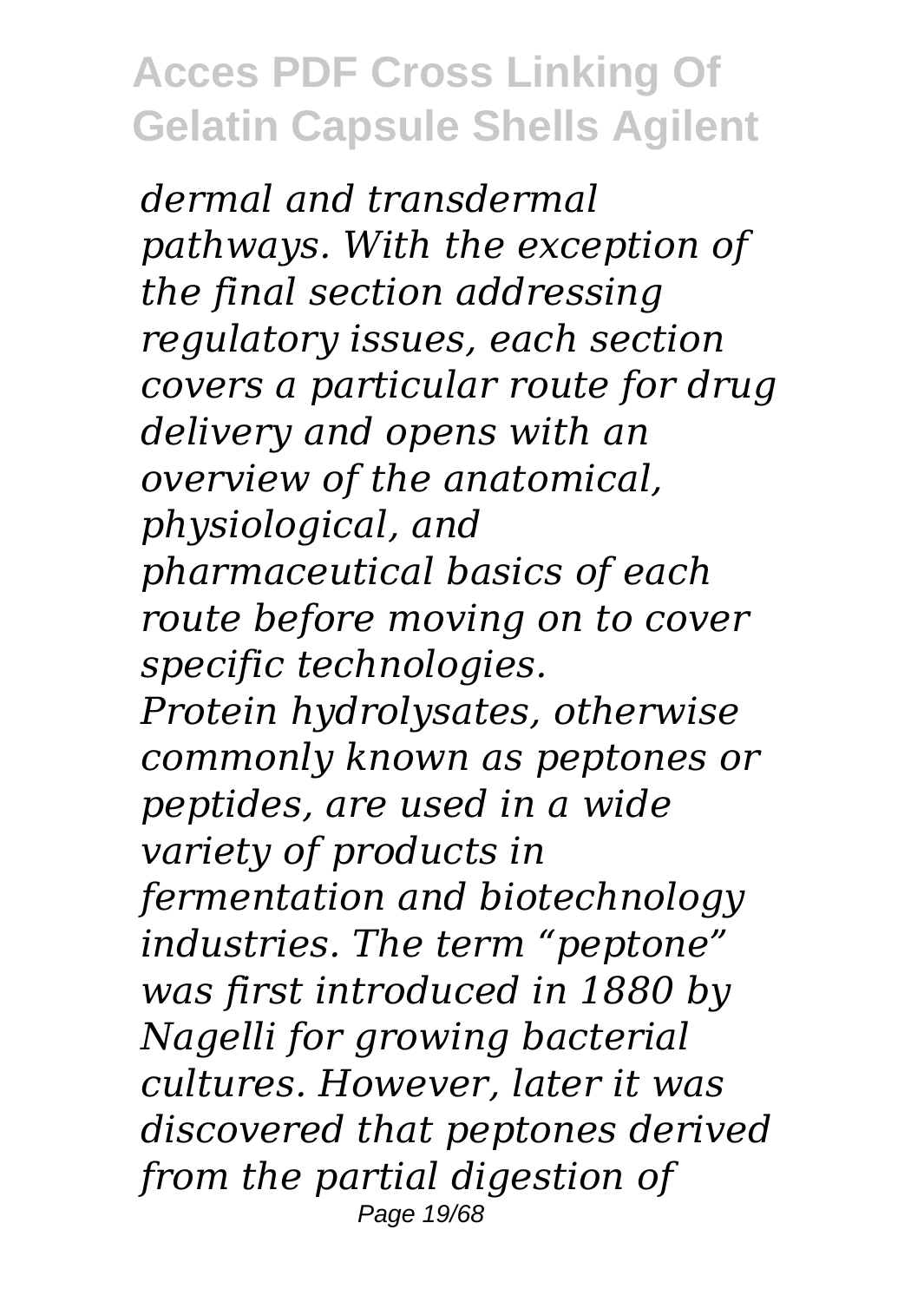*proteins would furnish organic nitrogen in readily available form. Ever since, p- tones, which are commonly known as protein hydrolysates, have been used not only for growth of microbial cultures, but also as nitrogen source in commercial fermentions using animal cells and recombinant microorganisms for the production of value added products such as therapeutic proteins, hormones, vaccines, etc. Today, the characterization, screening and manufacturing of protein hyd- lysates has become more sophisticated, with the introduction of reliable analytical instrumentation, high throughput screening techniques coupled with statistical design approaches, novel enzymes and* Page 20/68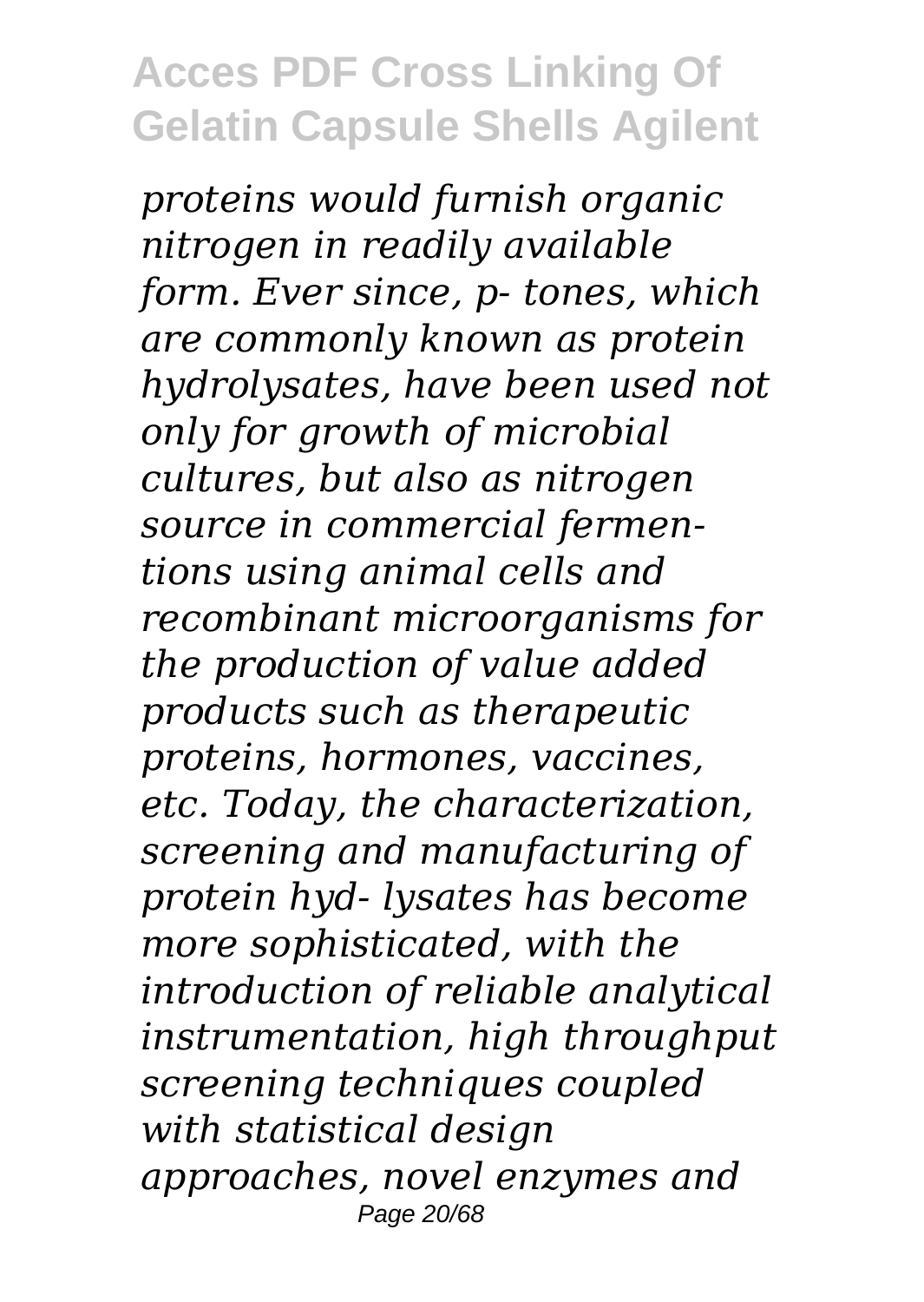*efficient downstream processing equipment. This has enabled the introduction of custom-built products for specialized applitions in diverse fields of fermentation and biotechnology, such as the following. 1. Protein hydrolysates are used as much more than a simple nitrogen source. For example, the productivities of several therapeutic drugs made by animal cells and recombinant microorganisms have been markedly increased by use of ptein hydrolysates. This is extremely important when capacities are limited. 2. Protein hydrolysates are employed in the manufacturing of vaccines by ferm- tation processes and also used as vaccine stabilizers.* Page 21/68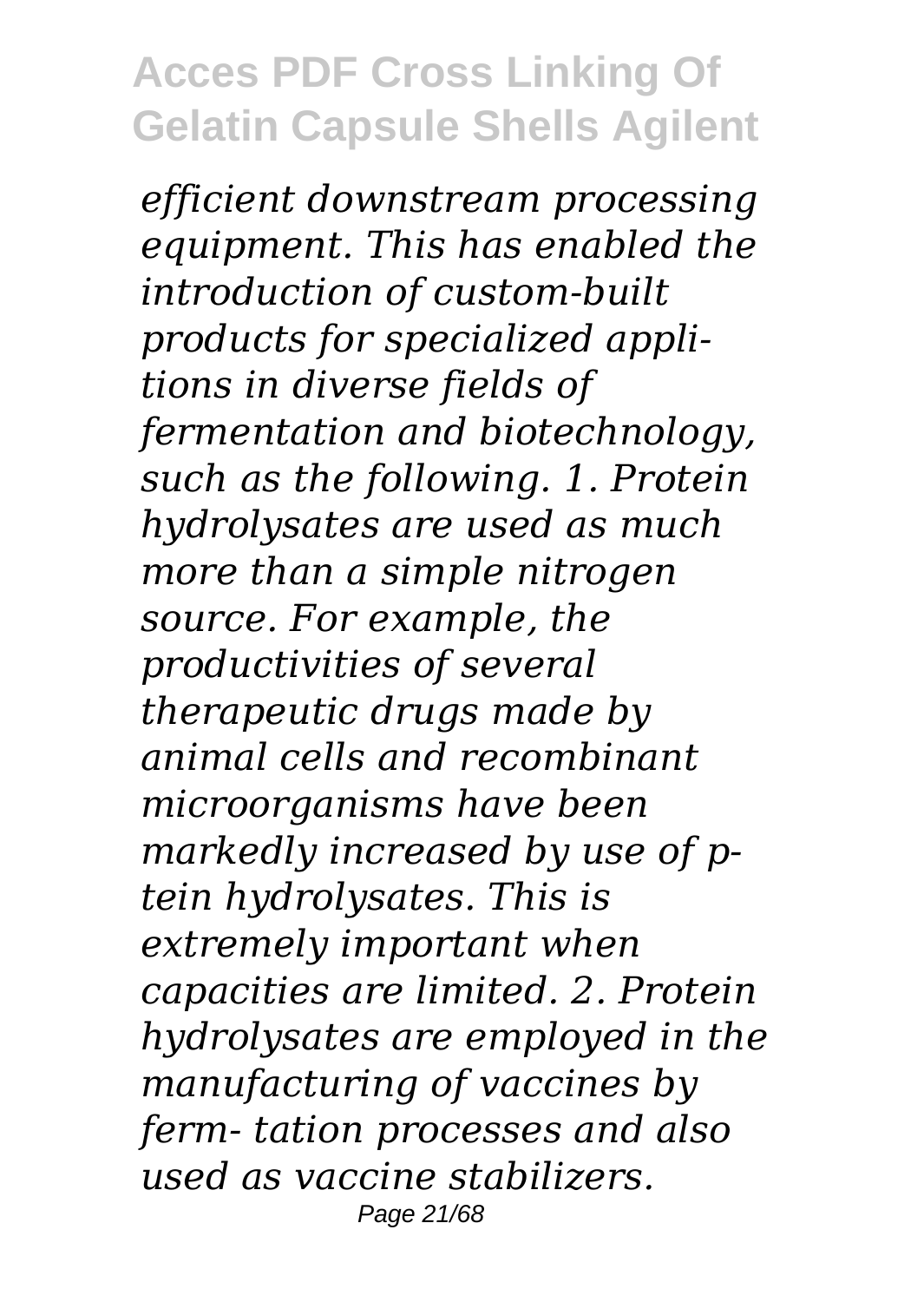*With over 100 illustrations, Volume 1 addresses the core disciplines of pharmaceutics (absorption, PK, excipients, tablet dosage forms, and packaging), and explores the challenges and paradigms of pharmaceutics. Key topics in Volume 1 include: • principles of drug absorption, chemical kinetics, and drug stability • pharmacokinetics • the effect of route of administration and distribution on drug action • in vivo imaging of dose forms: gamma scintigraphy, PET imaging NMR, MRI, etc. • powder technology • excipient design and characterization • preformulation • optimization techniques in pharmaceutical formulation and processing •* Page 22/68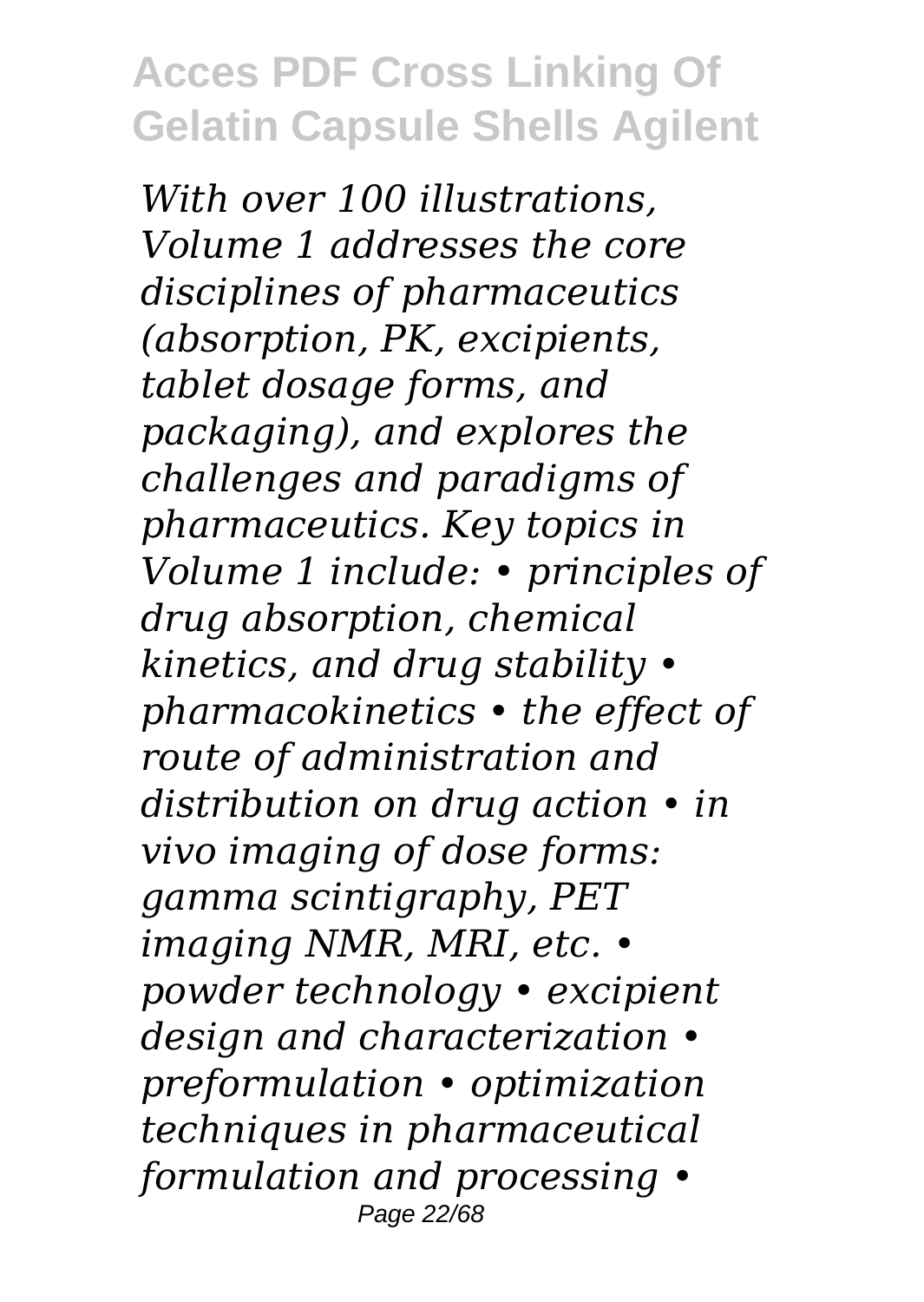*disperse and surfactant systems • the solid state, tablet dosage forms, coating processes, and hard and soft shell capsules • parenteral products The ultimate goal of drug product development is to design a system that maximizes the therapeutic potential of the drug substance and facilitates its access to patients. Pharmaceutical Dosage Forms: Tablets, Third Edition is a comprehensive resource of the design, formulation, manufacture, and evaluation of the tablet dosage form, an Modified-Release Drug Delivery Technology Pharmaceutical Manufacturing Handbook Integrated Pharmaceutics* Page 23/68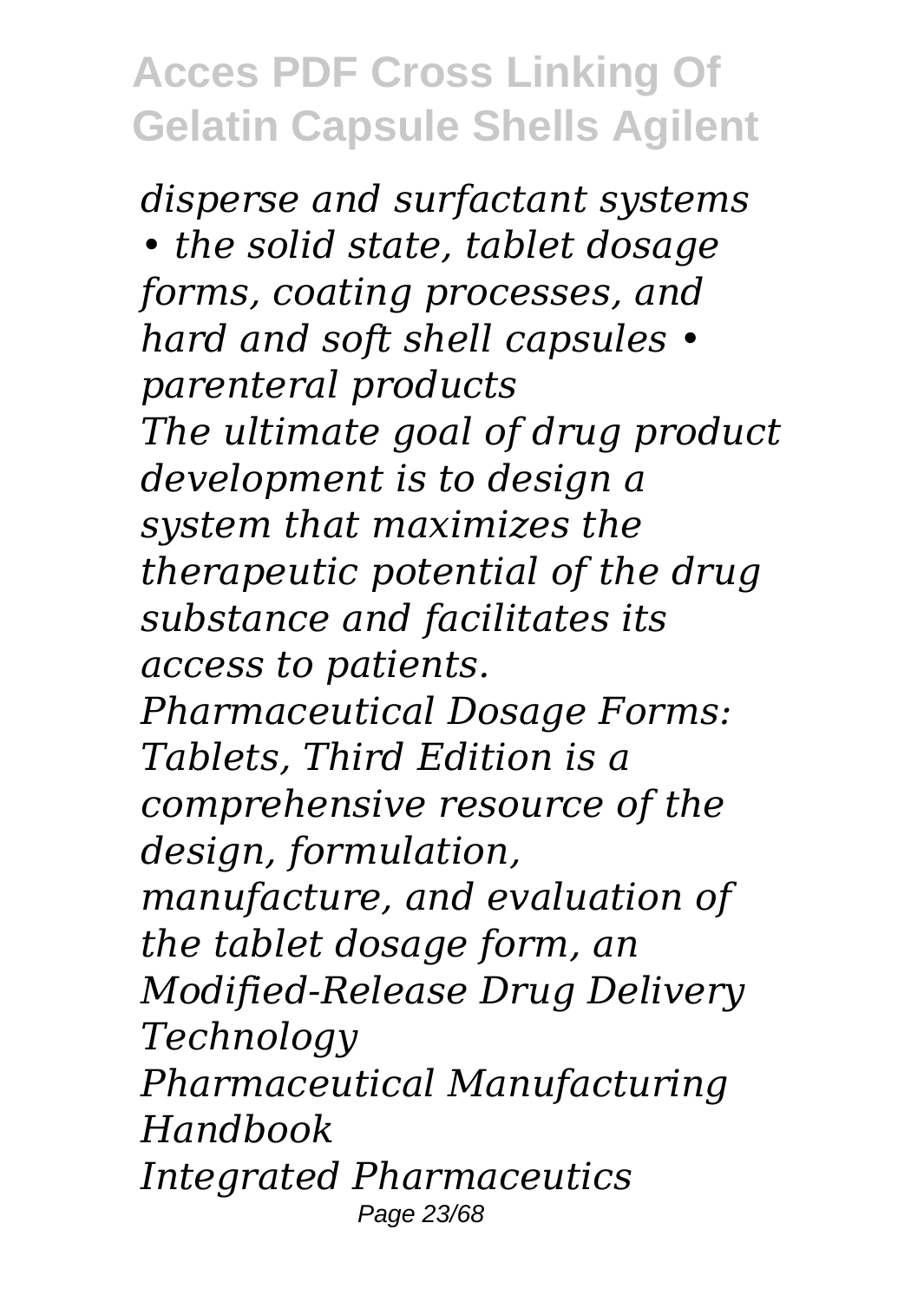*Aldehyde Based Gelatin Crosslinking to Target Intestine Drug Release Voigt's Pharmaceutical Technology Pharmaceutical Formulation* **Updated and expanded second edition covers all aspects of capsule technology, including history, standards, methods and equipment used in manufacture, filling, printing, weighing, cleaning and inspecting of both hard and soft capsules.**

**Scientists have attributed more than 40 percent of the failures in new drug development to poor biopharmaceutical properties, particularly water insolubility. Issues surrounding water insolubility can postpone, or completely derail, important new** Page 24/68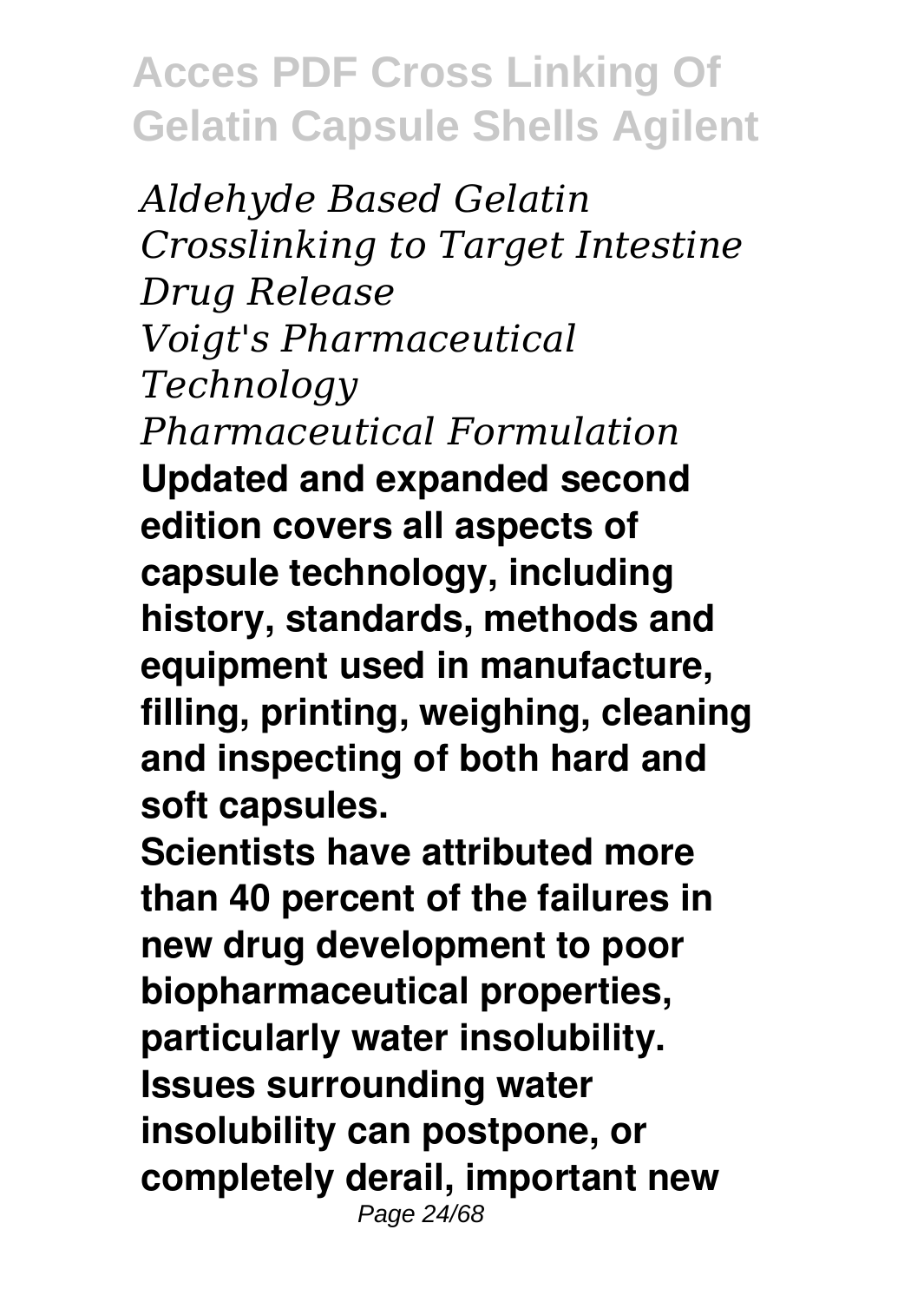**drug development. Even muchneeded reformulation of currently marketed products can be significantly affected by these challenges. Water Insolubility is the Primary Culprit in over 40% of New Drug Development Failures The most comprehensive resource on the topic, this second edition of Water Insoluble Drug Formulation brings together a distinguished team of experts to provide the scientific background and step-bystep guidance needed to deal with solubility issues in drug development. Twenty-three chapters systematically describe solubility properties and their impact on formulation, from theory to industrial practice. With detailed discussion on how these properties contribute to solubilization and** Page 25/68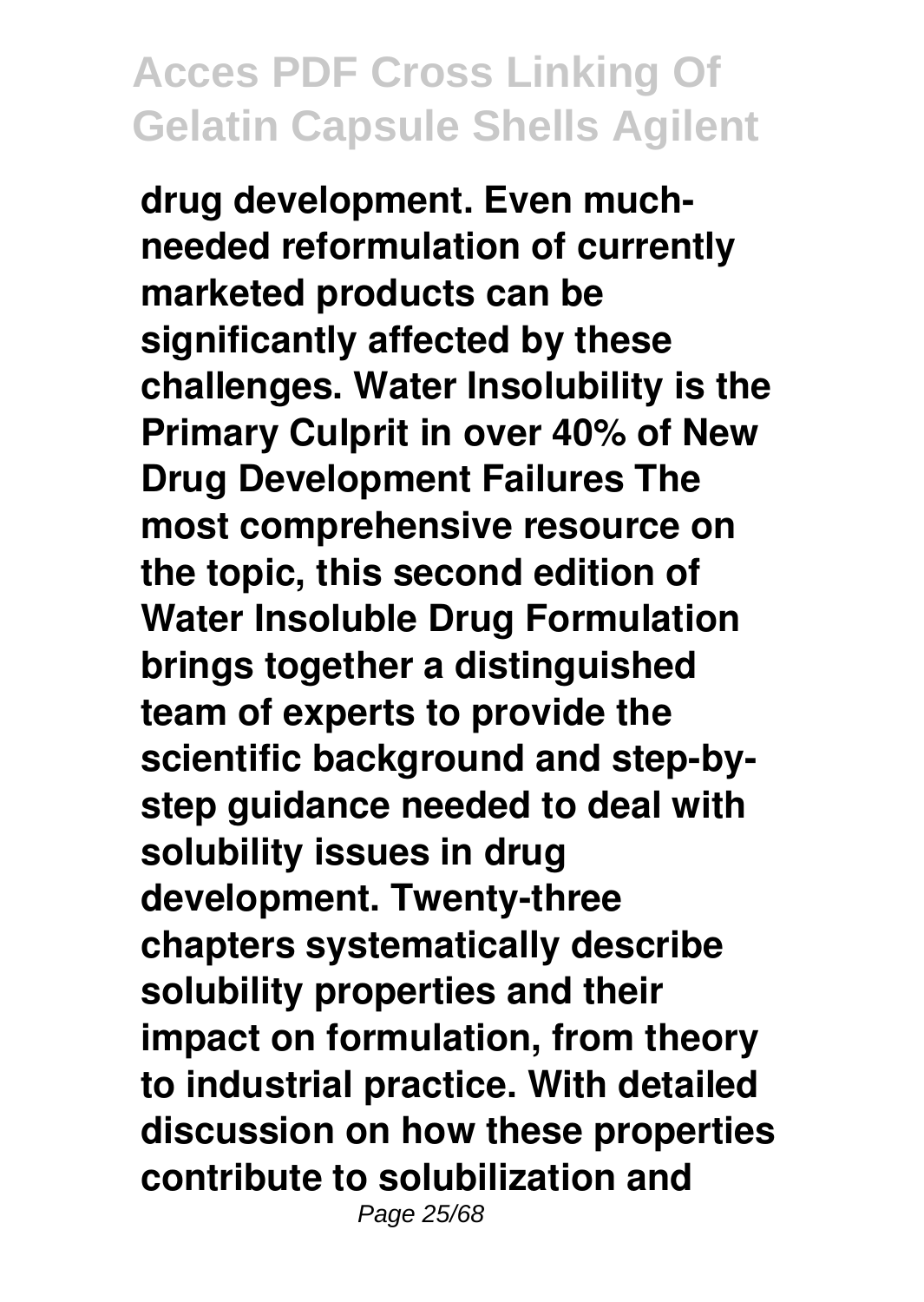**dissolution, the text also features six brand new chapters on waterinsoluble drugs, exploring regulatory aspects, pharmacokinetic behavior, early phase formulation strategies, lipid based systems for oral delivery, modified release of insoluble drugs, and scalable manufacturing aspects. The book includes more than 15 water-insoluble drug delivery systems or technologies, illustrated with case studies featuring oral and parenteral applications. Highlighting the most current information and data available, this seminal volume reflects the significant progress that has been made in nearly all aspects of this field. Handbook of Biodegradable Polymers, the seventh volume in** Page 26/68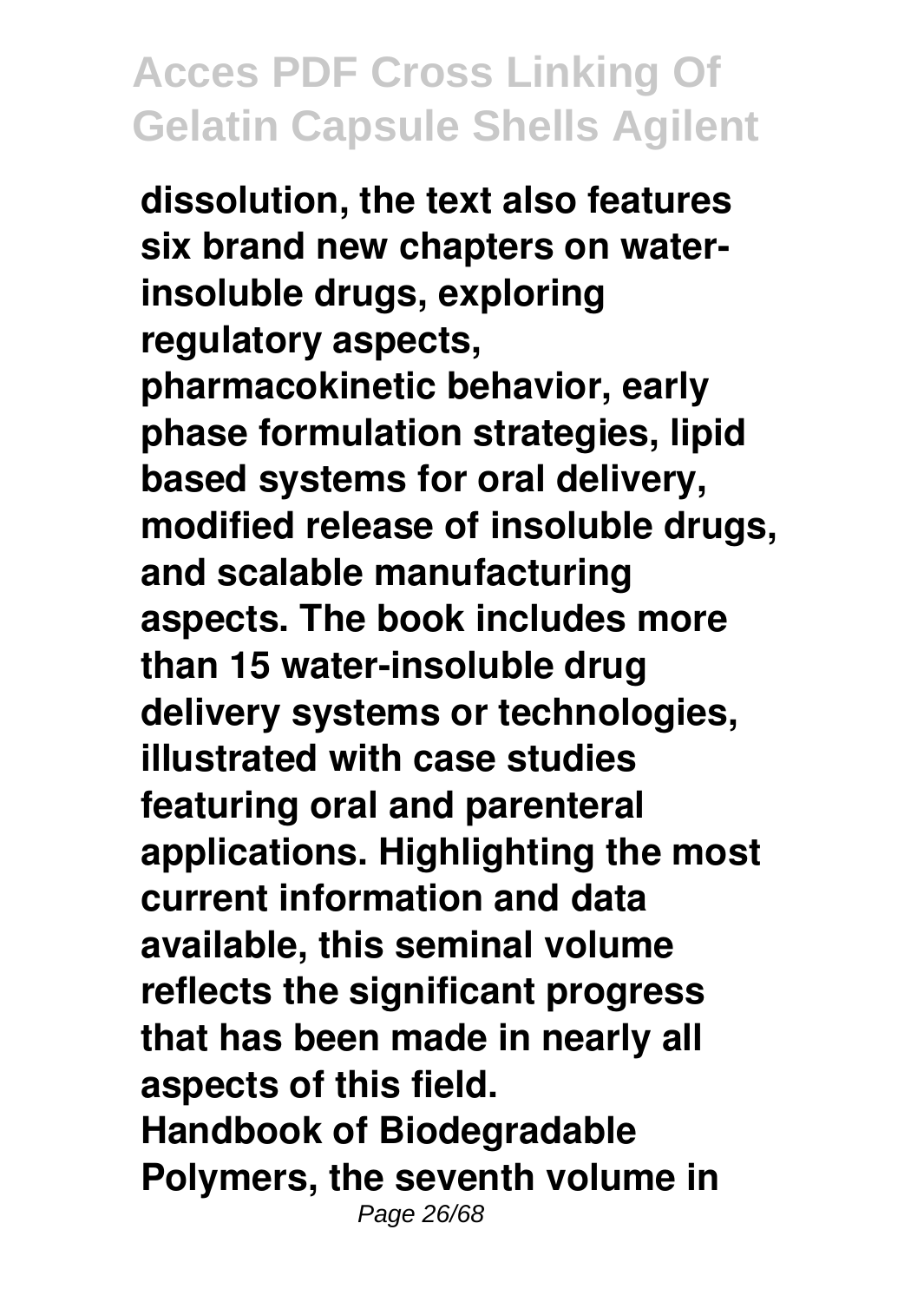**the Drug Delivery and Targeting book series, provides a source manual for synthetic procedures, properties and applications of bioerodible polymers. The authors describe widely available materials such as polyactides, collagen and gelatin, as well as polymers of emerging importance, such as the genetically-engineered and elastinbased polymers which are either proprietary or in early stages of development. Section I addresses synthetic absorbable polymers, and Section 2 profiles natural, semisynthetic and biosynthetic polymers. Section 3 discusses the surface characterization of degradable polymers, the modeling of biodegradation and non-medical polymers. This book is ideal for researchers from academia and** Page 27/68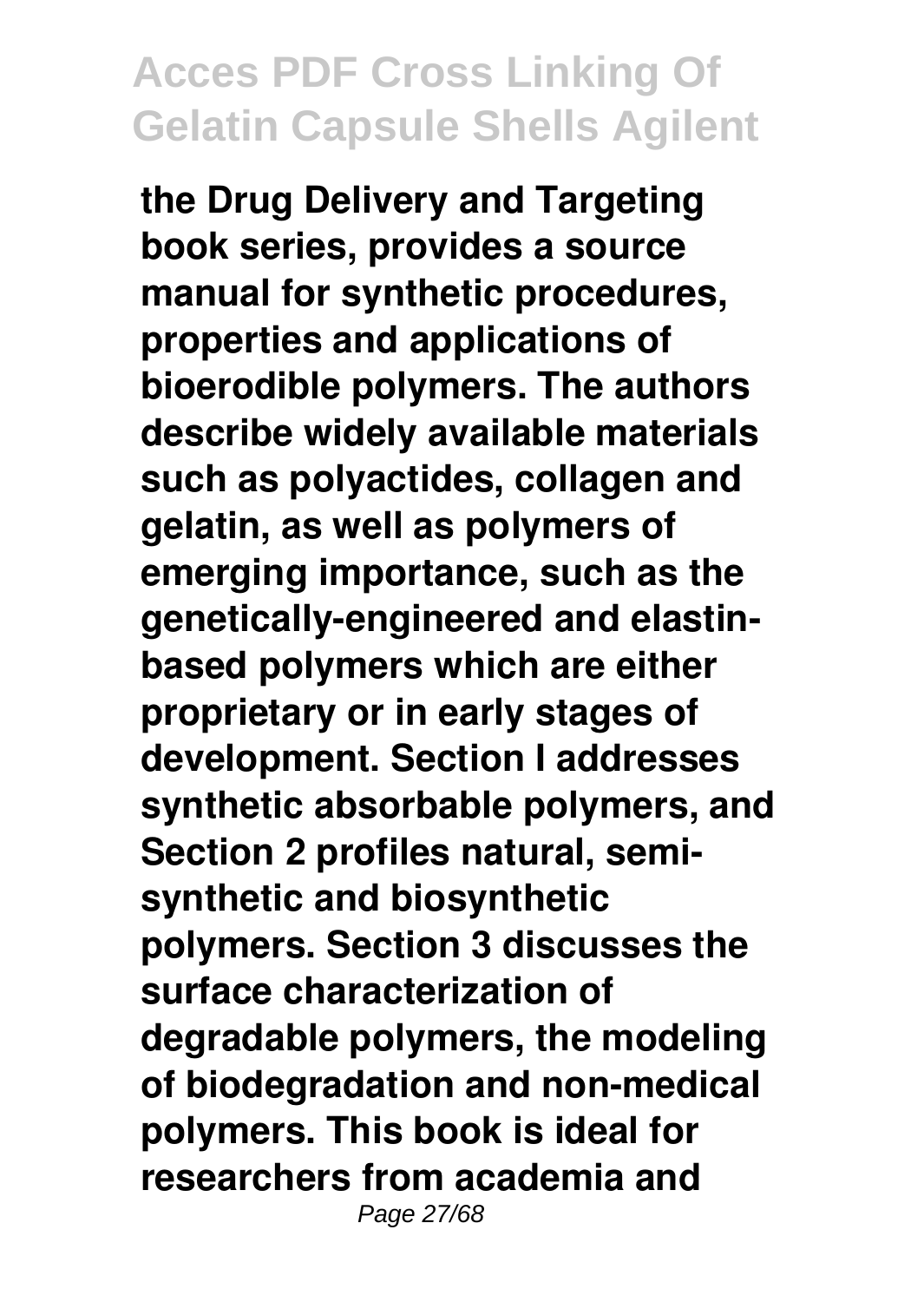**industry as well as chemists, pharmacists and physicians who deal with biopolymers, drug delivery and targeting, bioengineering and implantable devices.**

**A textbook which is both comprehensive and comprehensible and that offers easy but scientifically sound reading to both students and professionals Now in its 12th edition in its native German, Voigt's Pharmaceutical Technology is an interdisciplinary textbook covering the fundamental principles of pharmaceutical technology. Available for the first time in English, this edition is produced in full colour throughout, with a concise, clear structure developed after consultation with students,** Page 28/68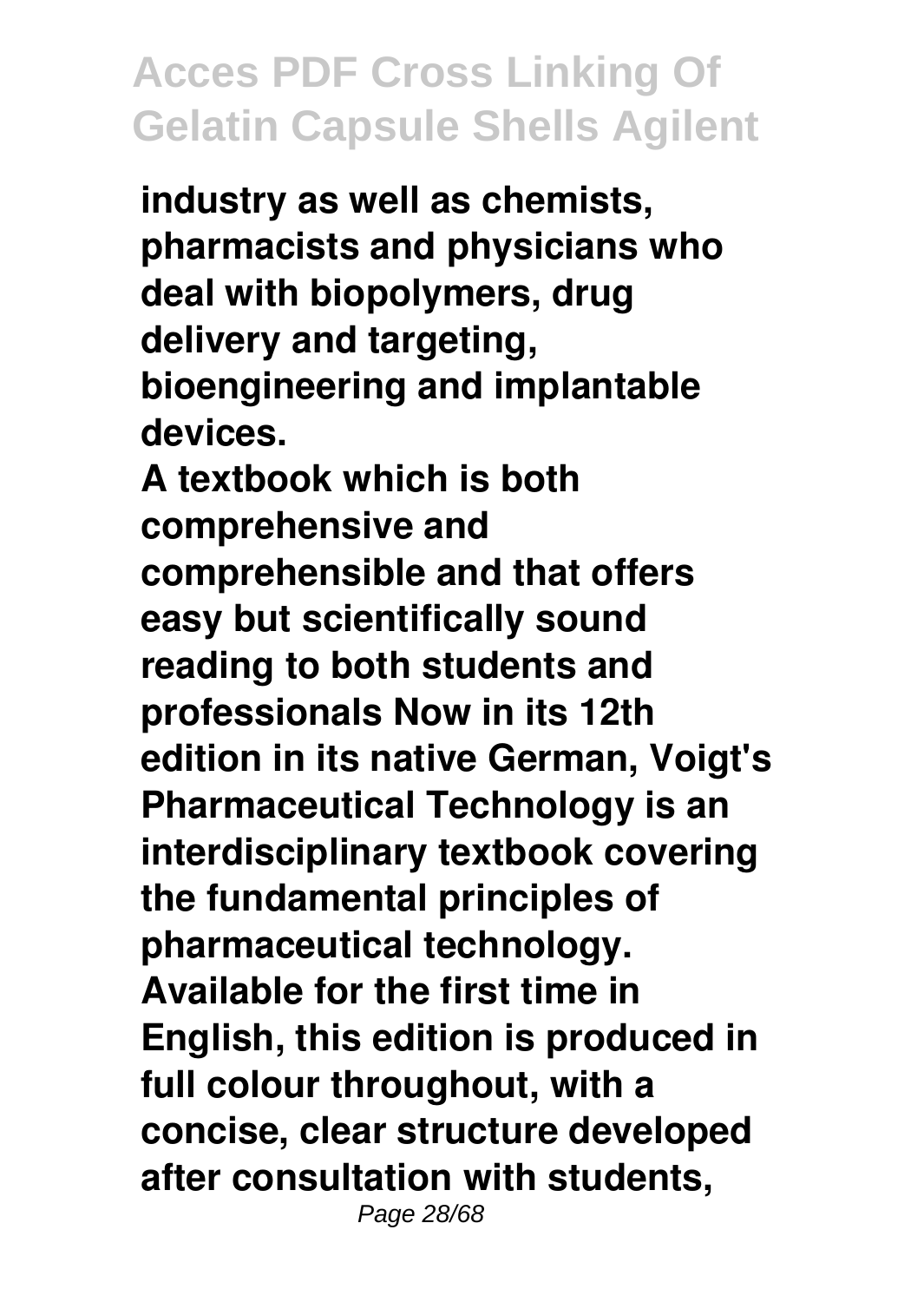**instructors and researchers. This book: Features clear chapter layouts and easily digestible content Presents novel trends, devices and processes Discusses classical and modern manufacturing processes Covers all formulation principles including tablets, ointments, capsules, nanosystems and biopharmaceutics Takes account of legal requirements for both qualitative and quantitative composition Addresses quality assurance considerations Uniquely relates contrasting international pharmacopeia from EU, US and Japan to formulation principles Includes examples and text boxes for quicker data assimilation Written for both students studying pharmacy and industry** Page 29/68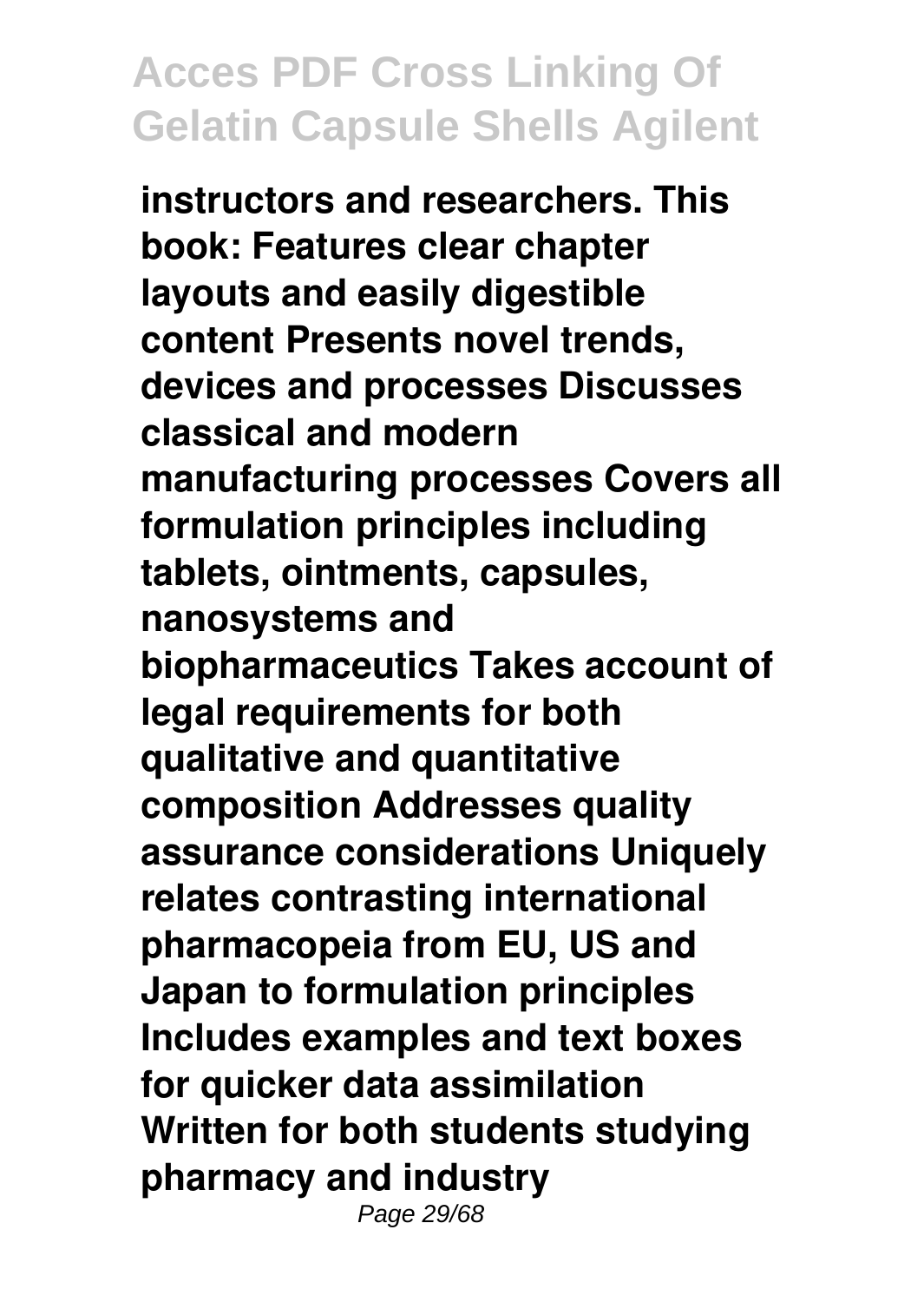**professionals in the field as well as toxicologists, biochemists, medical lab technicians, Voigt's Pharmaceutical Technology is the essential resource for understanding the various aspects of pharmaceutical technology. Discovering and Developing Molecules with Optimal Drug-Like Properties Handbook of Stability Testing in Pharmaceutical Development Modern Pharmaceutics, Two Volume Set Excipient Applications in Formulation Design and Drug Delivery Ansel's Pharmaceutical Dosage Forms and Drug Delivery Systems Polymer Macro- and Micro-Gel Beads: Fundamentals and Applications**

Page 30/68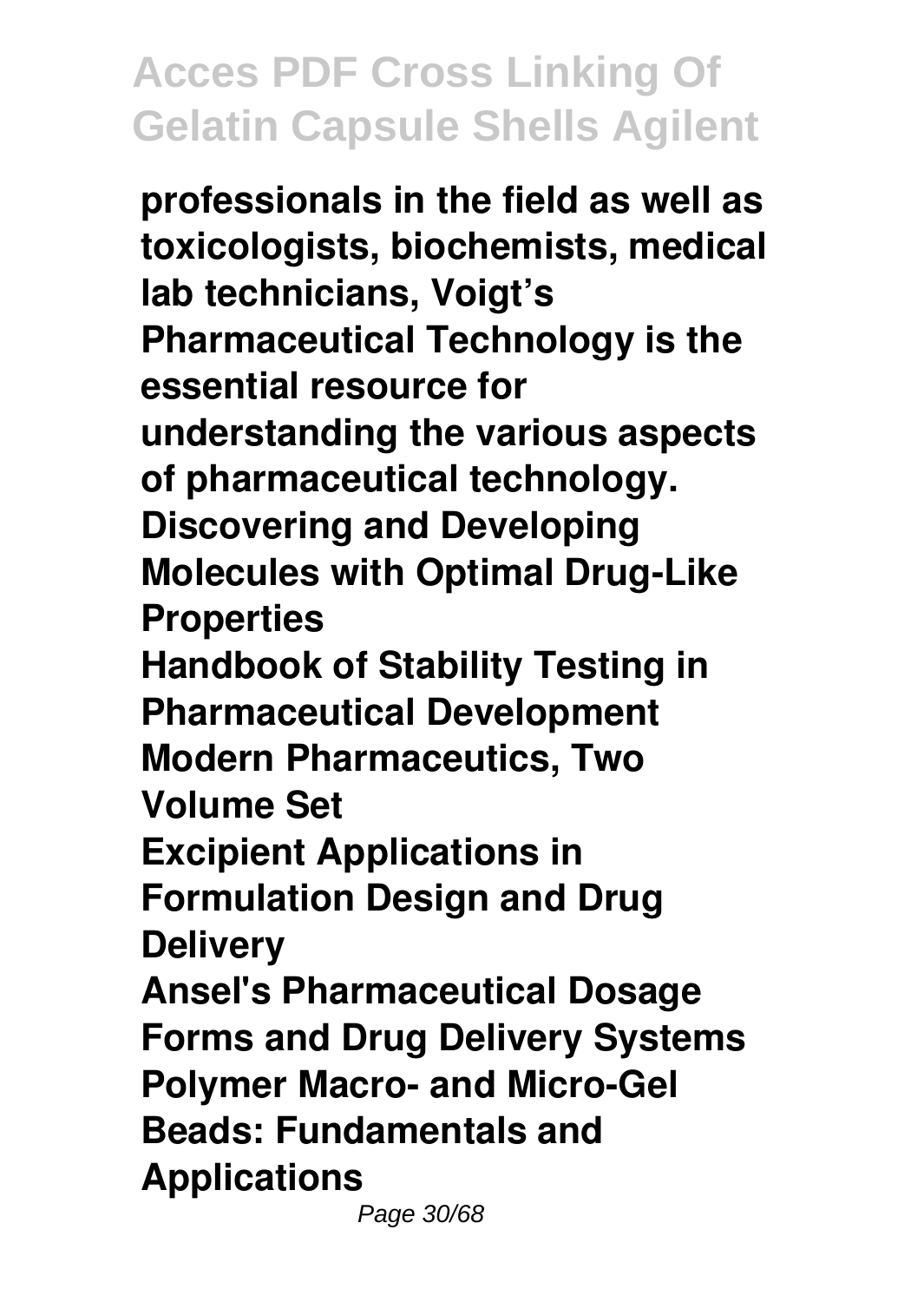Application of polymers from renewable resources - also identified as biopolymers has a large potential market due to the current emphasis on sustainable technology. For optimal R&D achievements and hence benefits from these market opportunities, it is essential to combine the expertise available in the vast range ofdifferent disciplines in biopolymer science and technology. The International Centre of Biopolymer Technology - ICBT - has been created with support from the European Commission to facilitate co operation and the exchange of scientific knowledge between industries, universities and other research groups. One of the activities to reach these objectives, is the organisation ofa conference on Biopolymer Technology. In September 1999, the first international conference on Biopolymer Technology was held in Coimbra, Portugal. Because of its success both scientifically and socially - and because Page 31/68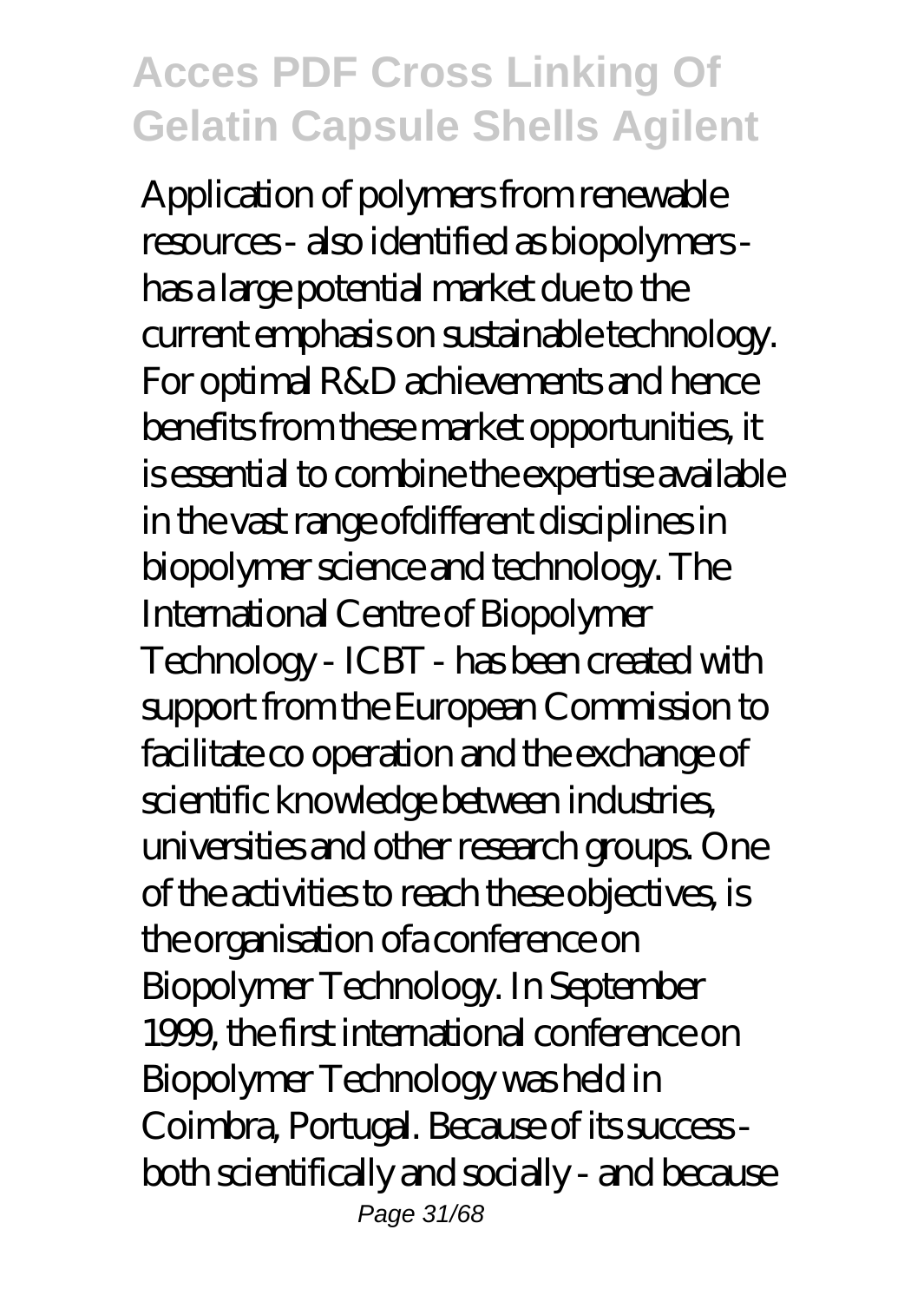ofthe many contacts that resulted in exchange missions or other ICBT activities, it was concluded that a second conference on Biopolymer Technology was justified. This second conference was held in Ischia, Italy in October 2000. And again, the scientific programme contained a broad spectrum ofpresentations in a range of fields such as biopolymer synthesis, modification, technology, applications, material testing and analytical methods.

Formulation is a key step in the drug design process, where the active drug is combined with other substances that maximise the therapeutic potential, safety and stability of the final medicinal product. Modern formulation science deals with biologics as well as small molecules. Regulatory and quality demands, in addition to advances in processing technologies, result in growing challenges as well as possibilities for the field. Pharmaceutical Formulation provides an up Page 32/68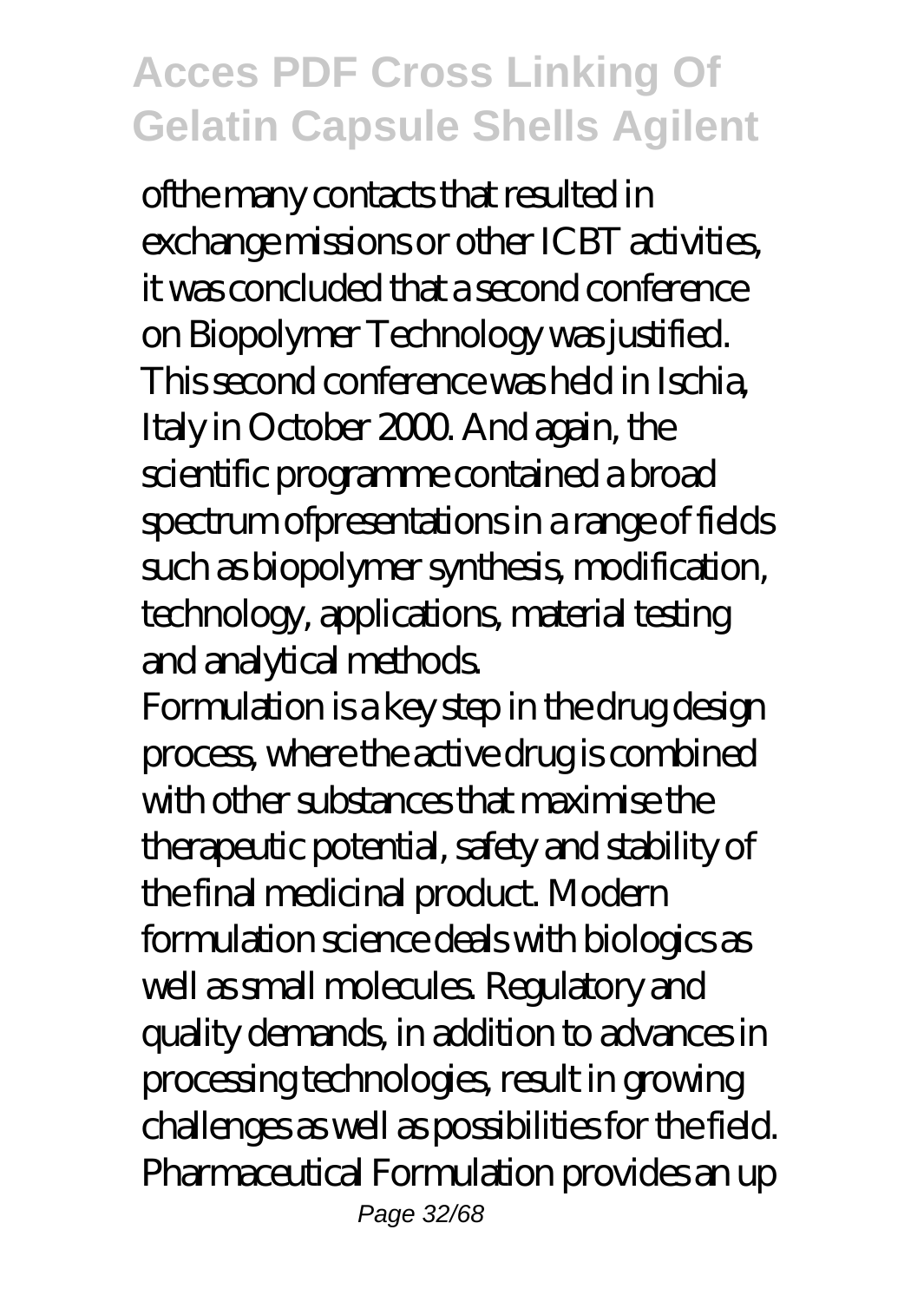to date source of information for all who wish to understand the principles and practice of formulation in the drug industry. The book provides an understanding of the links between formulation theory and the practicalities of processing in a commercial environment, giving researchers the knowledge to produce effective pharmaceutical products that can be approved and manufactured. The first chapters introduce readers to different dosage forms, including oral liquid products, topical products and solid dosage forms such as tablets and capsules. Subsequent chapters cover pharmaceutical coatings, controlled release drug delivery and dosage forms designed specifically for paediatric and geriatric patients. The final chapter provides an introduction to the vital role intellectual property plays in drug development. Covering modern processing methods and recent changes in the Page 33/68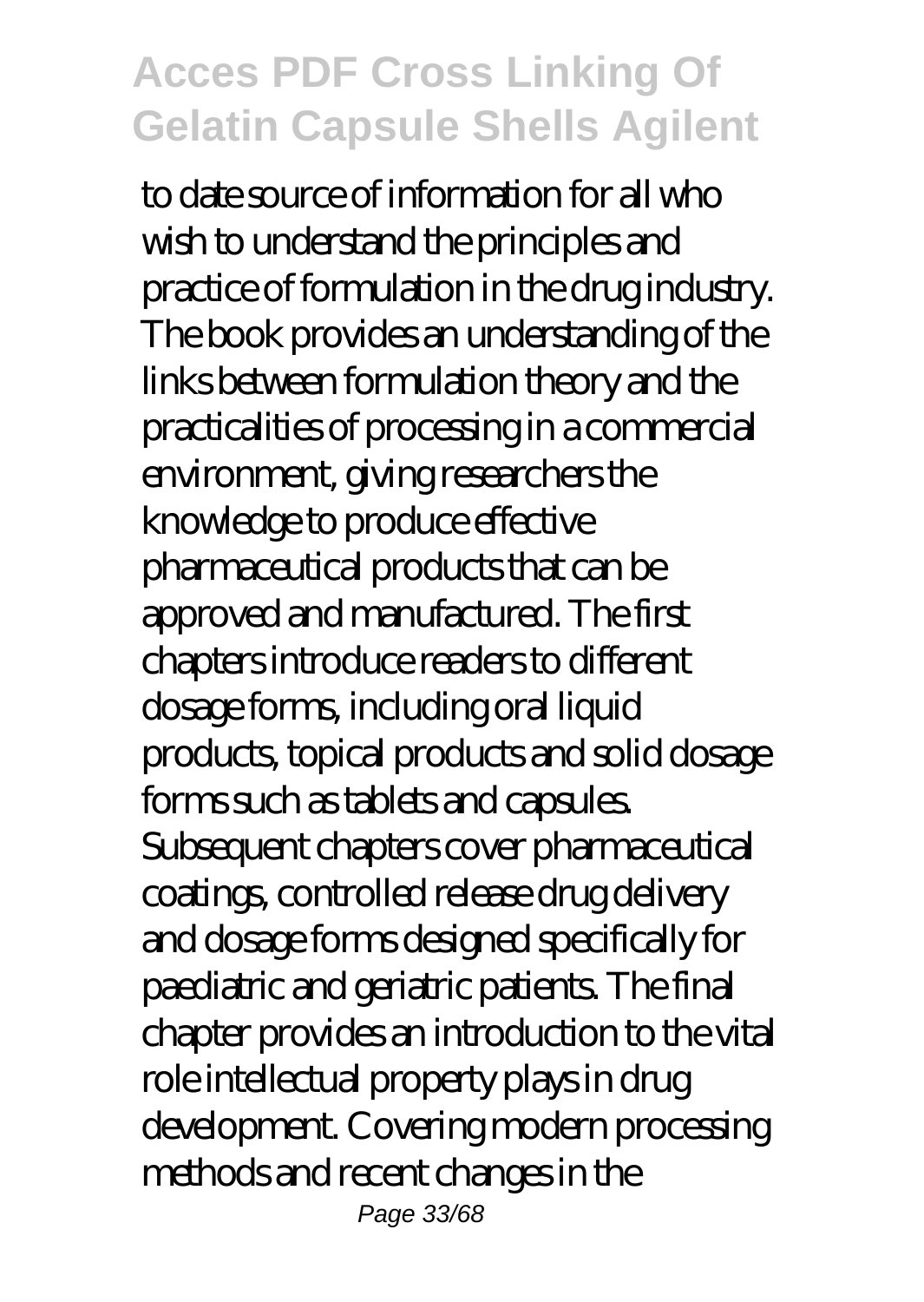regulatory and quality demands of the industry, Pharmaceutical Formulation is an essential, up to date resource for students and researchers working in academia and in the pharmaceutical industry. Controlled Release in Oral Drug Delivery provides focus on specific topics, complementing other books in the initial CRS series. Each chapter sets the context for the inventions described and describe the latitude that the inventions allow. In order to provide some similar look to each chapter, the coverage includes the historical overview, candidate drugs, factors influencing design and development, formulation and manufacturing and delivery system design. This volume was written along three main sections: the relevant anatomy and physiology, a discussion on candidates for oral drug delivery and the major three groups of controlled release systems: diffusion control (swelling and inert Page 34/68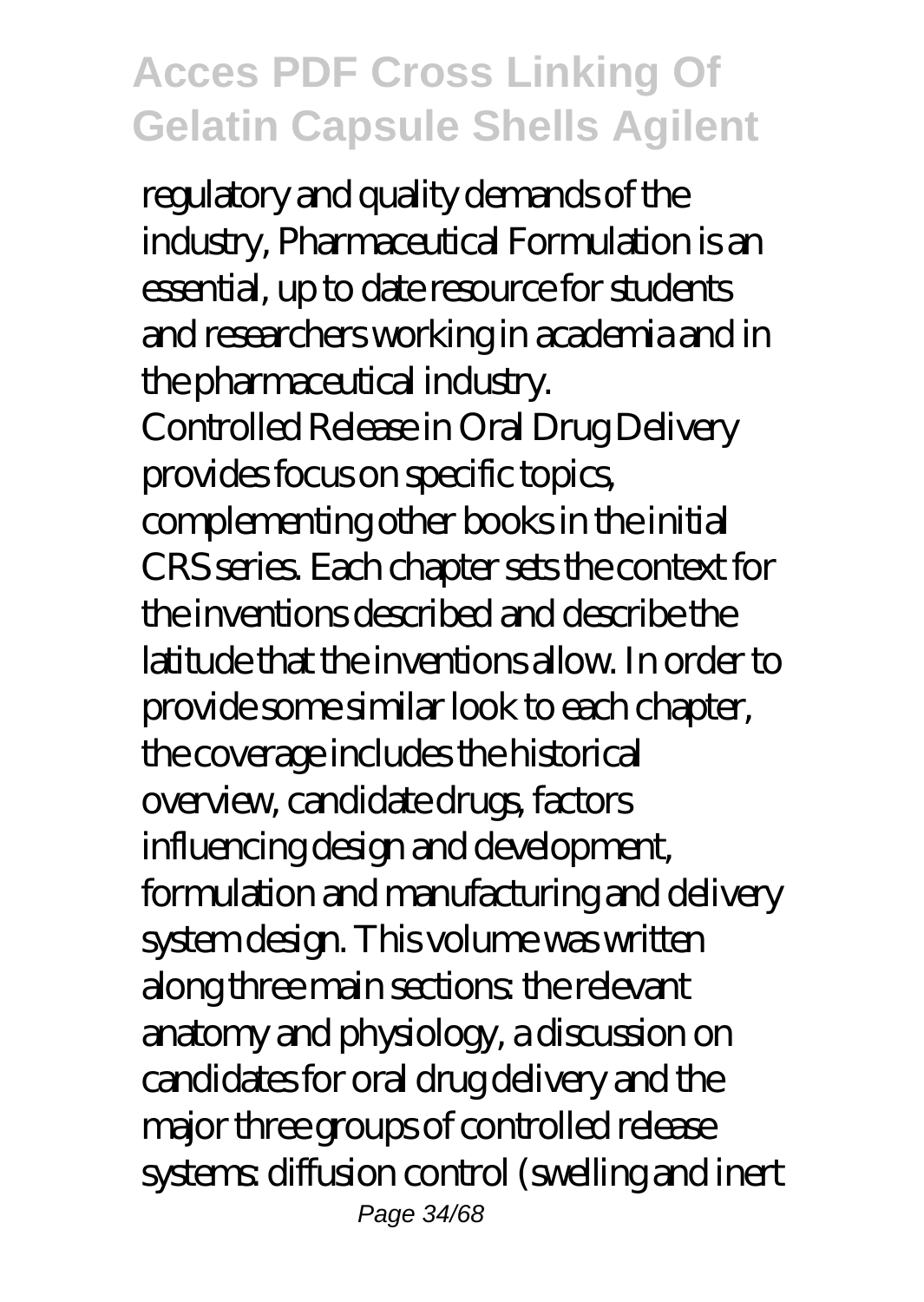matrices); environmental control (pH sensitive coatings, time control, enzymatic control, pressure control) and finally lipidic systems.

Beads made from Egyptian faience have been excavated from grave deposits (c. 4000-3100 BC), together with beads of glazed steatite (a soft rock) and of seprecious stones such as turquoise, carnelian, quartz, and lapis lazuli. Information on these and many more ancient beads used for ornaments and jewelry, ritual ceremonies, as art artifacts and gifts for amorous women throughout history, and descriptions of the raw materials (e. g. , glass, bone, precious and other stones) and manufacturing technologies used for their production can be located in many references. Many books are devoted to the description of beads that are not of water-soluble polymer origin, techniques for their production, their art, value, and distribution, re?ecting the wealth Page 35/68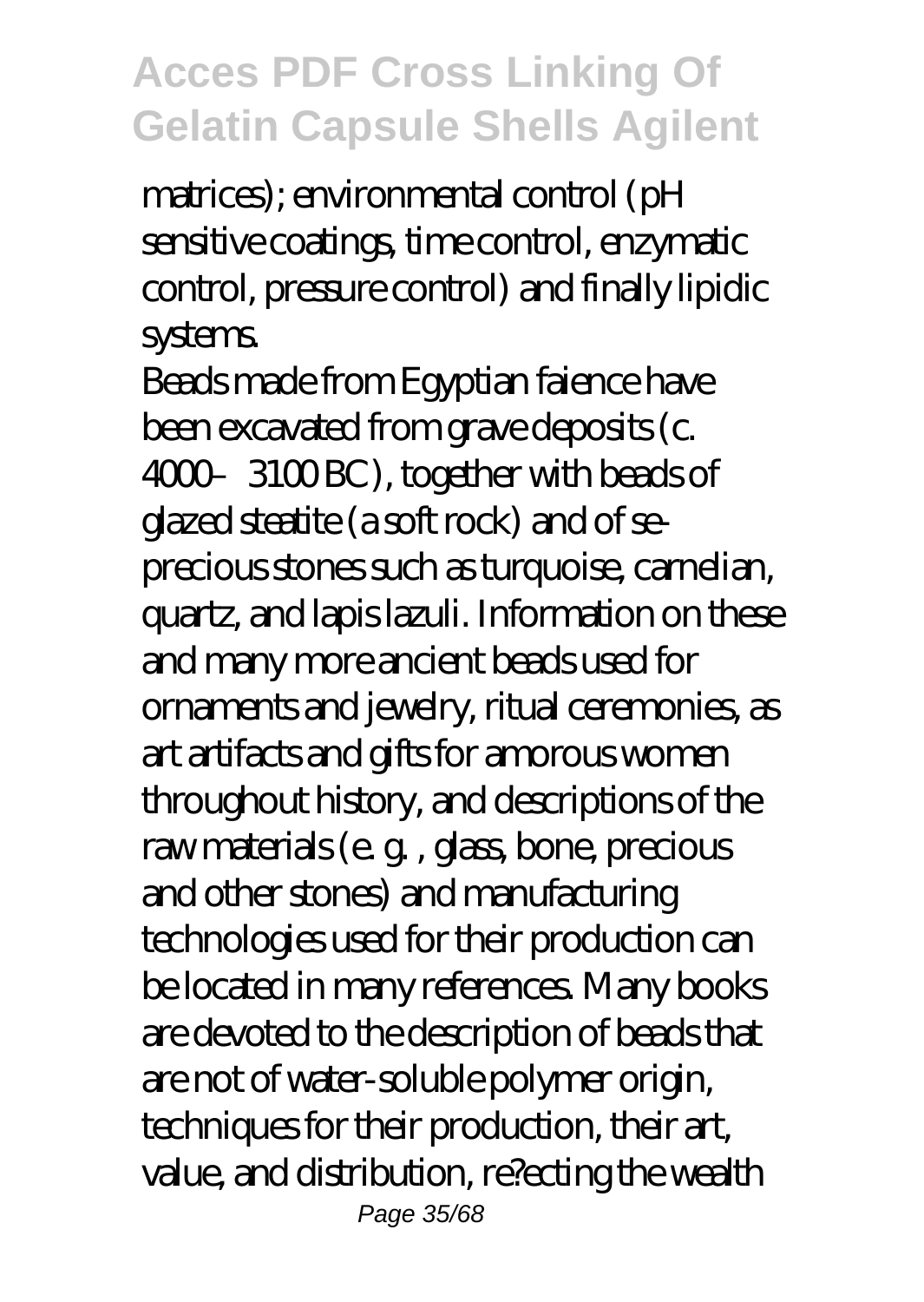of information existing in this ?eld of science and art. On the other hand, there are no books fully devoted to the fascinating topic of hydrocolloid (polymeric) beads and their unique applications. A few books c- tain scattered chapters and details on such topics, while emphasizing the possibility of locating fragments of information elsewhere; however, again, there is no book that is solely devoted to hydrocolloid beads and their versatile applications. In the meantime, the use of water-soluble hydrocolloid beads is on the rise in many ?elds, making a book that covers both past and novel applications of such beads, as well as their properties and ways in which to manipulate them, crucial. Pharmaceutics [GPAT] – Books [Study Notes] 7 in 1 Books with 2500+ Question Answer As Per Updated Syllabus Production and Processes Pharmaceutical Theory and Practice Basic Principles and Systems, Fifth Edition Page 36/68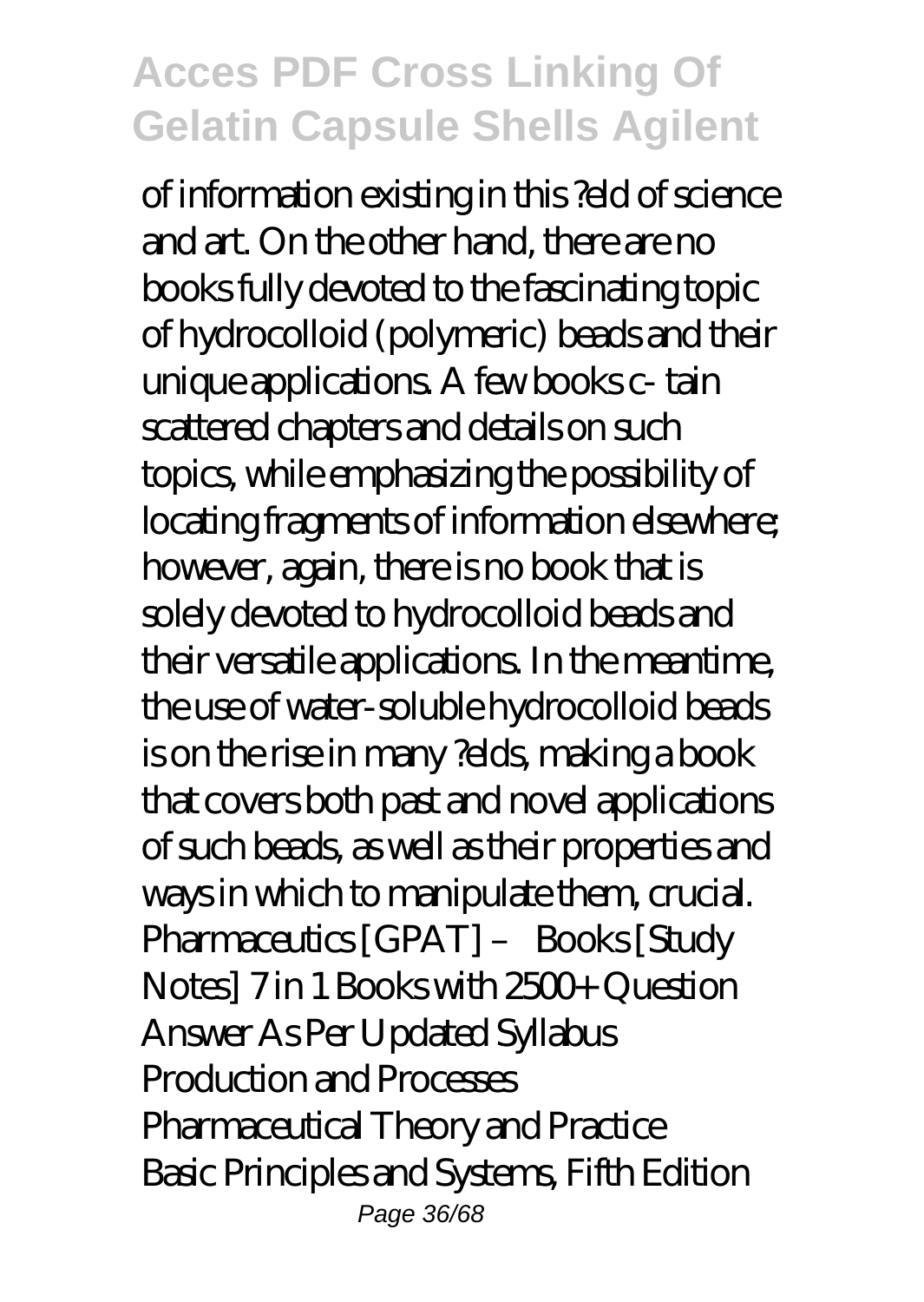**Capsules** Handbook of Biodegradable Polymers **Innovation in the therapeutics of intestinal disorders depends critically on the delivery of drugs into the appropriate region of the intestinal tract, where to overcome the harsh acid environment of stomach. The work of this innovative and challenging book is that to development of hard gelatin capsule has been restricted within the said region. The author/s, a well researchers in the study of the Gastro**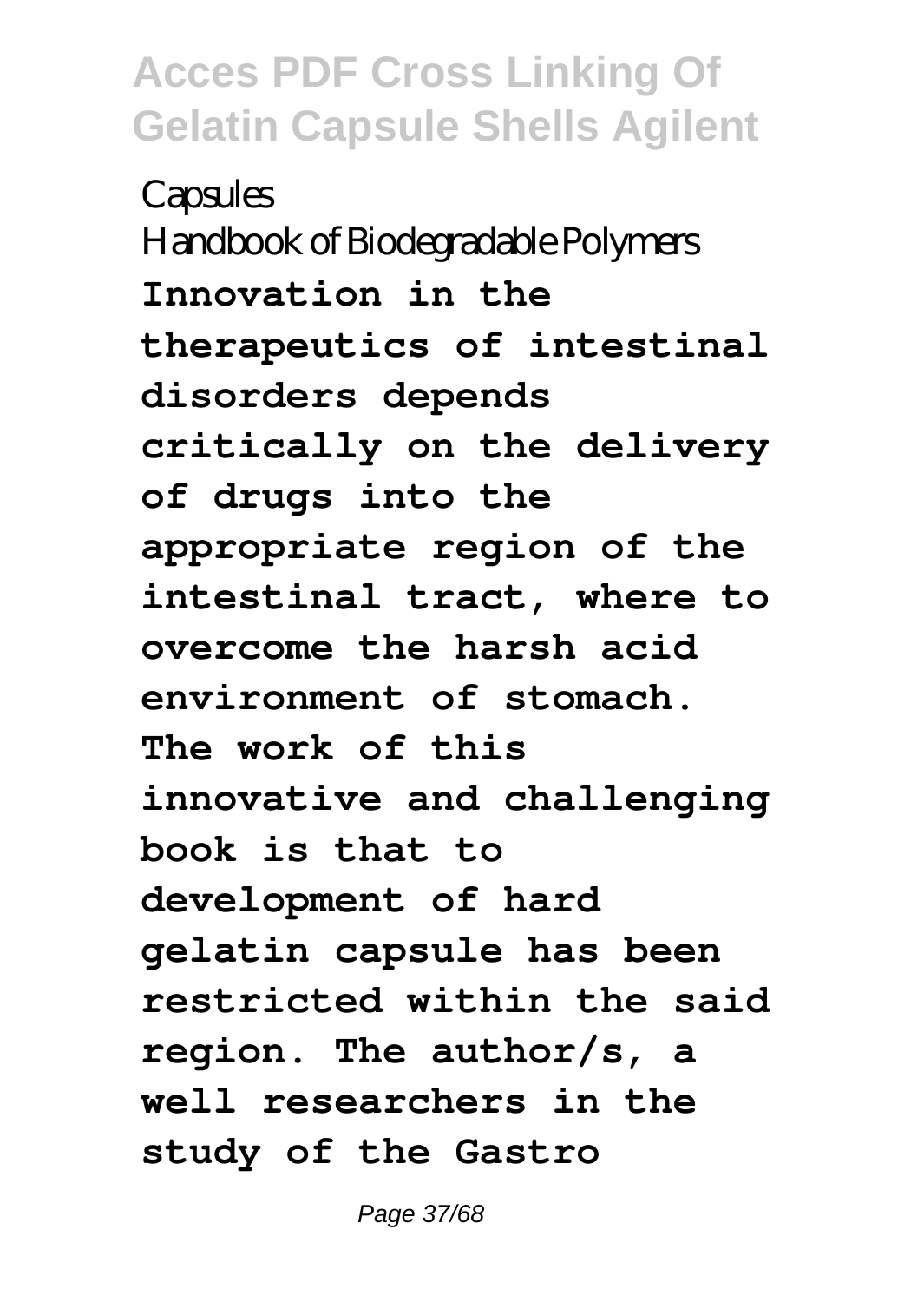**intestinal drug delivery systems and its implications associated with the drug release. An existing materials for drug delivery and targeting are reviewed and a representative range of excipients and delivery systems is considered in studies. Particular attention has been paid to the hard gelatin shell, and its cross linking with the different aldehyde derivatives. Although a single book and its research can never cover all aspects of so broad a topic, the editors hope**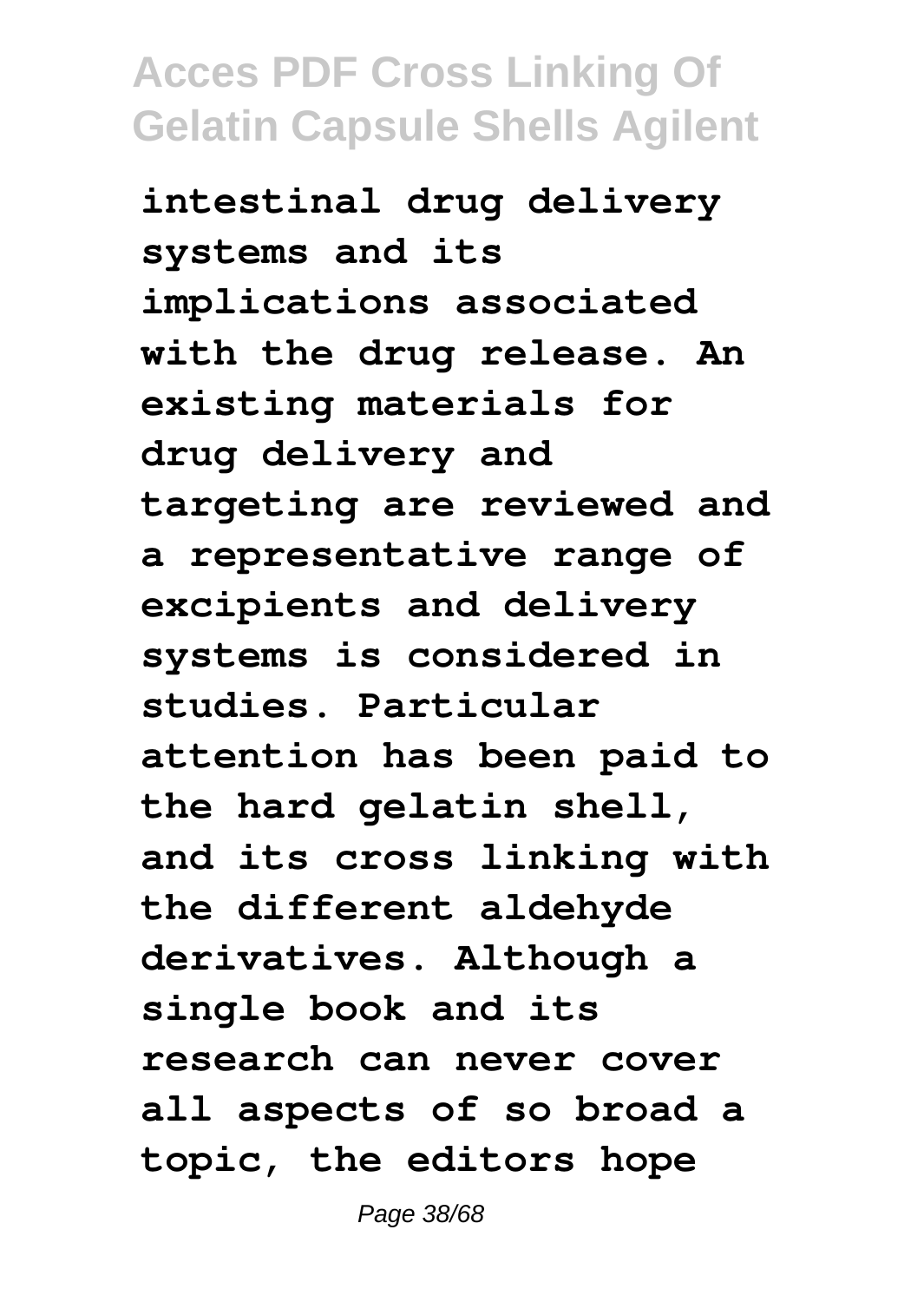**that this book will serve as a useful introduction to pharmaceutical researchers, especially those who are new to this field of research, and a valuable addition to those who are already familiar with this subject. The United States Food and Drug Administration (FDA) and other regulatory bodies around the world require that impurities in drug substance and drug product levels recommended by the International Conference on Harmonisation (ICH) be isolated and**

Page 39/68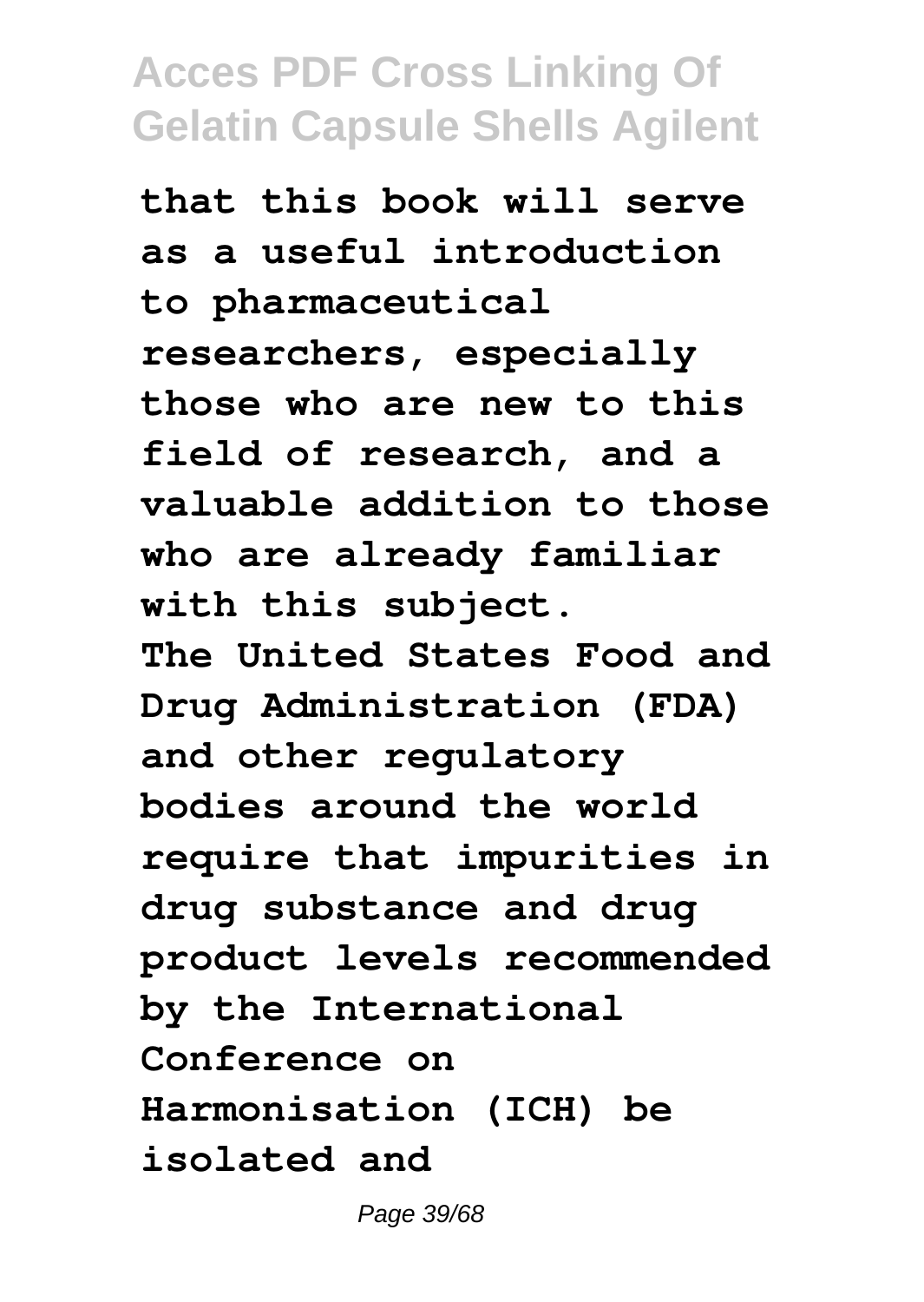**characterized. Identifying process-related impurities and degradation products also helps us to understand the production of impurities and assists in defining degradation mechanisms. When this process is performed at an early stage, there is ample time to address various aspects of drug development to prevent or control the production of impurities and degradation products well before the regulatory filing and thus assure production of a high-quality drug product. This book, therefore, has**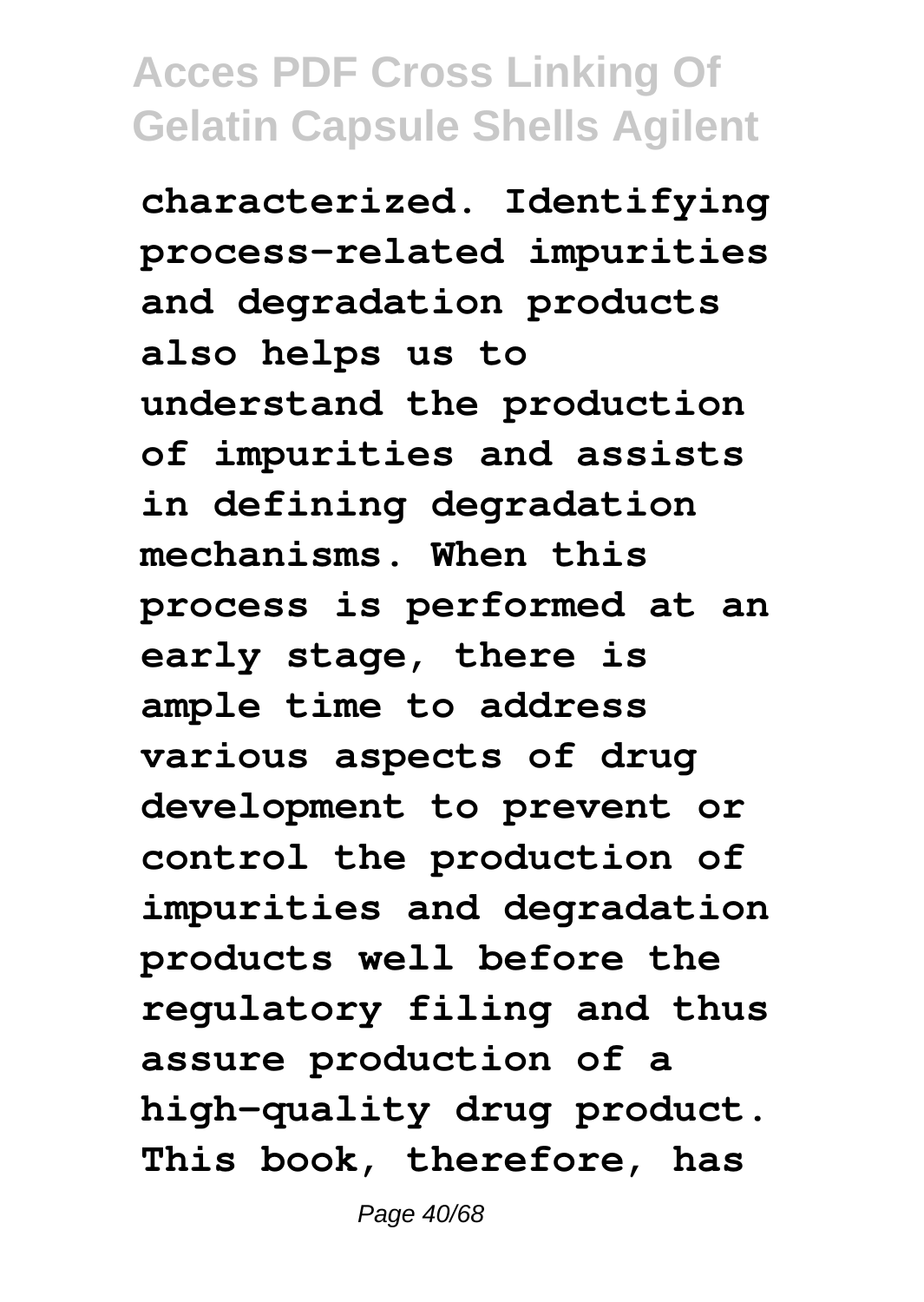**been designed to meet the need for a reference text on the complex process of isolation and characterization of process-related (synthesis and formulation) impurities and degradation products to meet critical requlatory requirements. It's objective is to provide guidance on isolating and characterizing impurities of pharmaceuticals such as drug candidates, drug substances, and drug products. The book outlines impurity identification processes**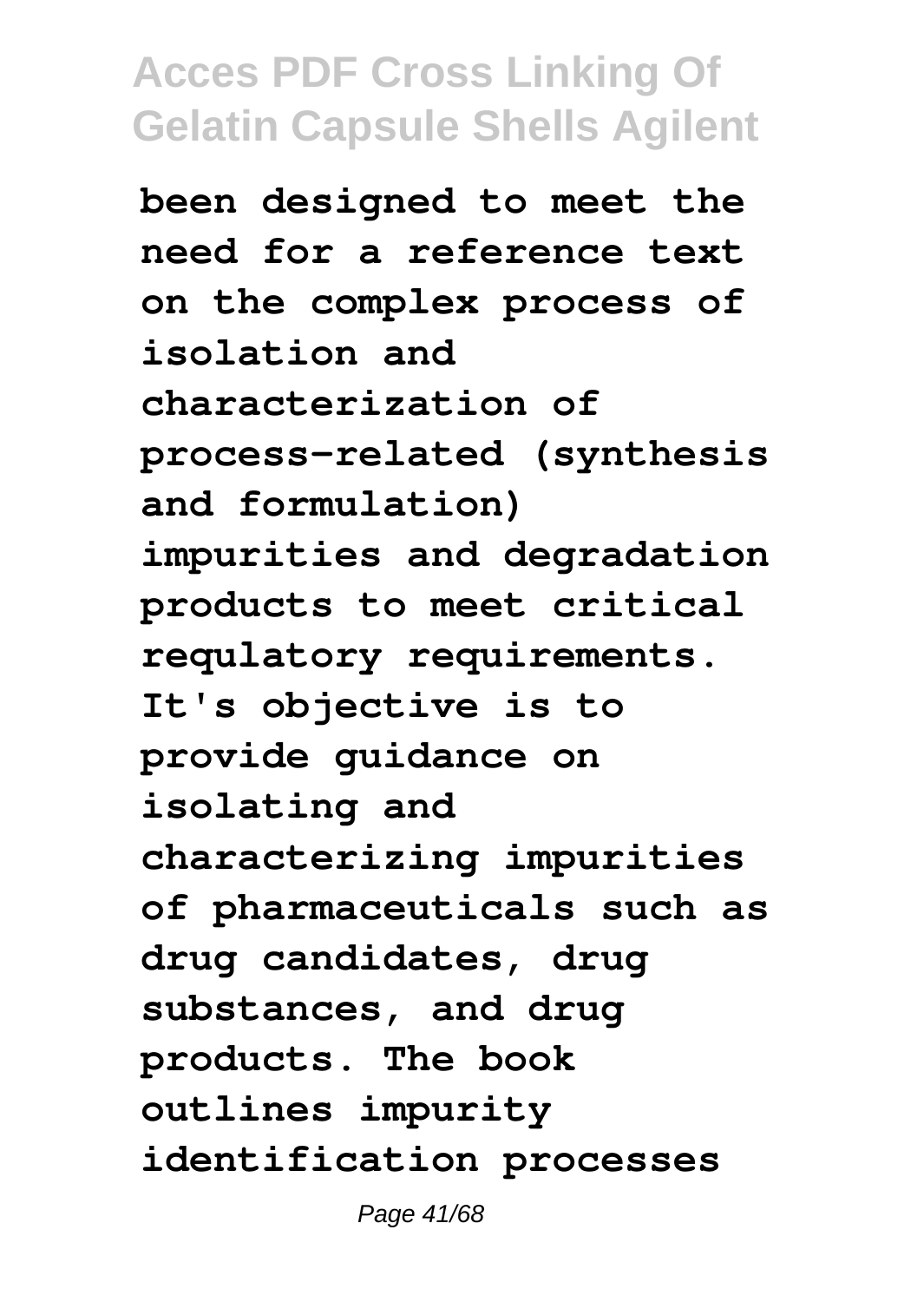**and will be a key resource document for impurity analysis, isolation/synthesis, and characterization. - Provides valuable information on isolation and characterization of impurities. - Gives a regulatory perspective on the subject. - Describes various considerations involved in meeting regulatory requirements. - Discusses various sources of impurities and degredation products. For over 100 years, Remington has been the definitive textbook and**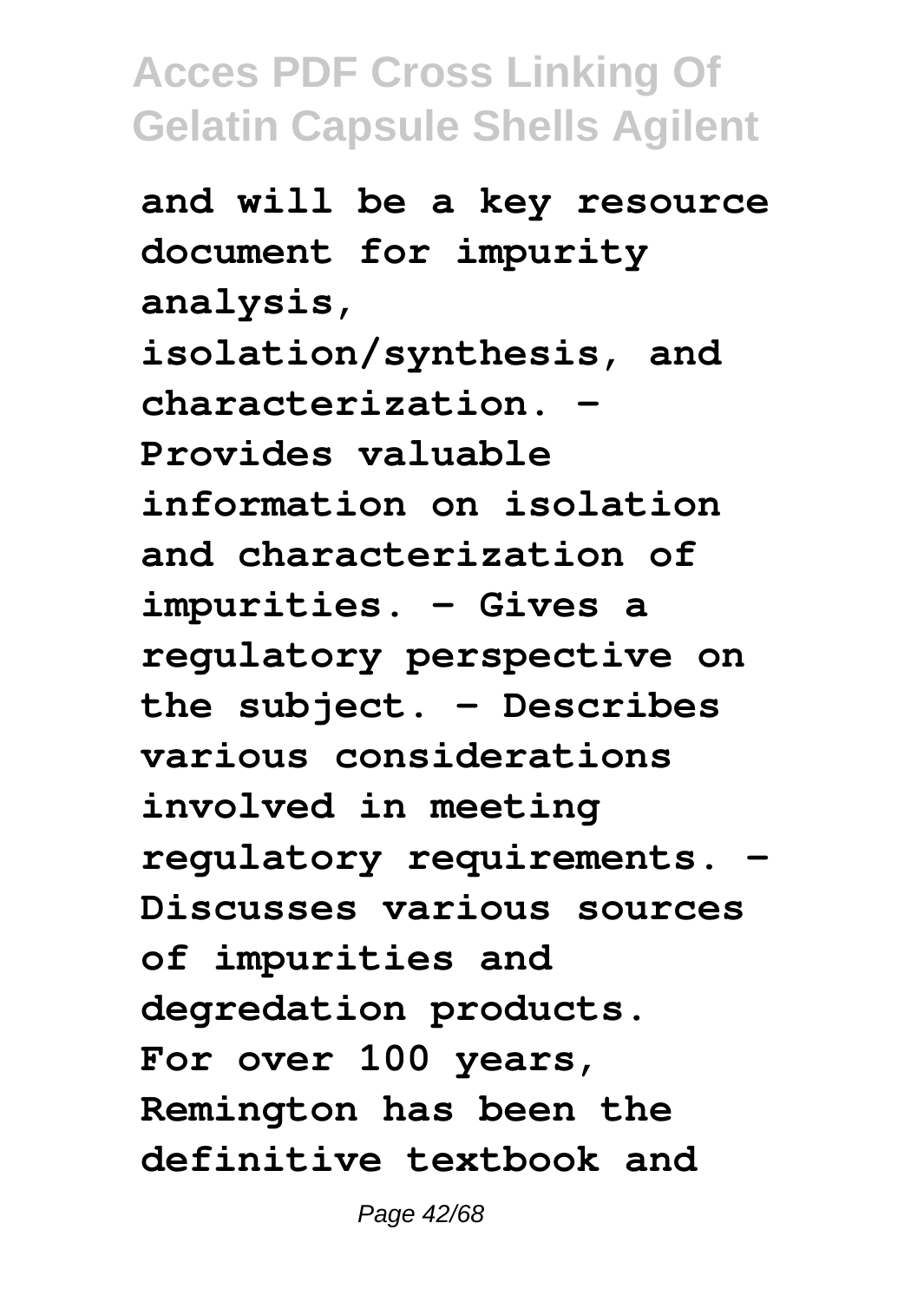**reference on the science and practice of pharmacy. This Twenty-First Edition keeps pace with recent changes in the pharmacy curriculum and professional pharmacy practice. More than 95 new contributors and 5 new section editors provide fresh perspectives on the field. New chapters include pharmacogenomics, application of ethical principles to practice dilemmas, technology and automation, professional communication, medication errors, re-engineering pharmacy practice,**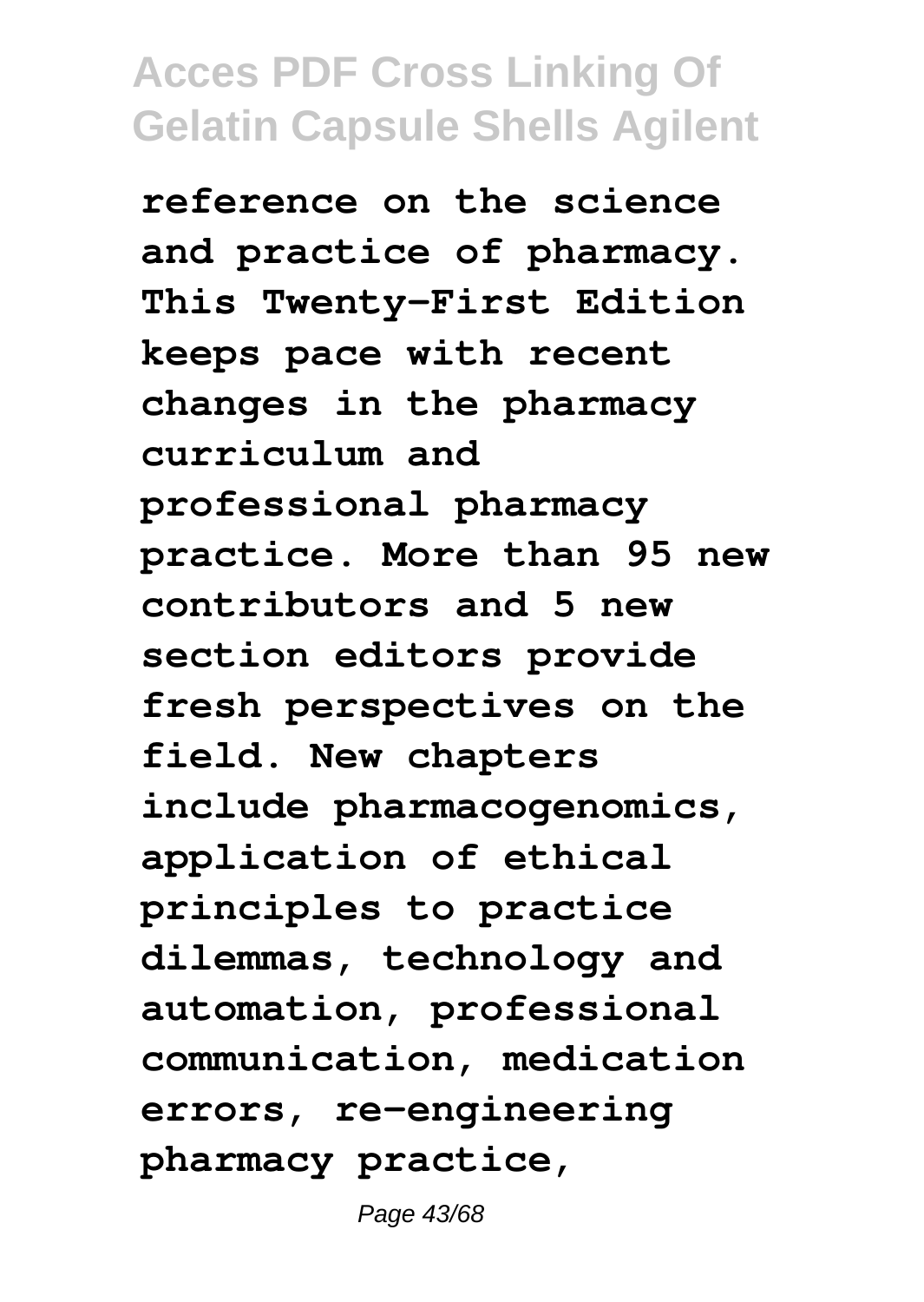**management of special risk medicines, specialization in pharmacy practice, disease state management, emergency patient care, and wound care. Purchasers of this textbook are entitled to a new, fully indexed Bonus CD-ROM, affording instant access to the full content of Remington in a convenient and portable format. Developing Solid Oral Dosage Forms is intended for pharmaceutical professionals engaged in research and development of oral dosage forms. It covers essential**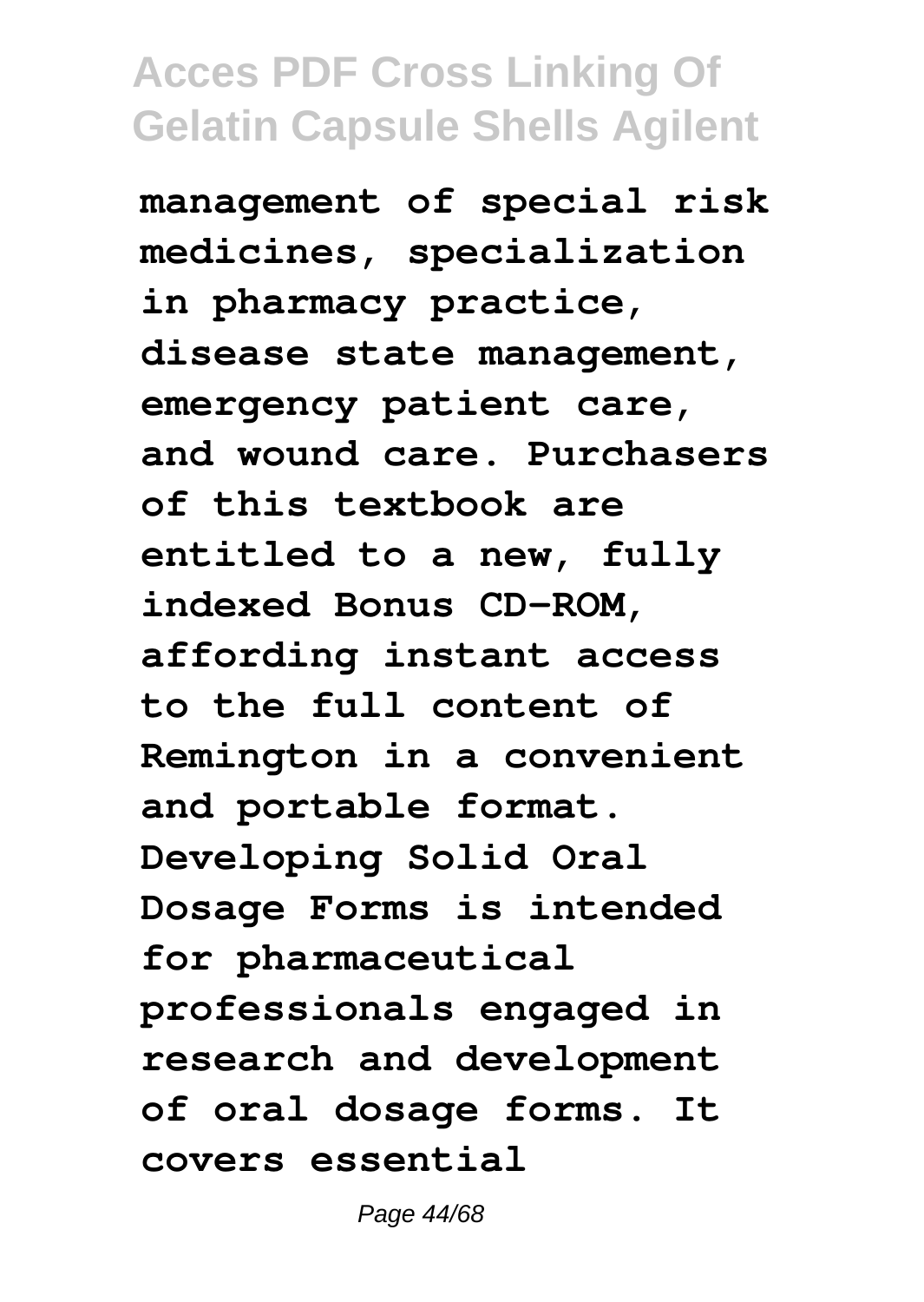**principles of physical pharmacy, biopharmaceutics and industrial pharmacy as well as various aspects of state-of-the-art techniques and approaches in pharmaceutical sciences and technologies along with examples and/or case studies in product development. The objective of this book is to offer updated (or current) knowledge and skills required for rational oral product design and development. The specific goals are to provide readers with: Basics of modern theories of**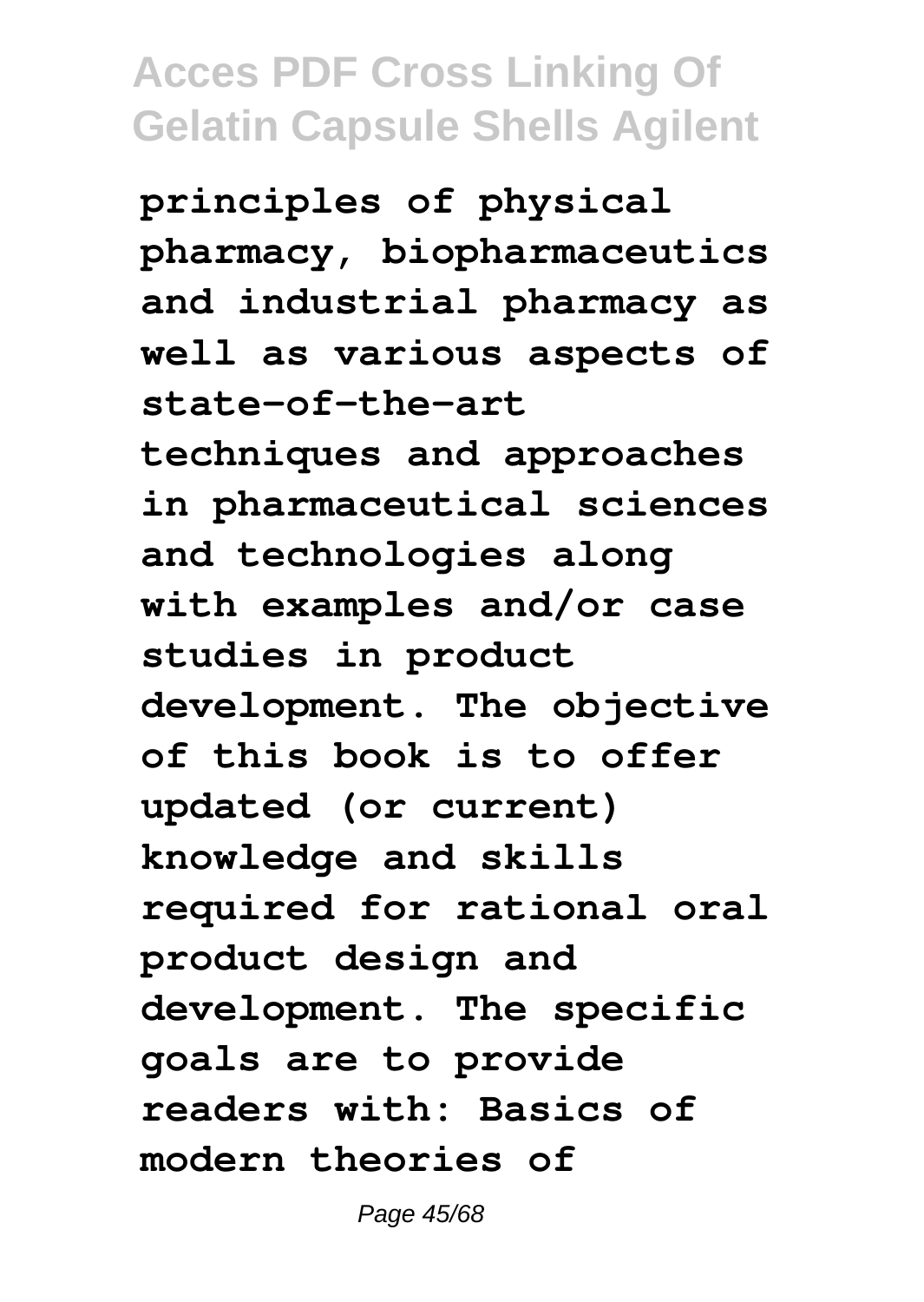**physical pharmacy, biopharmaceutics and industrial pharmacy and their applications throughout the entire process of research and development of oral dosage forms Tools and approaches of preformulation investigation, formulation/process design, characterization and scale-up in pharmaceutical sciences and technologies New developments, challenges, trends, opportunities, intellectual property issues and regulations in solid product development**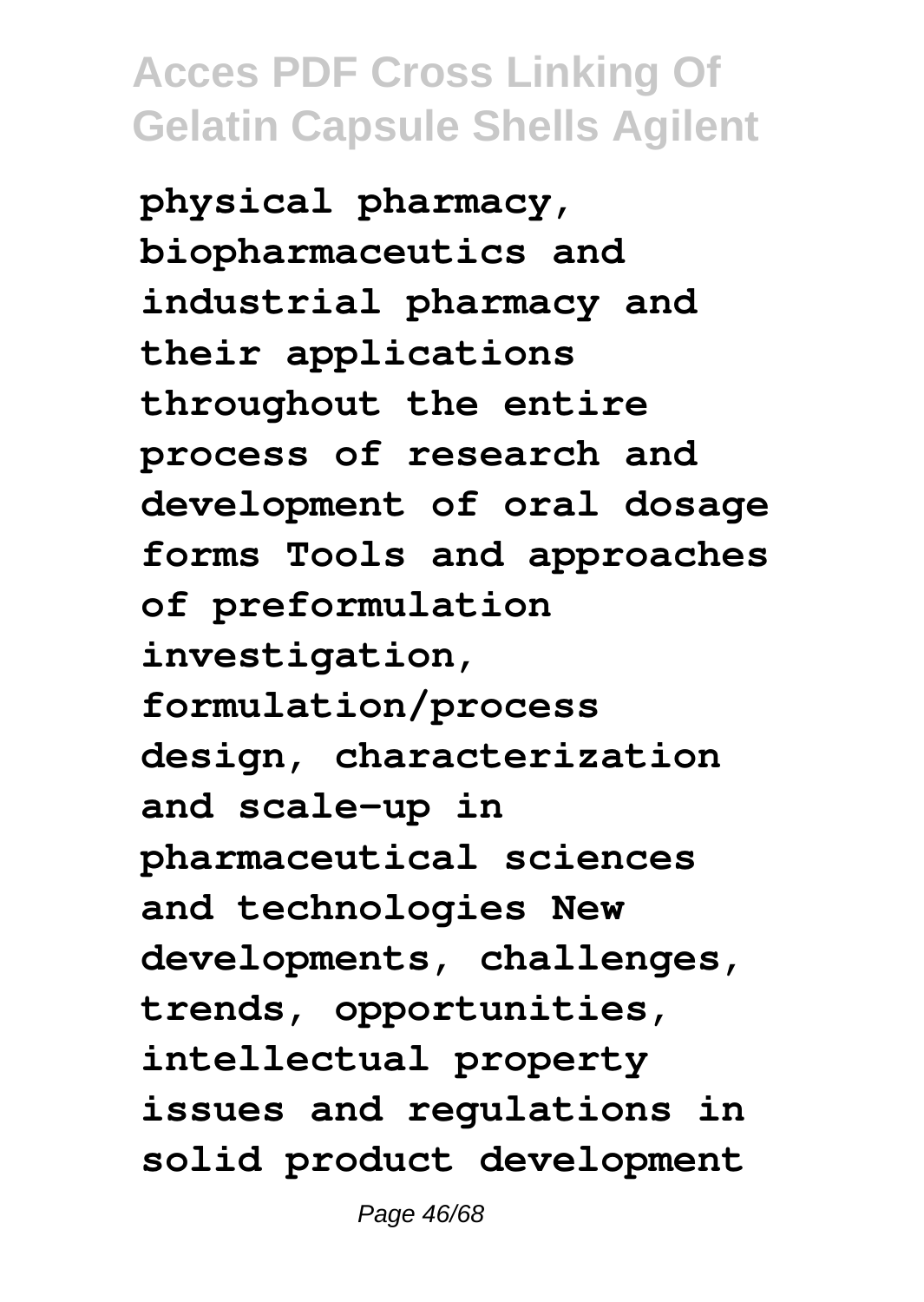**The first book (ever) that provides comprehensive and in-depth coverage of what's required for developing high quality pharmaceutical products to meet international standards It covers a broad scope of topics that encompass the entire spectrum of solid dosage form development for the global market, including the most updated science and technologies, practice, applications, regulation, intellectual property protection and new development trends with case studies in every**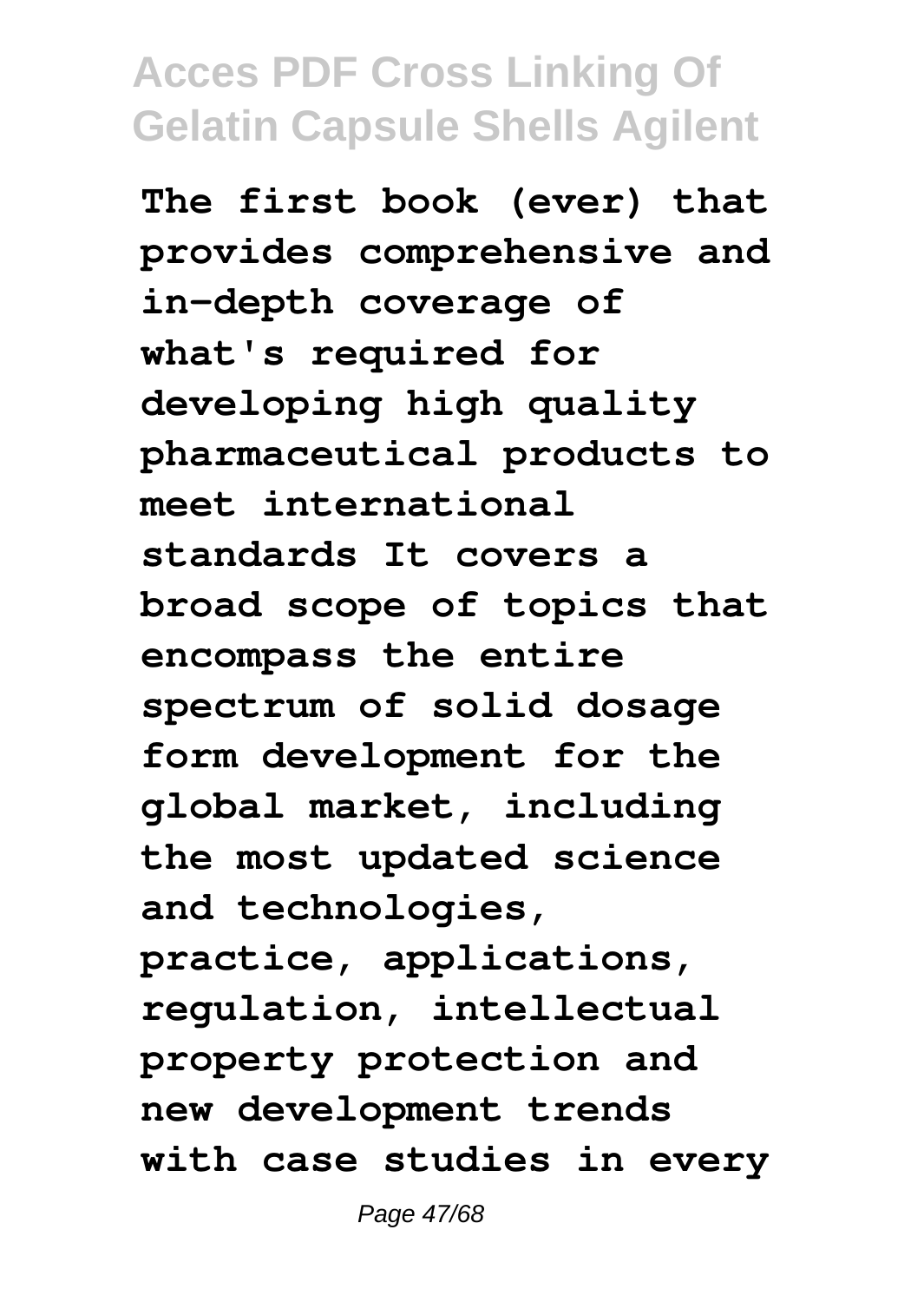**chapter A strong team of more than 50 wellestablished authors/coauthors of diverse background, knowledge, skills and experience from industry, academia and regulatory agencies Enhancing the Bioavailability of Poorly Water-Soluble Drugs Principles and Applications Drug Delivery Controlled Release in Oral Drug Delivery Modern Pharmaceutics**

The essential pharmaceutics textbook One of the world's best-

Page 48/68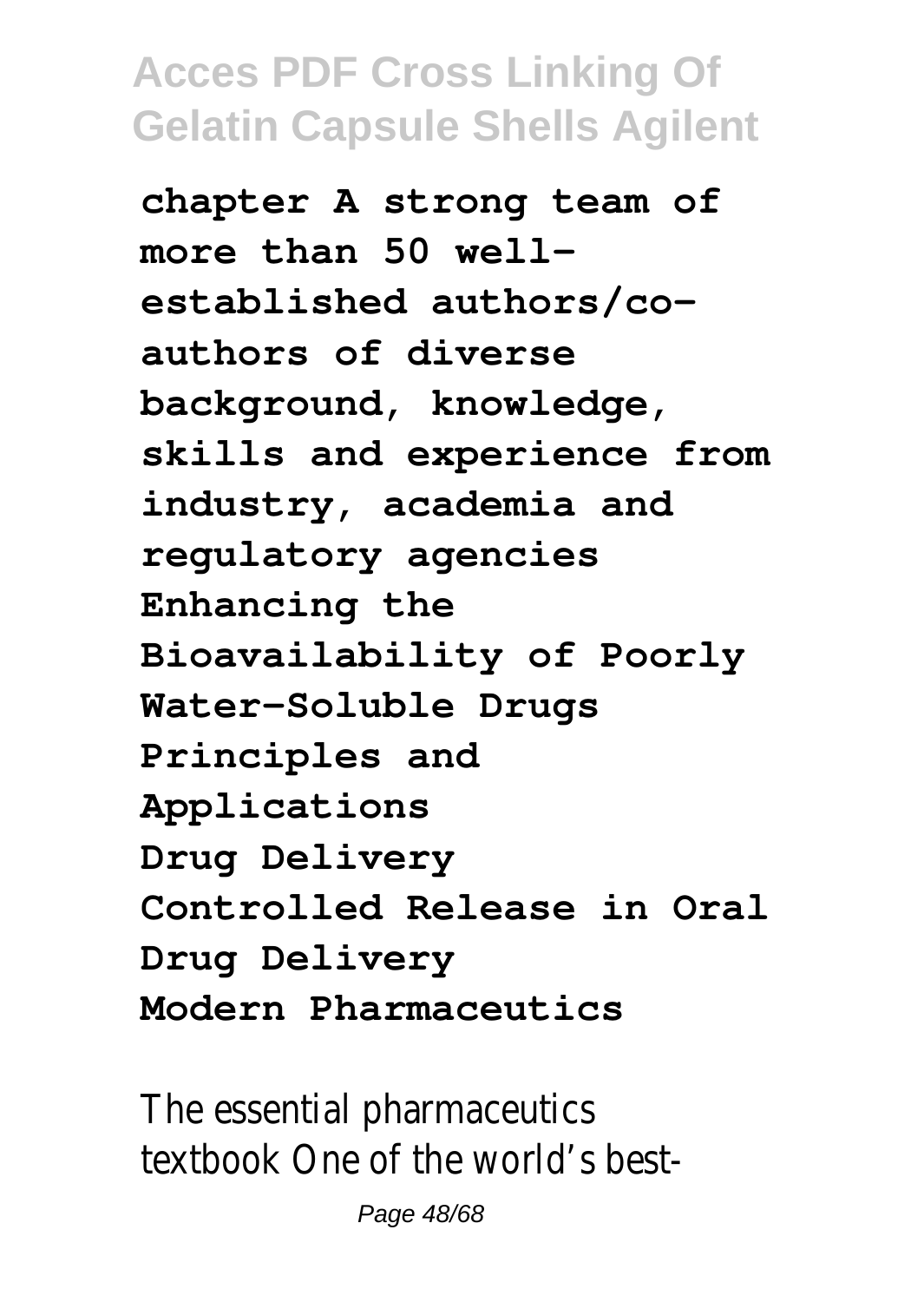known texts on pharmaceutics, Aulton's Pharmaceutics offers a complete course in one book for students in all years of undergraduate pharmacy and pharmaceutical sciences degrees. Thoroughly revised, updated and extended by experts in their fields and edited by Professors Kevin Taylor and Michael Aulton, this new edition includes the science of formulation, pharmaceutical manufacturing and drug delivery. All aspects of pharmaceutics are covered in a clear and readily accessible way and extensively illustrated throughout, providing an essential companion to the entire pharmaceutics curriculum from day one until the end of the course. Fully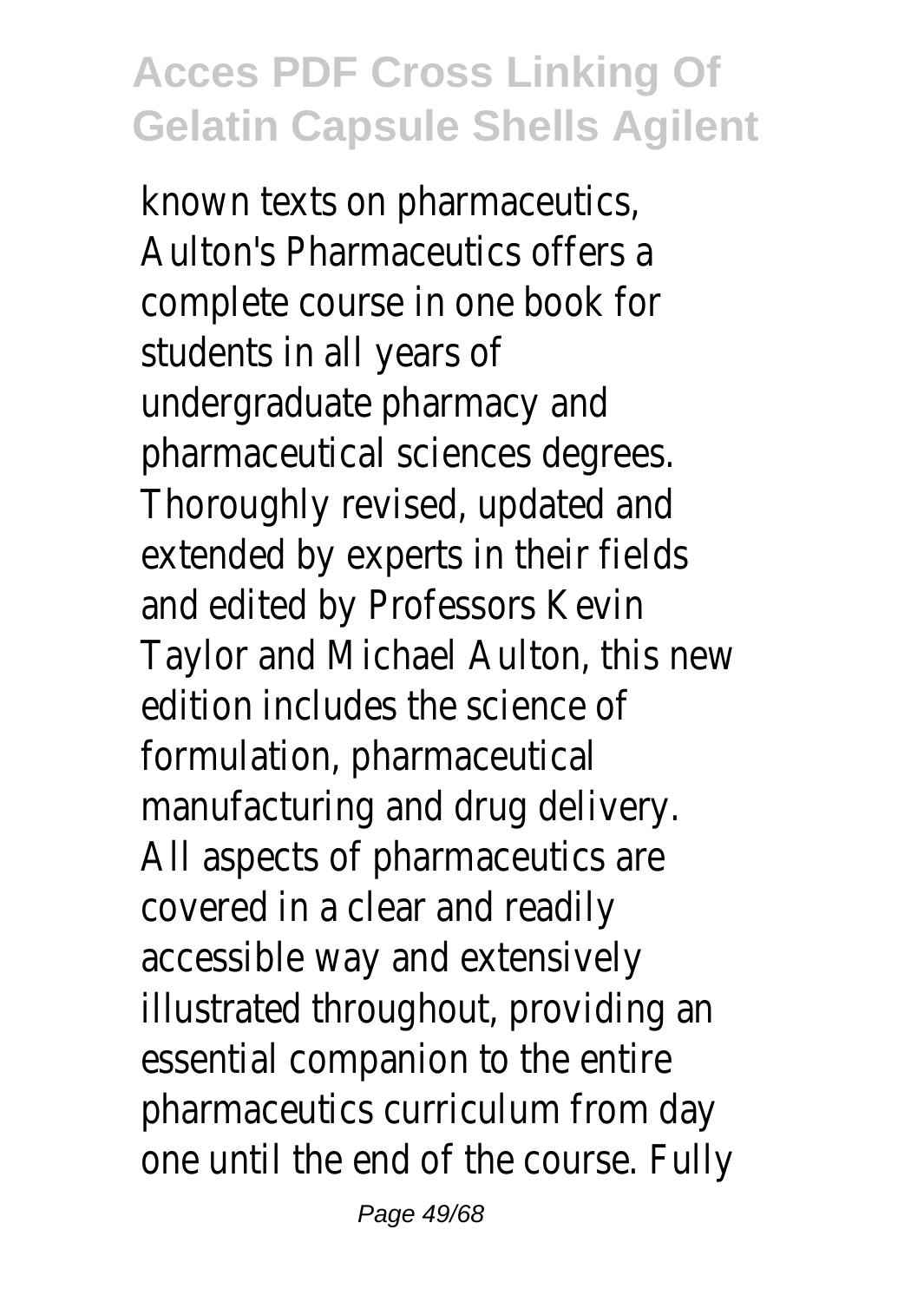updated throughout, with the addition of new chapters, to reflect advances in formulation and drug delivery science, pharmaceutical manufacturing and medicines regulation Designed and written for newcomers to the design and manufacture of dosage forms Relevant pharmaceutical science covered throughout Includes the science of formulation and drug delivery Reflects current practices and future applications of formulation and drug delivery science to small drug molecules, biotechnology products and nanomedicines Key points boxes throughout Over 400 online multiple choice questions "Completely revised and expanded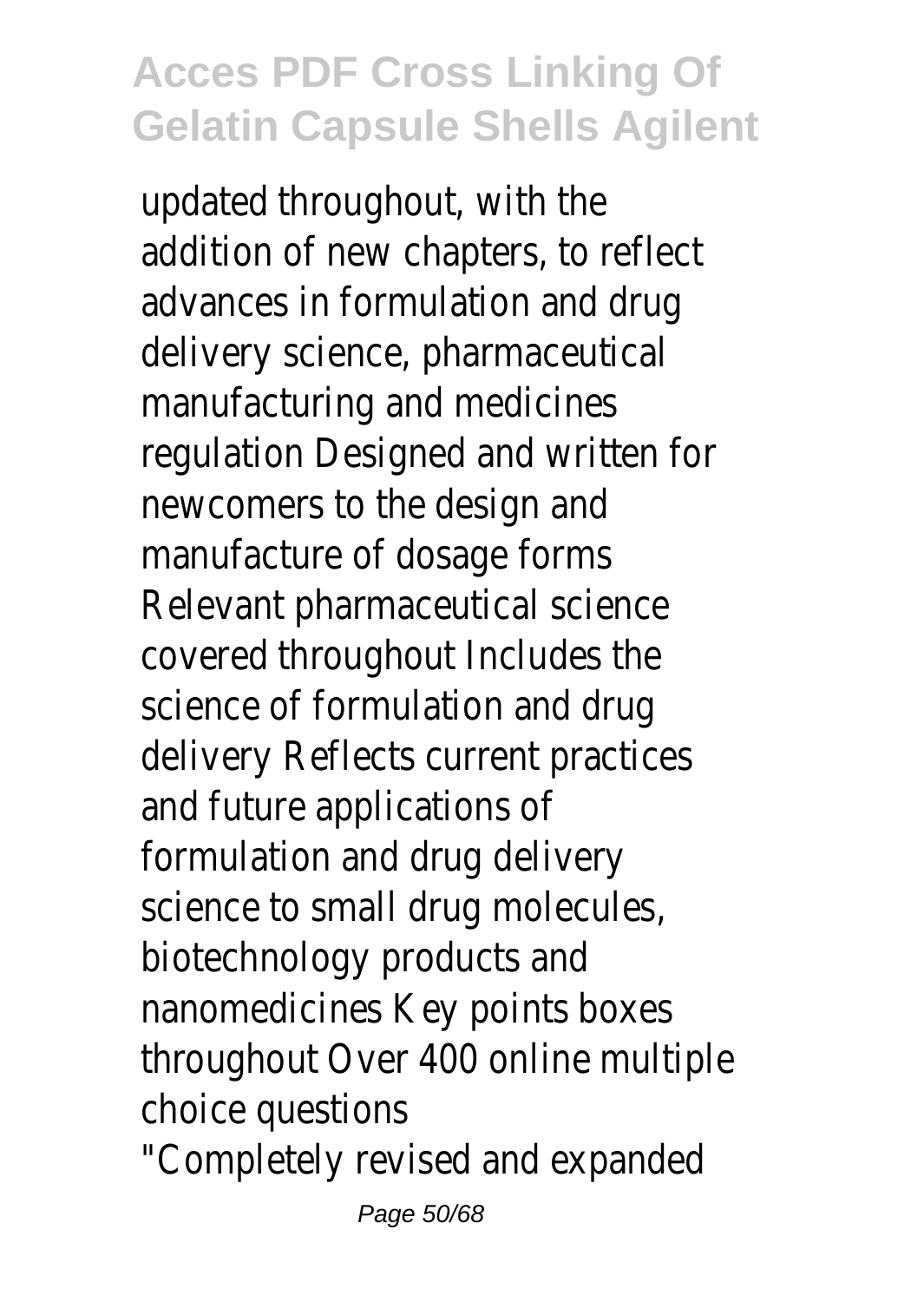throughout. Presents a comprehensive integrated, sequenced approach to drug dosage formulation, design, and evaluation. Indentifies the pharmacodynamic and physicochemical factors influencing drug action through various routes of administration." Focusing on the application of physical pharmacy, drug design, and drug regulations as they relate to produce effective dosage forms for drug delivery, Integrated Pharmaceutics provides a comprehensive picture of pharmaceutical product design, describing the science and art behind the concepts of dosage form development. Combining physical pharmacy, product design, and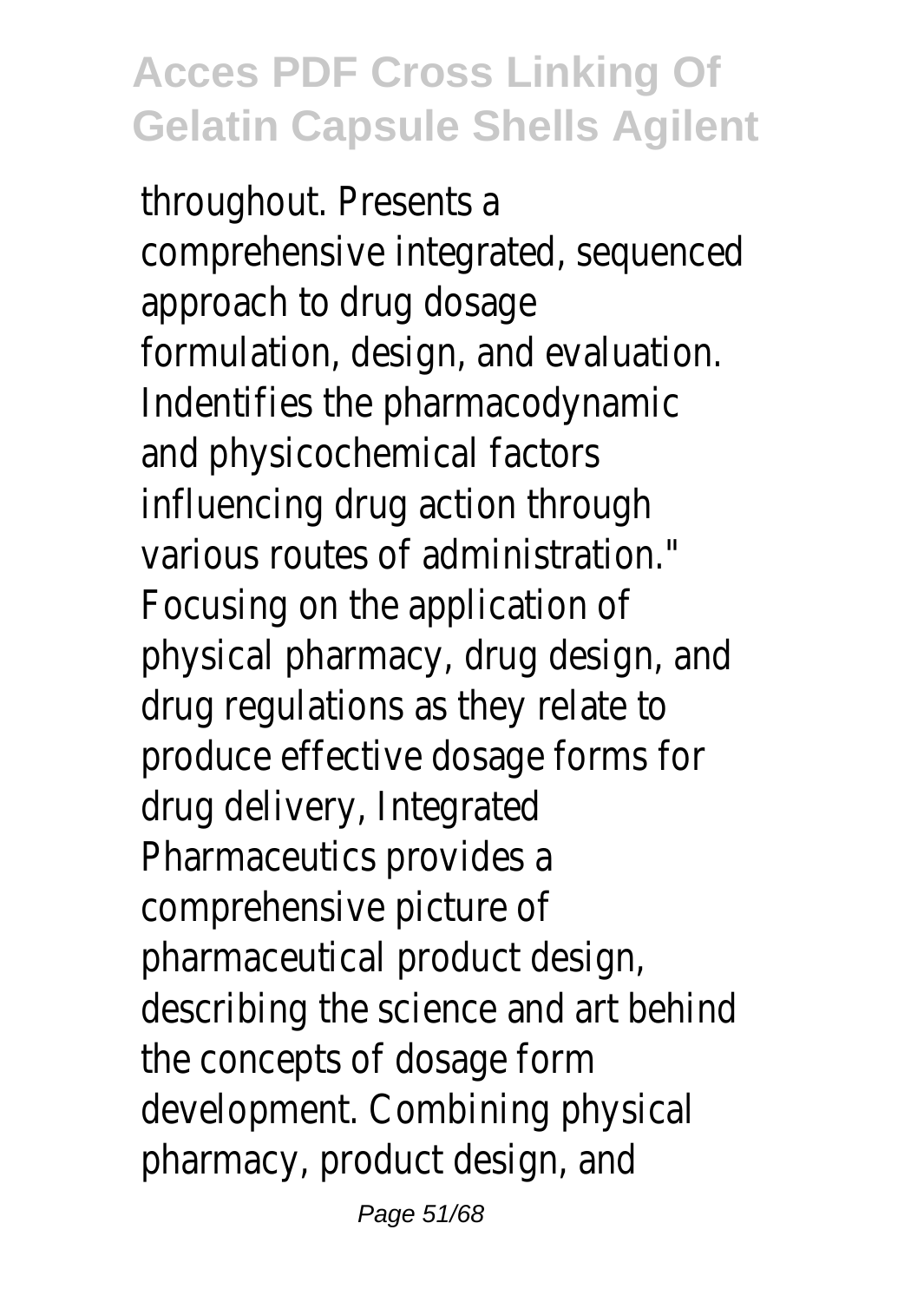regulatory affairs issues in a single book, the authors address topics governing drug regulations of United States, European, and Japanese agencies and detail new regulatory guidelines, including quality by design, design space analysis, and blend sample uniformity.

Over half of the adult population in the U.S. includes some sort of dietary supplement in their diet. This book provides the reader with a better understanding of the science and quality issues of dietary supplements. It explains terms regarding supplements, regulatory implications and standards of botanical extracts, and provides background on the supplement industry and pharmacoeconomics of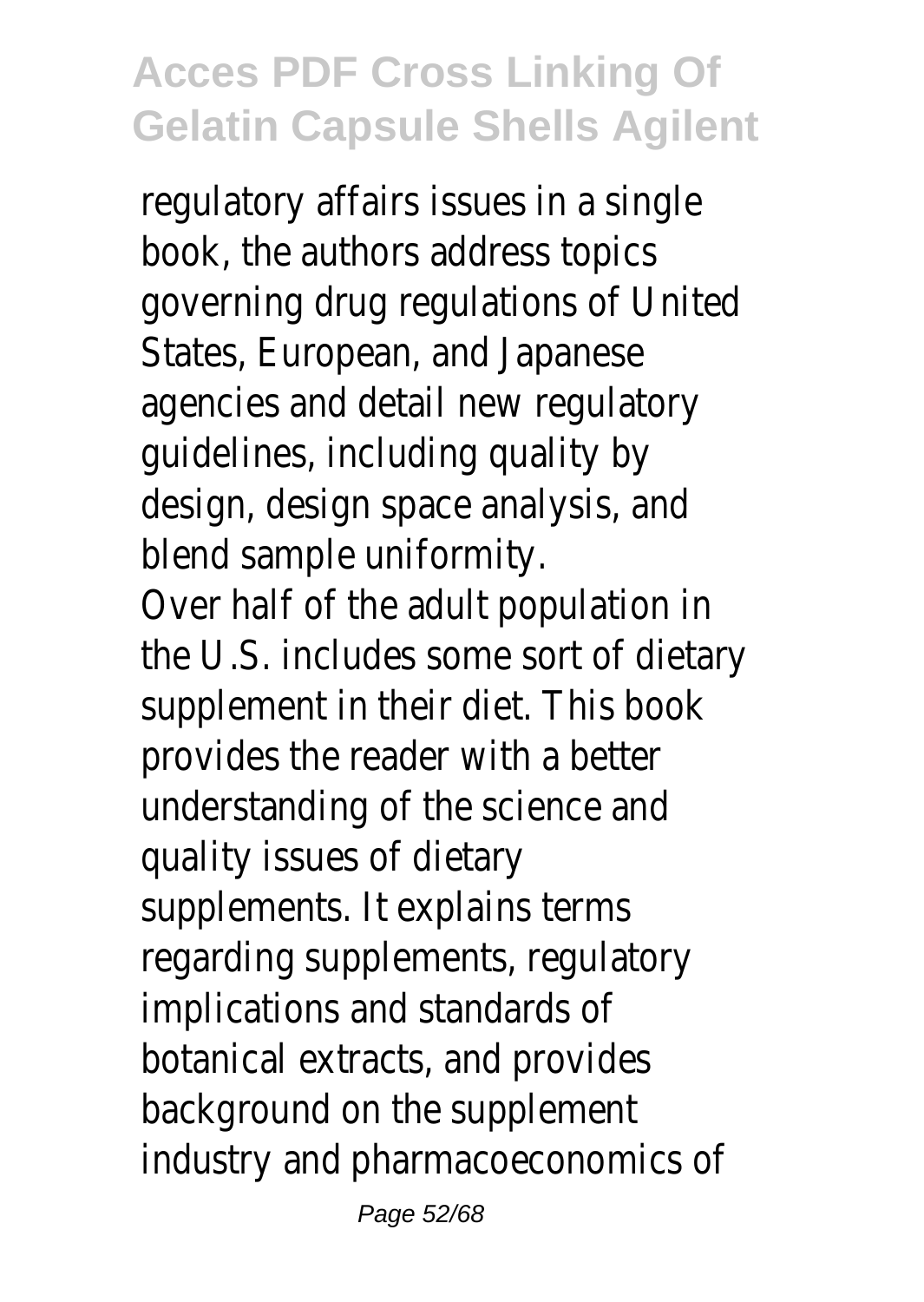supplements. It also identifies the health benefits and risks.

Biomedical Polymers and Polymer **Therapeutics** 

Formulating Poorly Water Soluble **Drugs** 

Extracellular Matrix

Proteins—Advances in Research and Application: 2013 Edition

Properties of Capsule Shells Made from Hydroxypropyl Methylcellulose (hypromellose).

Protein Hydrolysates in

Biotechnology

Generic Drug Product Development

*Pharmaceutics [GPAT] – Books [Study Notes] 7 Books with 2500+ Question Answer As Per Updated Syllabus Design by Expert*

Page 53/68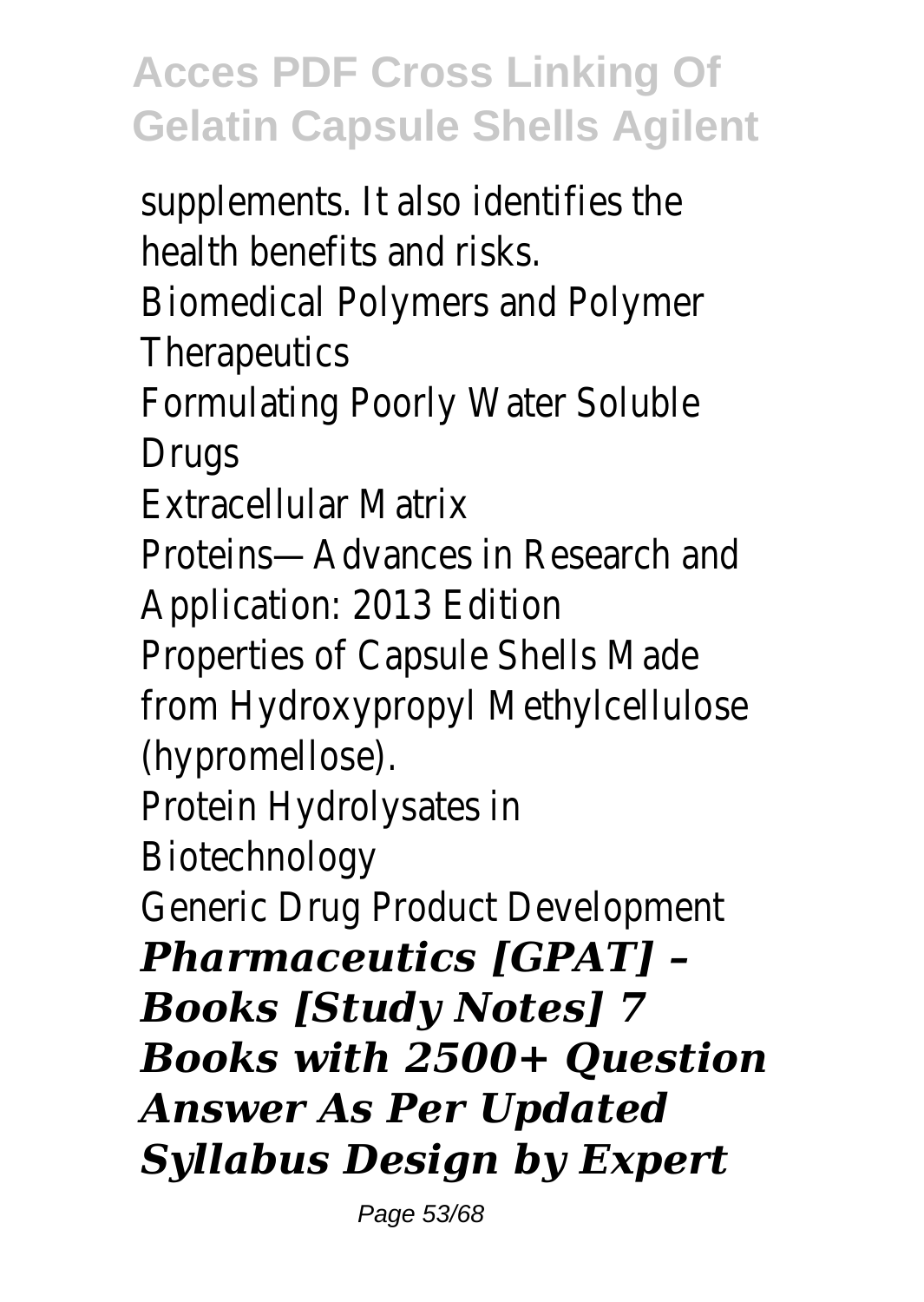*Faculties for Secure 152 Marks in Graduate Pharmacy Aptitude Test [ Asked 38 MCQ in Exam] Highlights of Books – As Per Updated Syllabus Graduate Pharmacy Aptitude Test 7 Booklets theory + MCQ In Each Book given 4 Chapters in Details [Total 28] Covered all 28 Chapters – Ex Pharmacy Profession & Introduction to Pharmaceuticals, Introduction to dosage form, Sources of drug information Total 2500 + Questions Answer [ Numerical with Explanation] Design by*

Page 54/68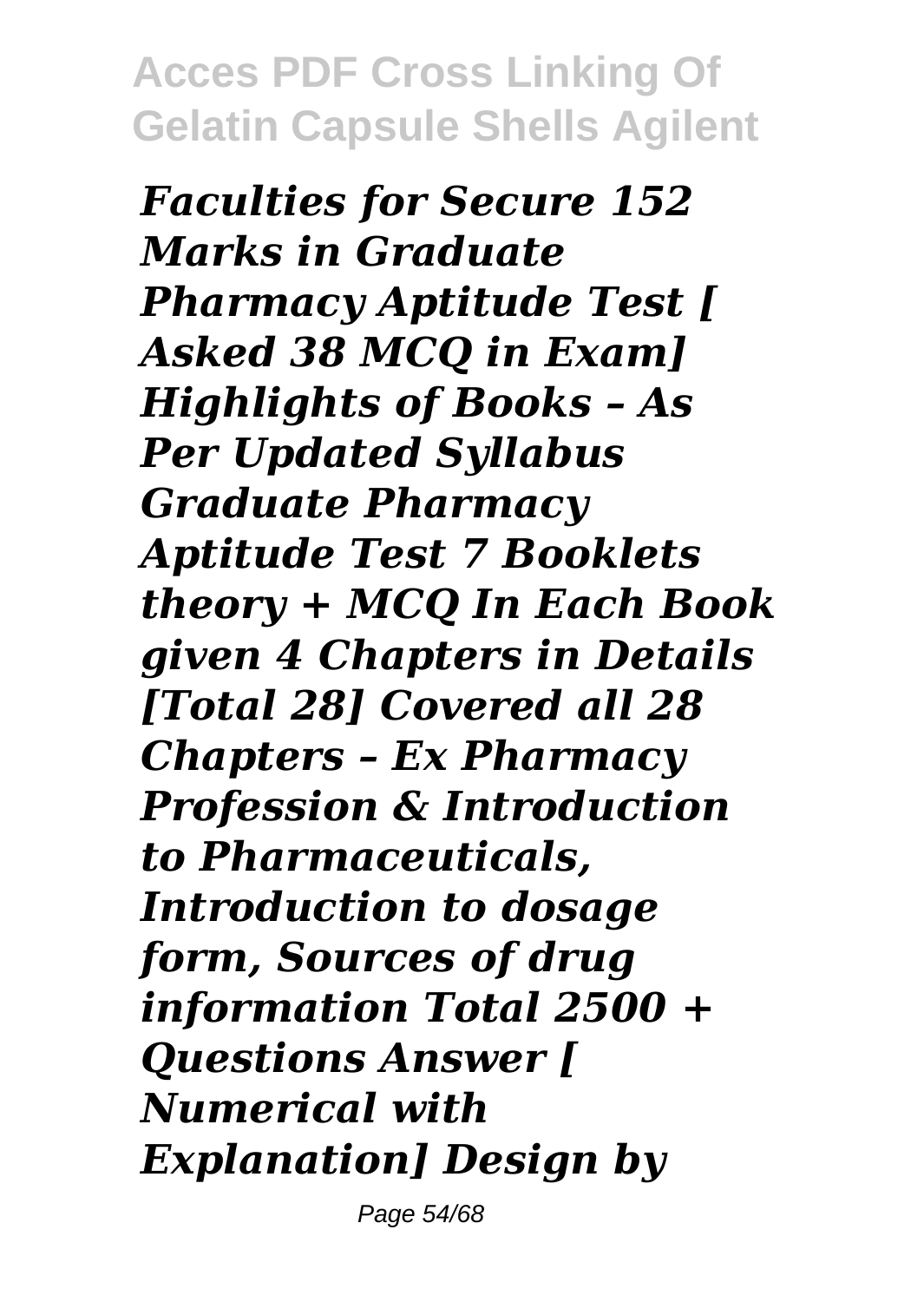*Pharma Professor & Topper Qualified Students Total 7 Booklets For Secured 152 Marks in Exam For More Details Call/Whats App -7310762592,7078549303 Oral lipid-based formulations are attracting considerable attention due to their capacity to facilitate gastrointestinal absorption and reduce or eliminate the effect of food on the absorption of poorly water-soluble, lipophilic drugs. Despite the obvious and demonstrated utility of these formulations for addressing a persistent and growing problem*

Page 55/68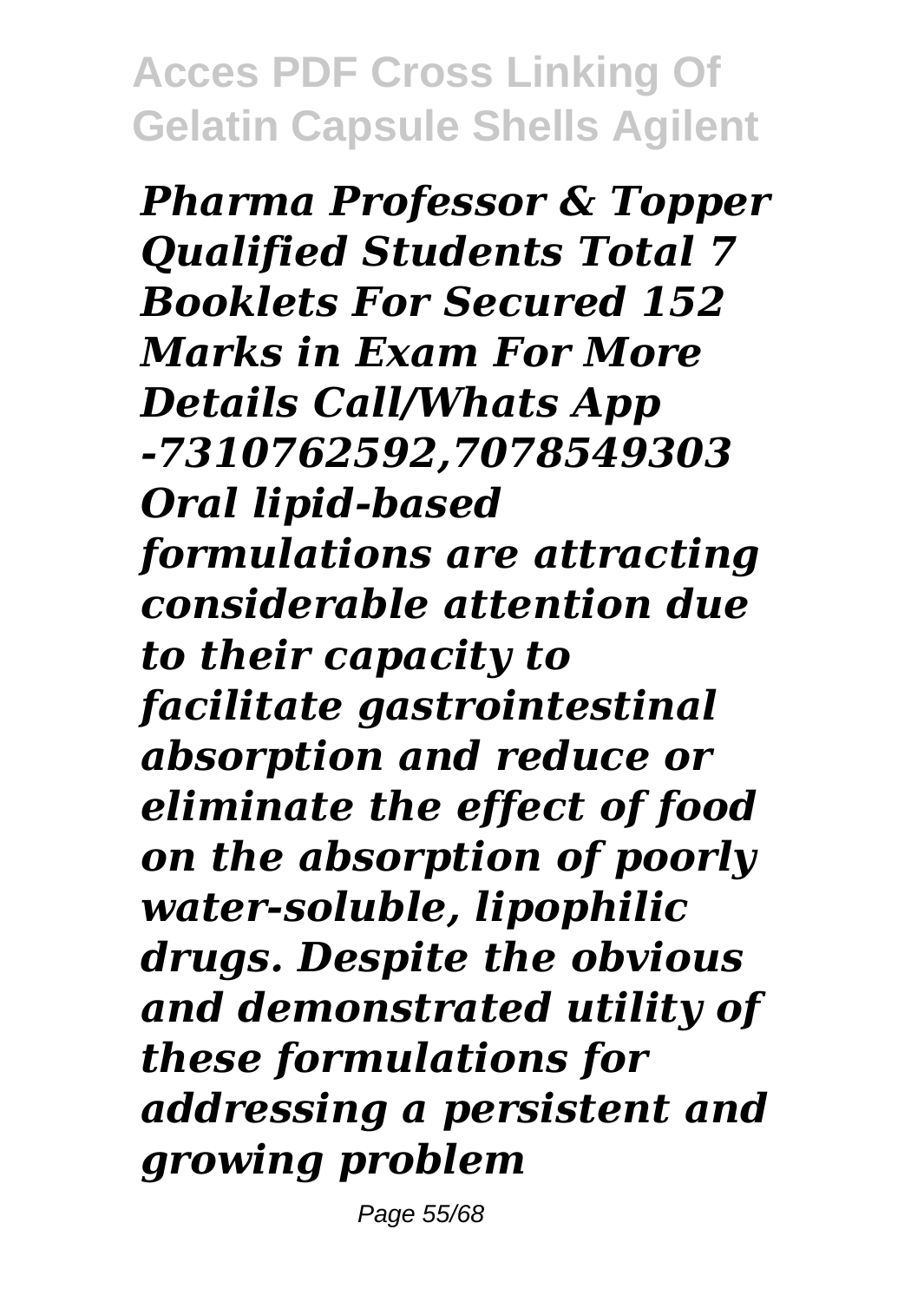*Drug Delivery is the latest and most up-to-date text on drug delivery and offers an excellent working foundation for students and clinicians in health professions and graduate students including nursing, pharmacy, medicine, dentistry, as well as researchers and scientists. Presenting this complex content in an organized and concise format, Drug Delivery allows students to gain a strong understanding of the key concepts of drug delivery.This text focuses on the basic concepts of*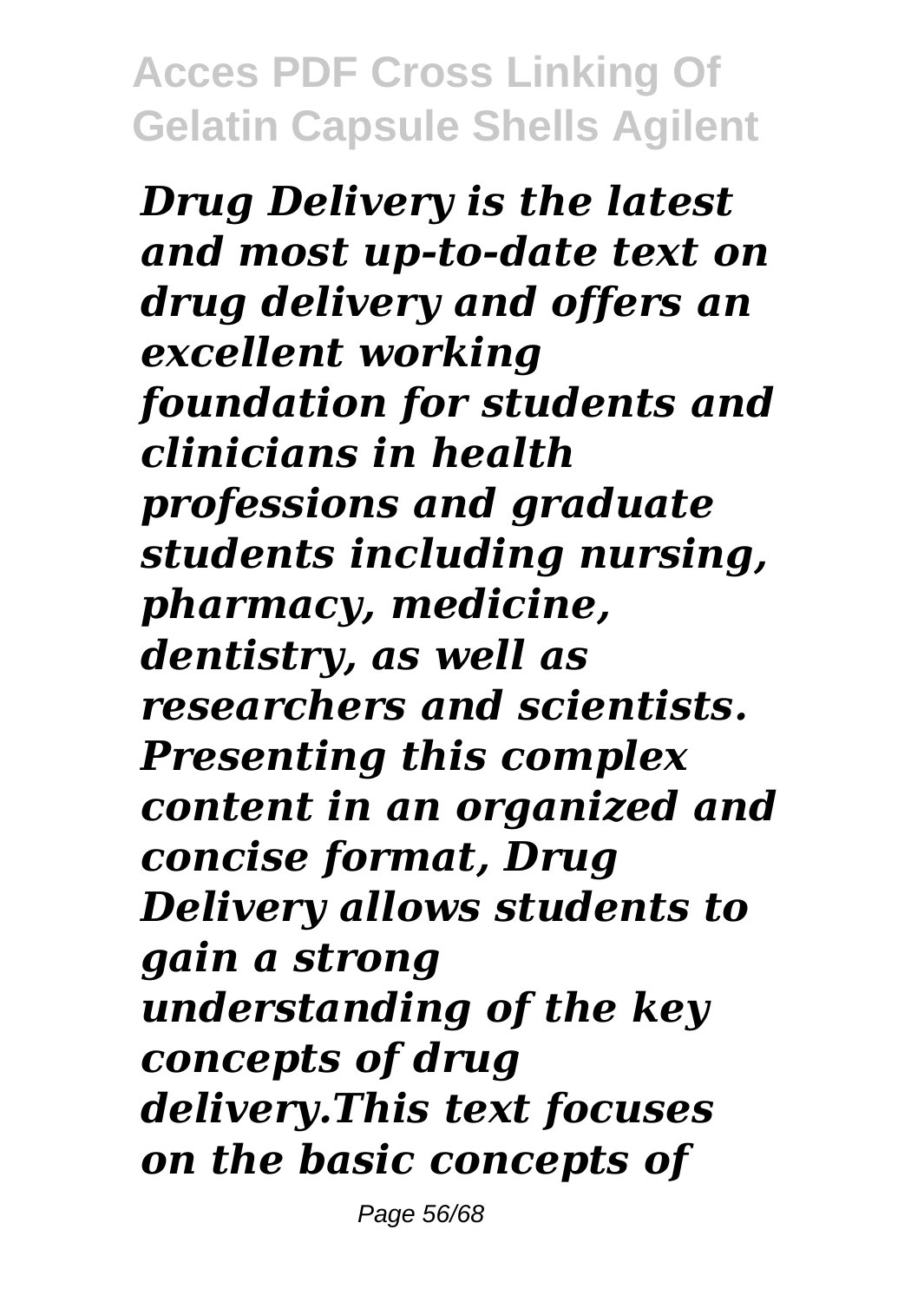*drug delivery while thoroughly examining various topics such as: CNS delivery Gene delivery Ocular delivery World-wide research on drug delivery Recent advances in drug deliveryA significant advancement has been made in the field of drug delivery. This text provides a detailed overview of drug delivery systems, routes of drug administration and development of various formulations. The cutting edge research being carried out in this field will be compiled and a focus on worldwide research on drug*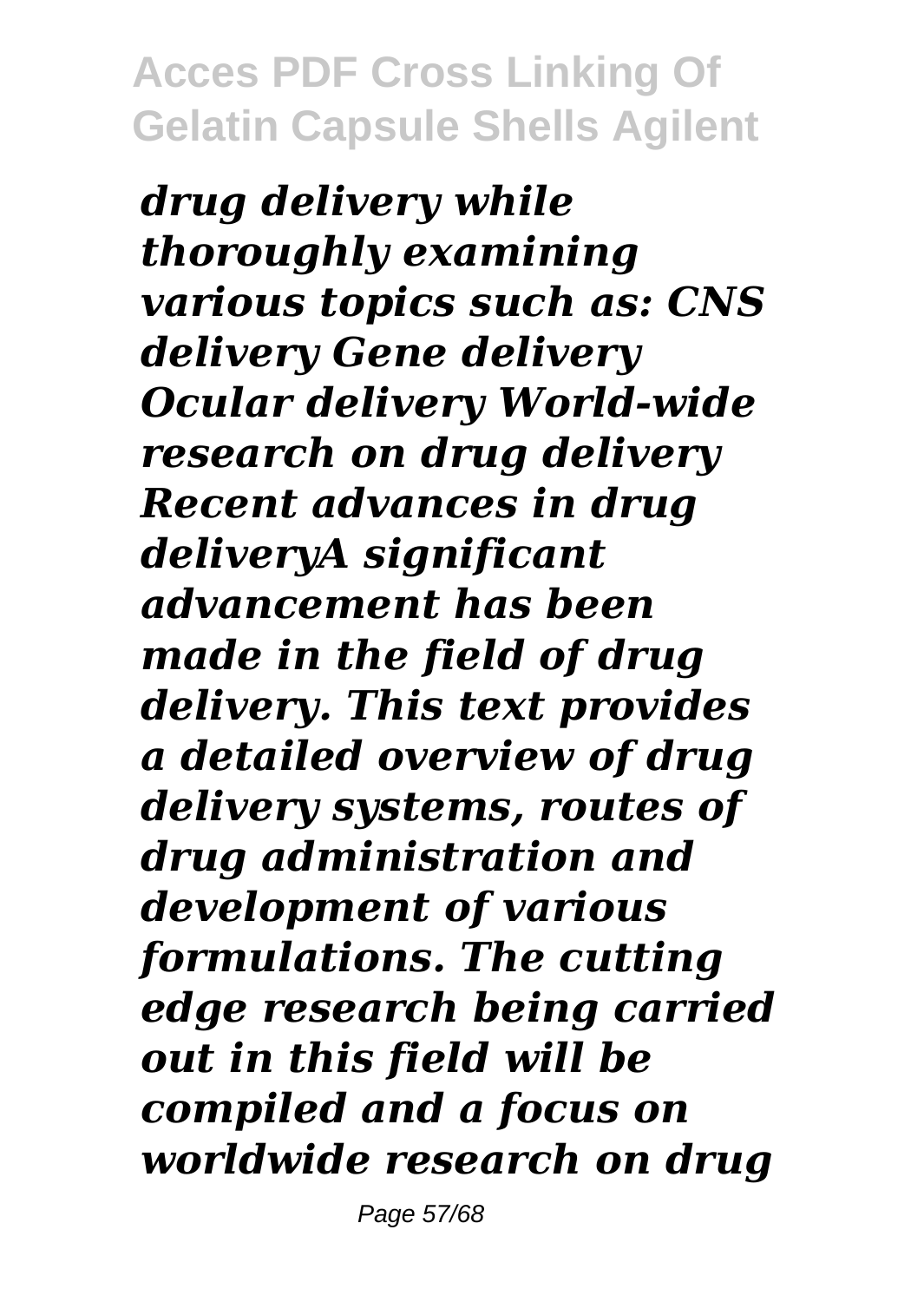*delivery and targeting at the molecular, cellular, and organ levels will also be summarized.Each new print copy includes access to the Navigate Companion Website including: Chapter Quizzes, Interactive Glossary, Crossword Puzzles , Interactive Flashcards, and Matching Exercises This handbook is the first to cover all aspects of stability testing in pharmaceutical development. Written by a group of international experts, the book presents a scientific understanding of regulations and balances*

Page 58/68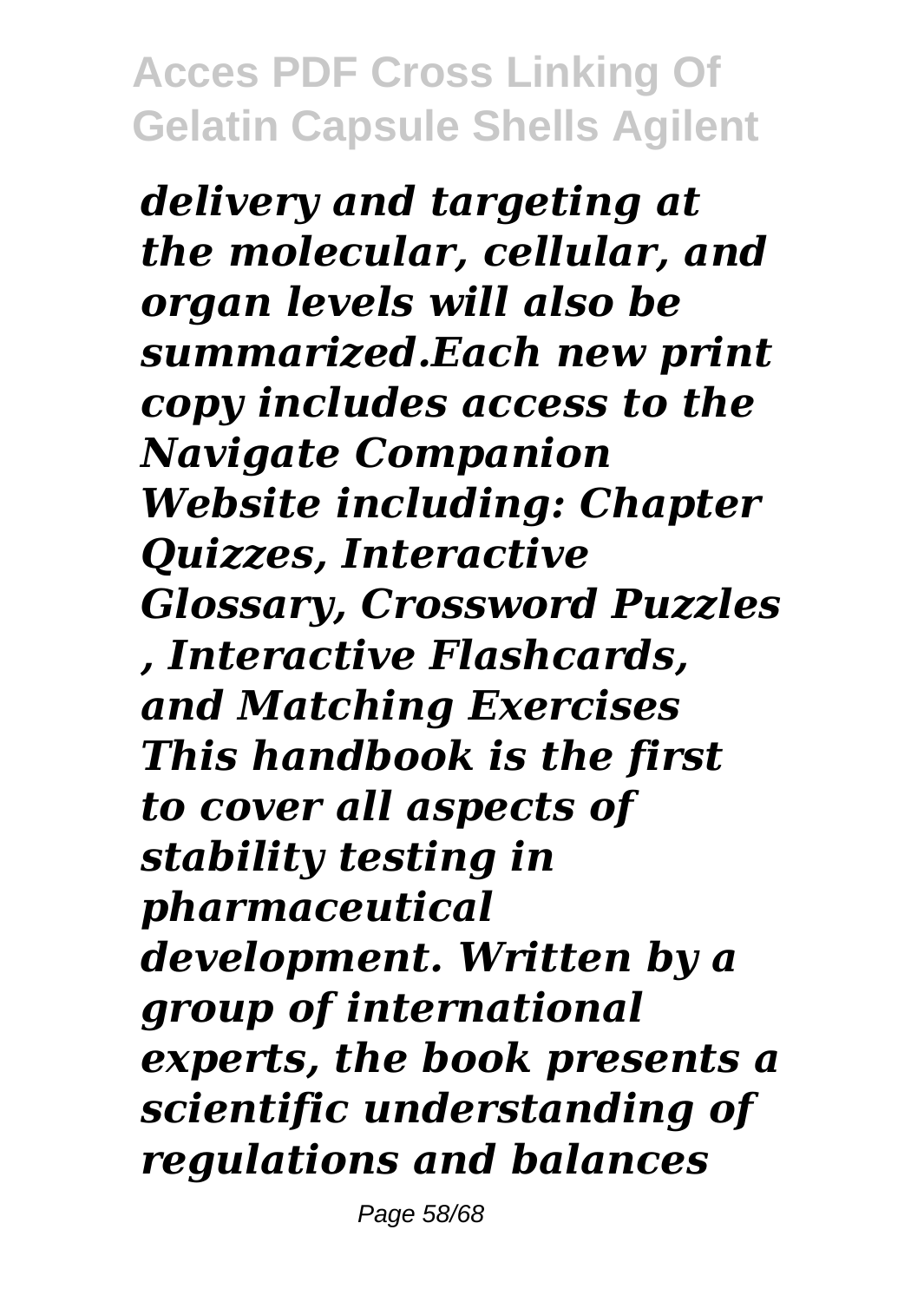*methodologies and best practices. Release in Vitro of Molecular Weight Markers from Cross-linked Gelatin Capsules Containing Different Fillers Biorelated Polymers Examining the Science Behind Nutraceuticals Modern Pharmaceutics Volume 1 Protein-Based Films and Coatings Pharmaceutical Dosage Forms - Tablets Extracellular Matrix Proteins—Advances in Research and Application: 2013 Edition is a ScholarlyEditions™ book that delivers*

Page 59/68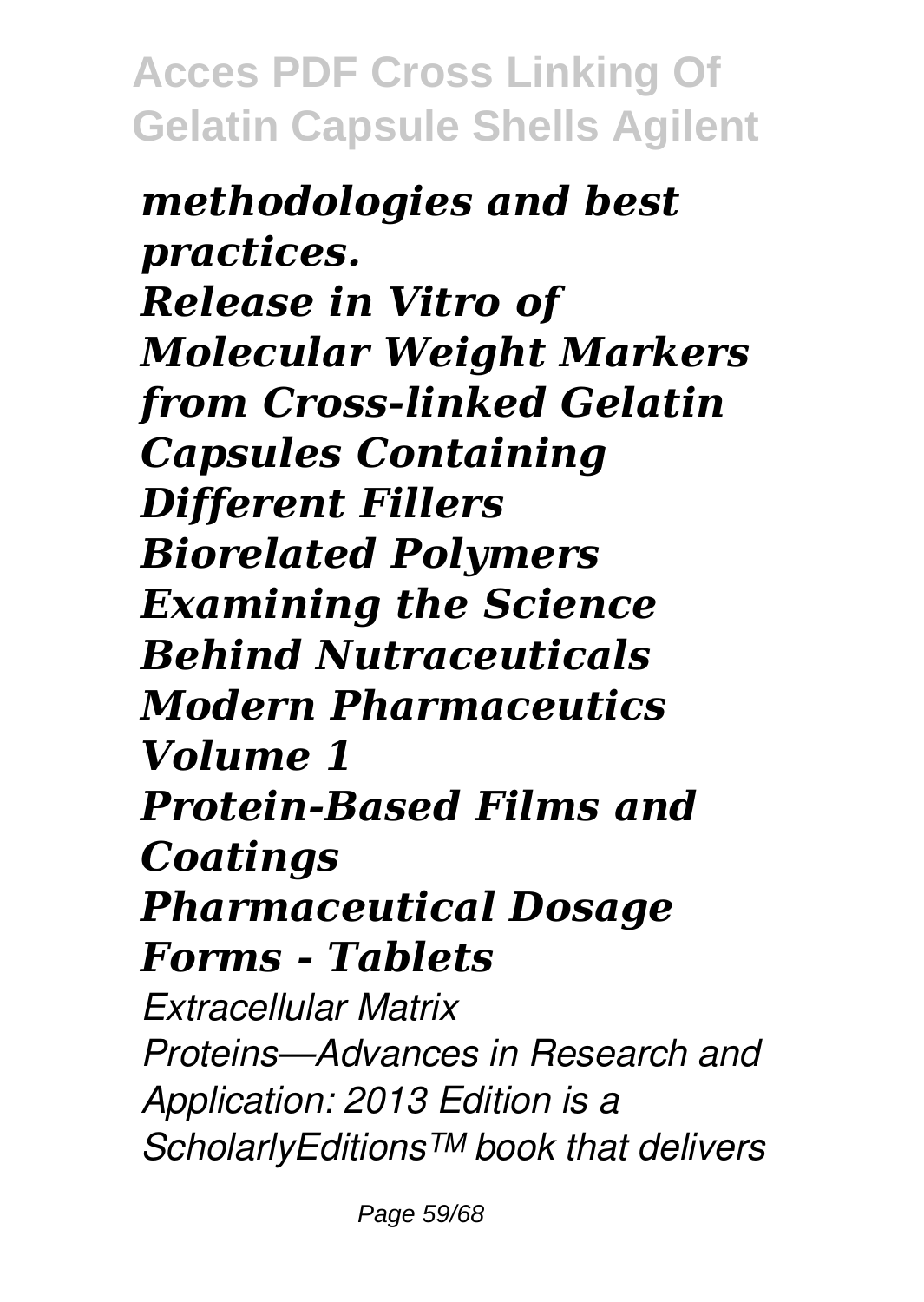*timely, authoritative, and comprehensive information about Tenascin. The editors have built Extracellular Matrix Proteins—Advances in Research and Application: 2013 Edition on the vast information databases of ScholarlyNews.™ You can expect the information about Tenascin in this book to be deeper than what you can access anywhere else, as well as consistently reliable, authoritative, informed, and relevant. The content of Extracellular Matrix*

*Proteins—Advances in Research and Application: 2013 Edition has been produced by the world's leading scientists, engineers, analysts, research institutions, and companies. All of the content is from peerreviewed sources, and all of it is written, assembled, and edited by the* Page 60/68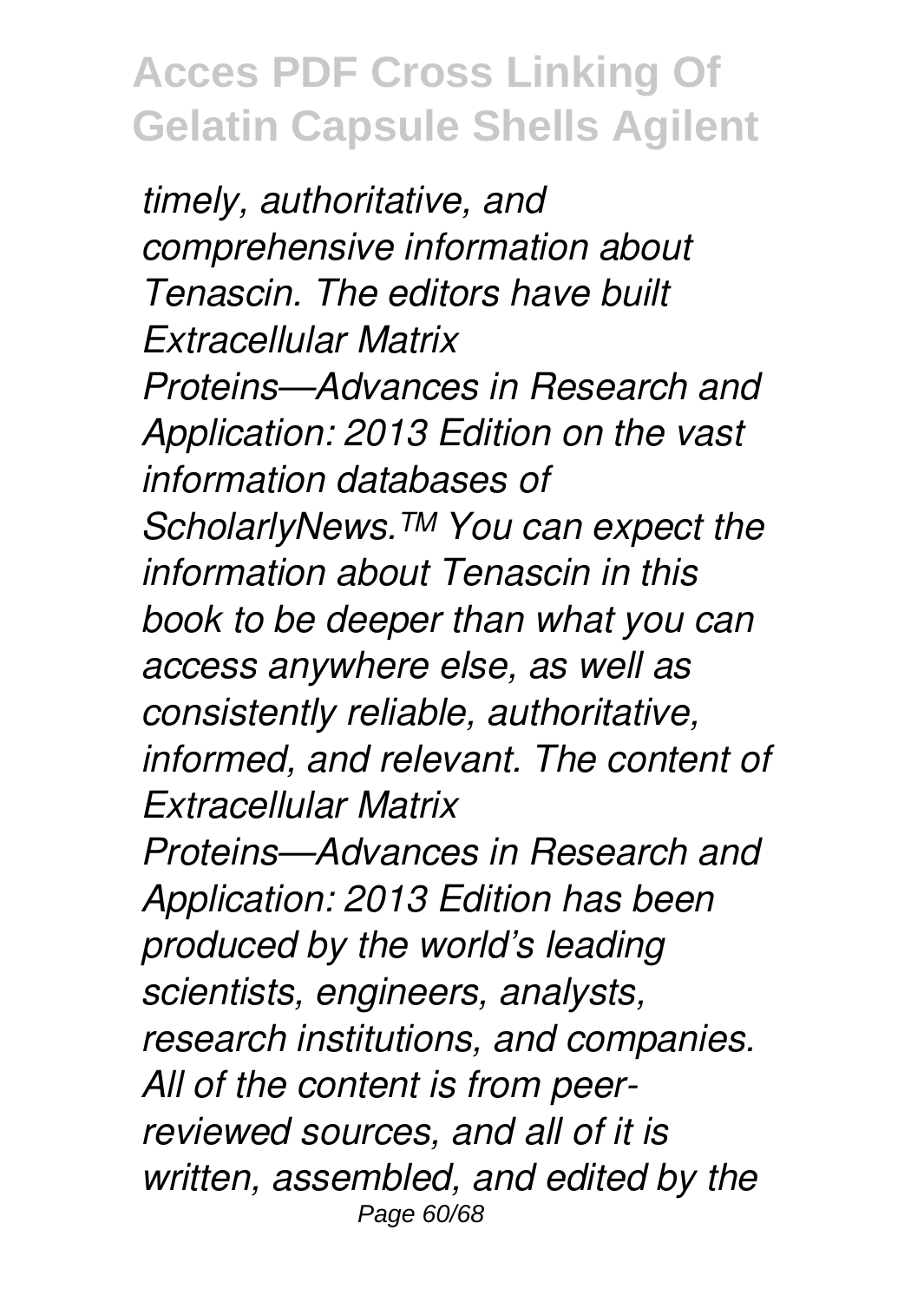*editors at ScholarlyEditions™ and available exclusively from us. You now have a source you can cite with authority, confidence, and credibility. More information is available at http://www.ScholarlyEditions.com/. This volume presents the most up-todate and detailed information available on protein-based biopolymer films and coatings. It provides a comprehensive overview of the design, technology, properties, functionality, and applications of biopolymer films and coatings (edible and inedible) from plant and animal proteins. Both widely commercialized and envisioned applications of protein films are discussed, including hard and soft gelatin capsules, microcapsules, collagen casings, and meat and produce coatings. Expert contributors provide thorough reviews of related* Page 61/68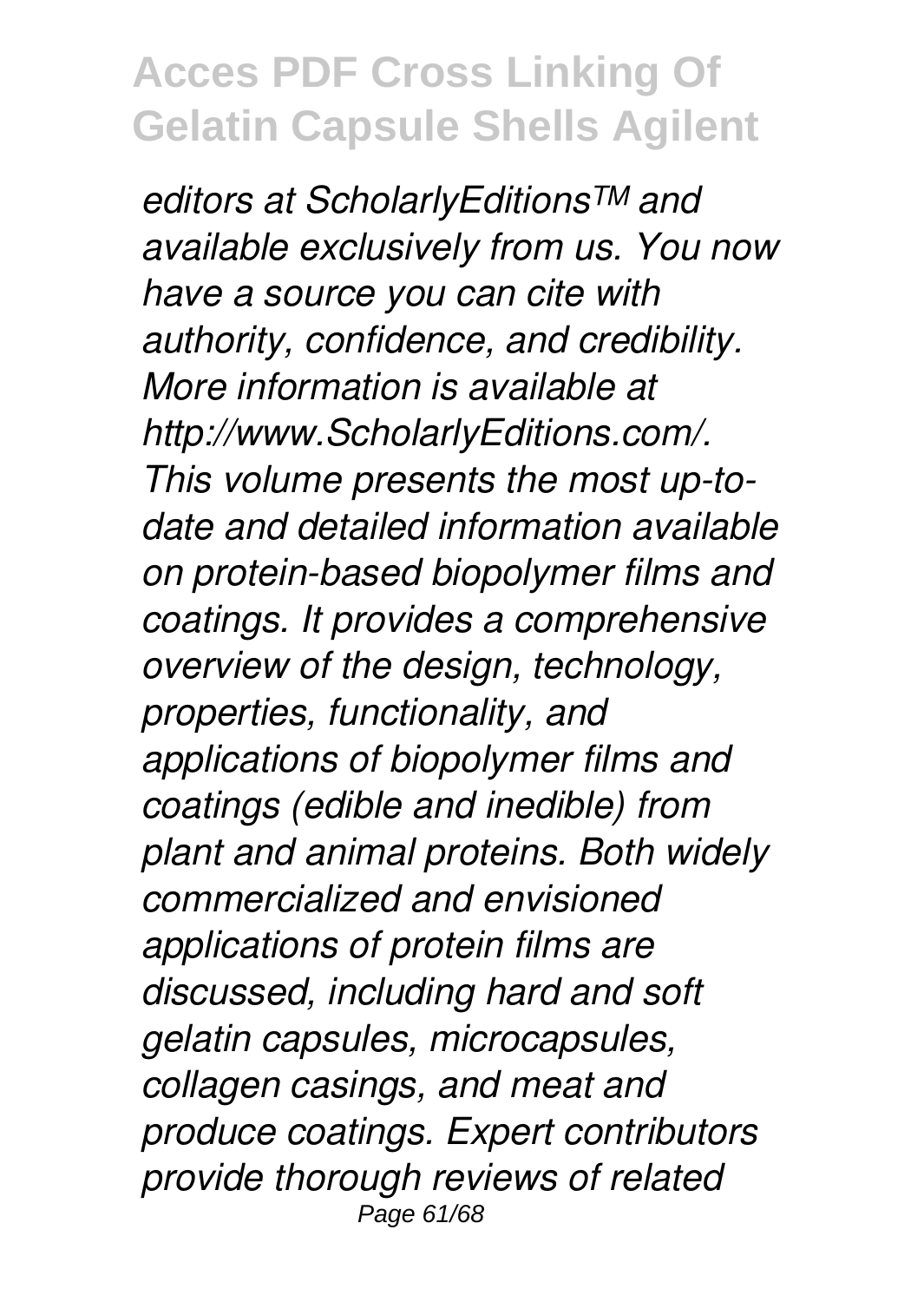*interdisciplinary research and extensive lists of references. About the Editor: Aristippos Gennadios, Ph.D. is Senior Manager, Materials Science and Clinical Supplies, Product Development: US and Canada, Banner Pharmacaps Inc. (a Sobel NV Company) in High Point, North Carolina. He received his B.S. in Chemical Engineering from the National Technical University in Athens, Greece, his M.S. in Agricultural Engineering from Clemson University, and his Ph.D. in Agricultural and Biological Systems Engineering from the University of Nebraska in Lincoln. Dr. Gennadios is also Adjunct Associate Professor in the Department of Biological Systems Engineering at the University of Nebraska in Lincoln. He has authored or co-authored over 40 refereed* Page 62/68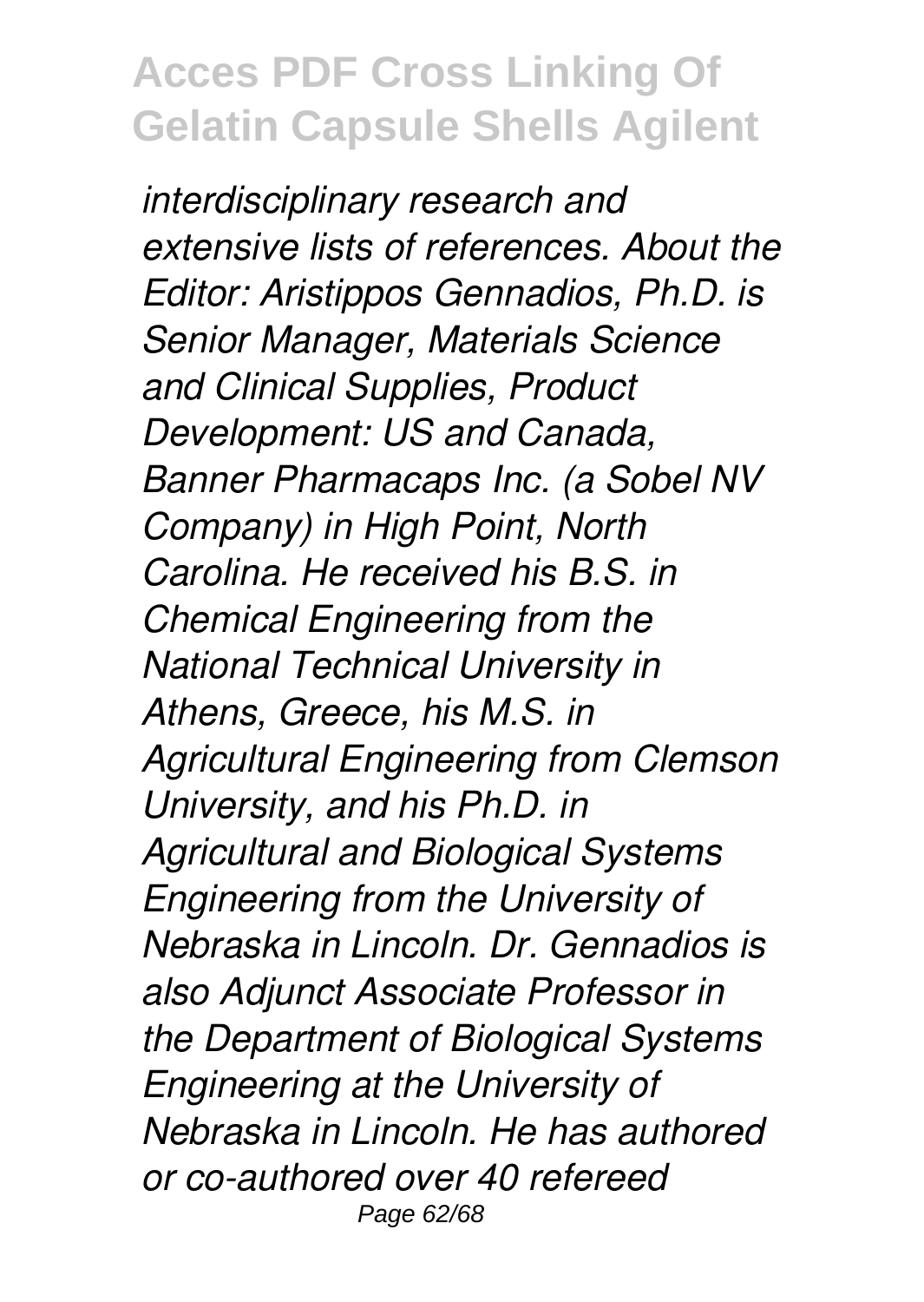*publications and has been granted 2 U.S. patents.*

*This handbook features contributions from a team of expert authors representing the many disciplines within science, engineering, and technology that are involved in pharmaceutical manufacturing. They provide the information and tools you need to design, implement, operate, and troubleshoot a pharmaceutical manufacturing system. The editor, with more than thirty years' experience working with pharmaceutical and biotechnology companies, carefully reviewed all the chapters to ensure that each one is thorough, accurate, and clear.*

*This new edition brings you up-to-date on the role of pharmaceutics and its future paradigms in the design of medicines. Contributions from over 30* Page 63/68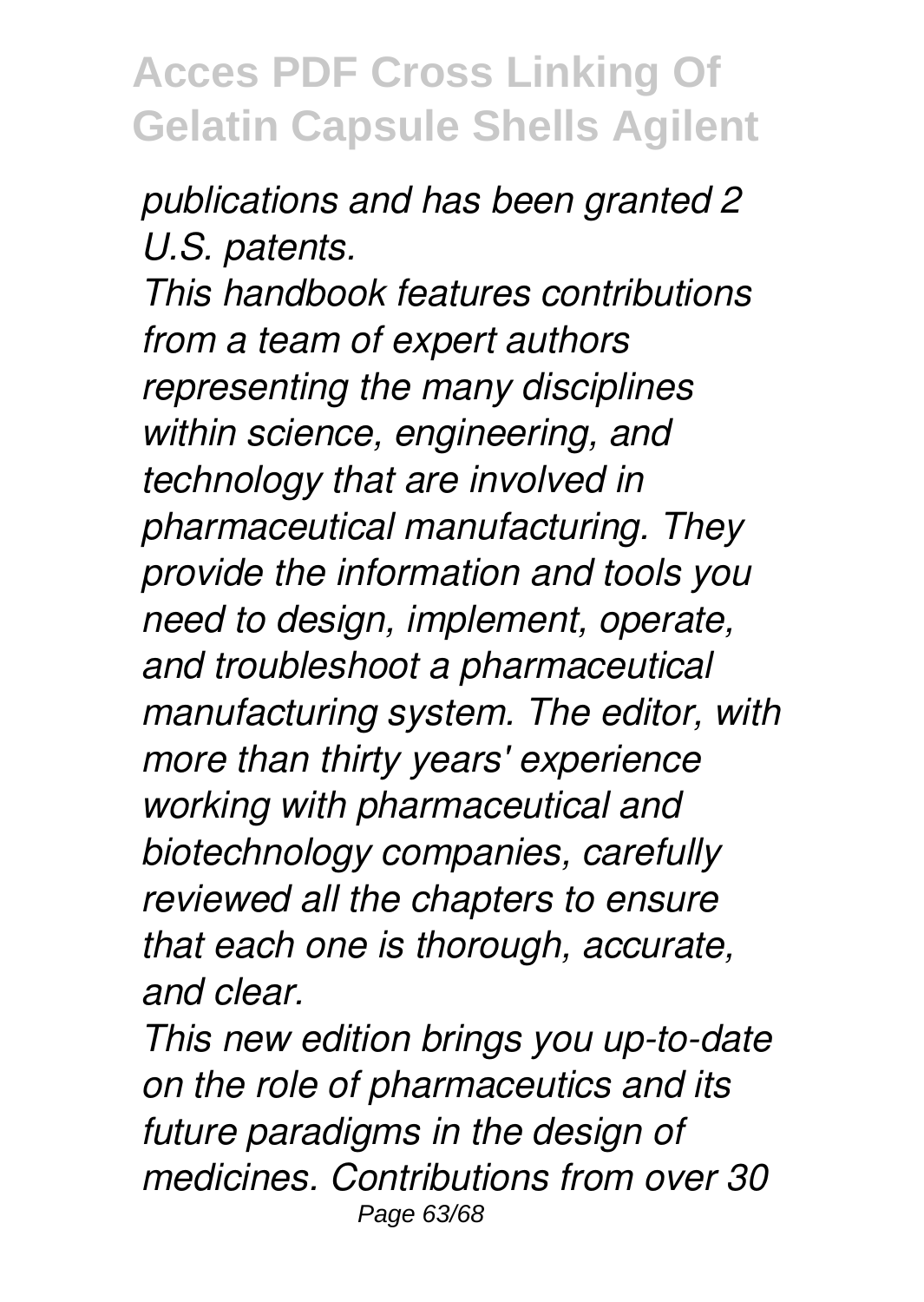*international thought leaders cover the core disciplines of pharmaceutics and the impact of biotechnology, gene therapy, and cell therapy on current findings. Modern Pharmaceutics helps you stay current Aulton's Pharmaceutics E-Book Regulations, Methodologies, and Best Practices The Science and Practice of Pharmacy Pharmaceutical Capsules Proceedings of the AAPS Dietary Supplements Forum The Science and Technology of Dosage Forms* The emphasis in degradable polymers has changed since the first edition of this book. Biomedical and agricultural applications remain important topics of scientific and commercial interest in the second edition. However, an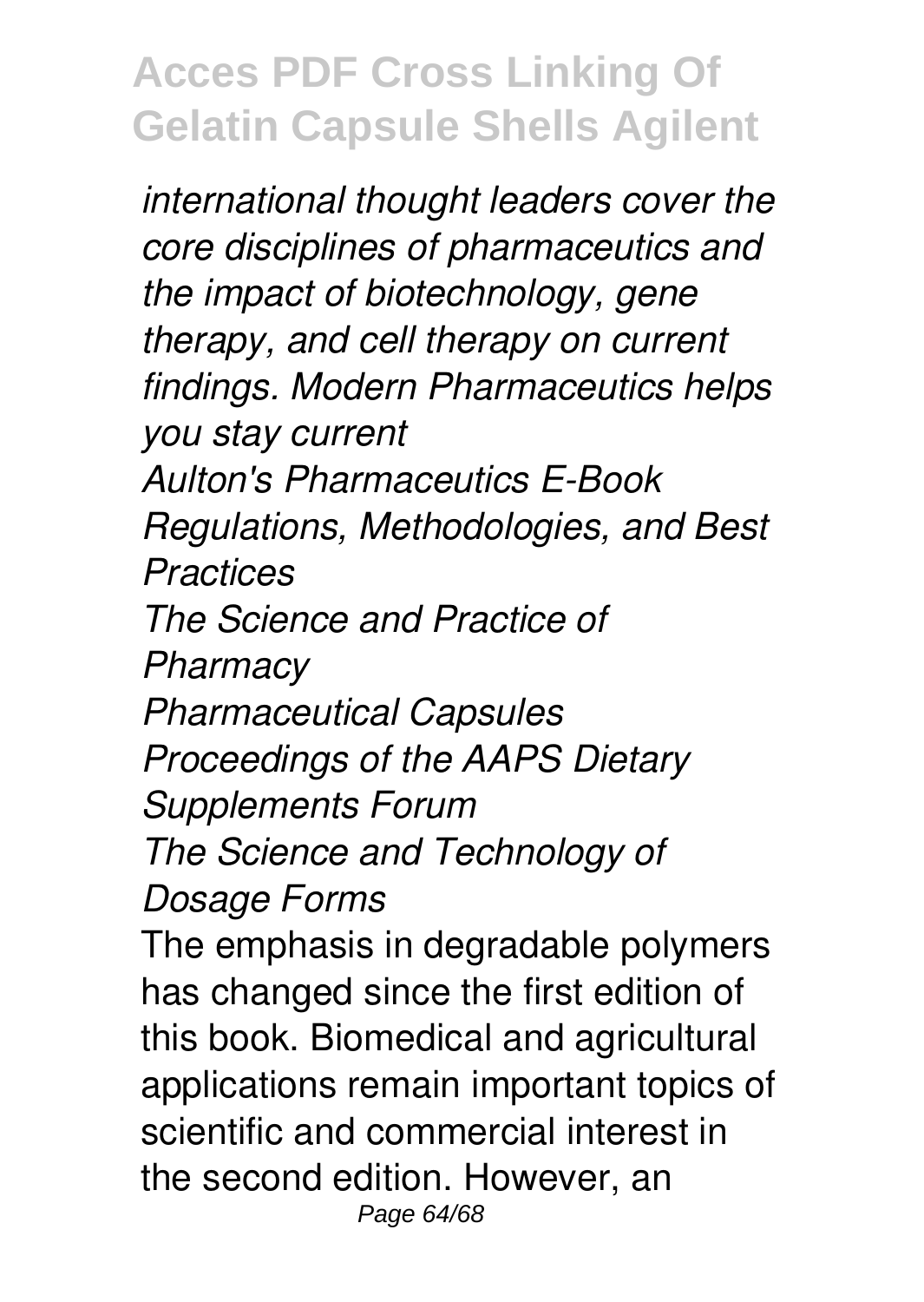increased emphasis on composting as a means of recovering value from wastes has led to a new impetus to understand how plastics degrade in the environment and the implication of this for international standards. Polymers based on renewable resources are also a major topic in this edition but the debate continues about their long-term sustainability and ecological advantages over degradable man-made polymers. Degradable Polymers will be of interest not only to academic and industrial scientists working on packaging, agricultural and medical applications of plastics but also to students of environmental science and legislators concerned with the effects of man-made materials in the environment.

In this era of increased pharmaceutical Page 65/68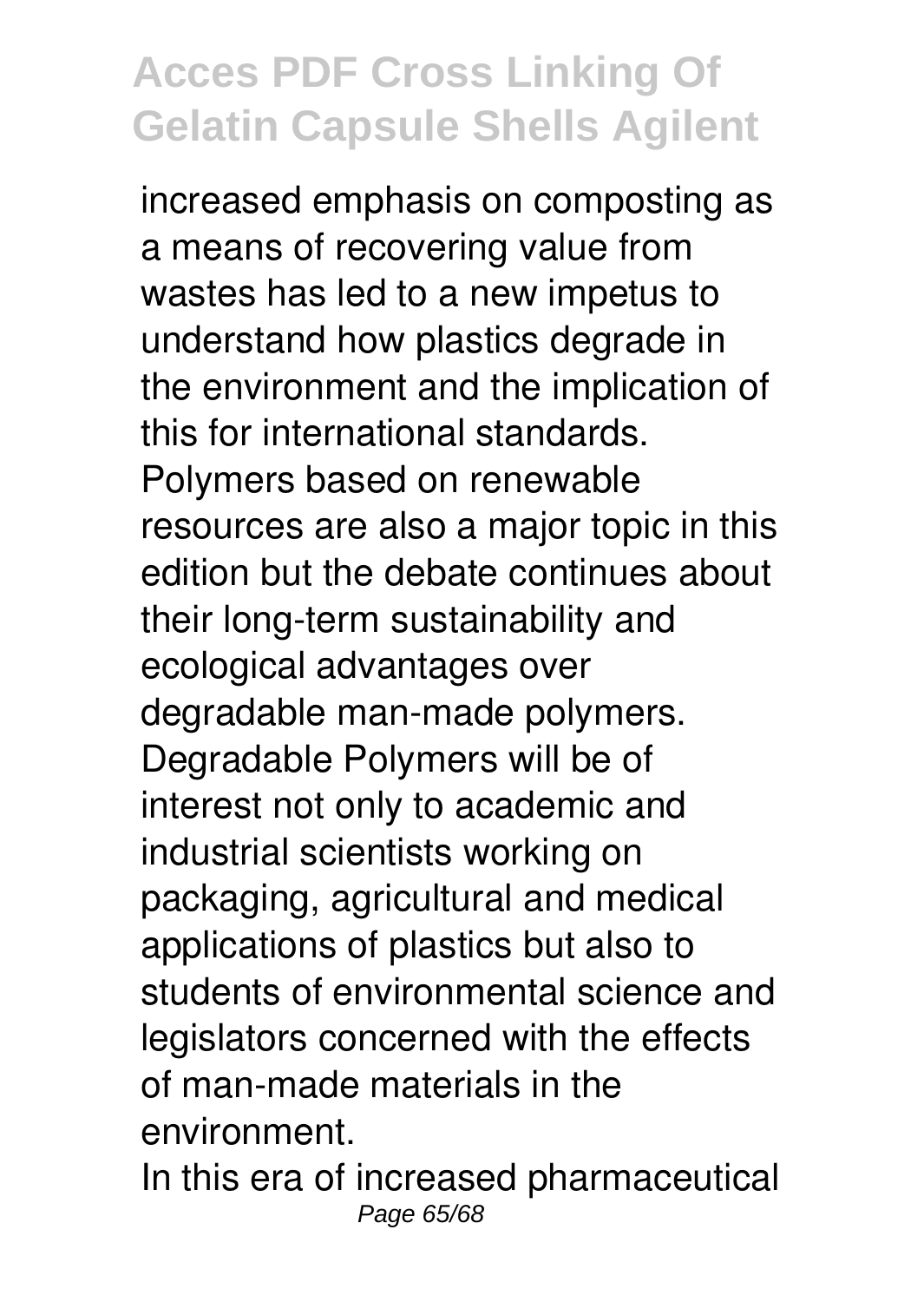industry competition, success for generic drug companies is dependent on their ability to manufacture therapeutic-equivalent drug products in an economical and timely manner, while also being cognizant of patent infringement and other legal and regulatory concerns. Generic Drug Product Development: Solid Oral Dosage Forms, Second Edition presents in-depth discussions from more than 30 noted specialists describing the development of generic drug products—from the raw materials to the development of a therapeuticequivalent drug product to regulatory approval. Major topics discussed include: Active pharmaceutical ingredients Experimental formulation development, including a new section on Quality by Design (QbD) Scale-up Commercial product formulation Page 66/68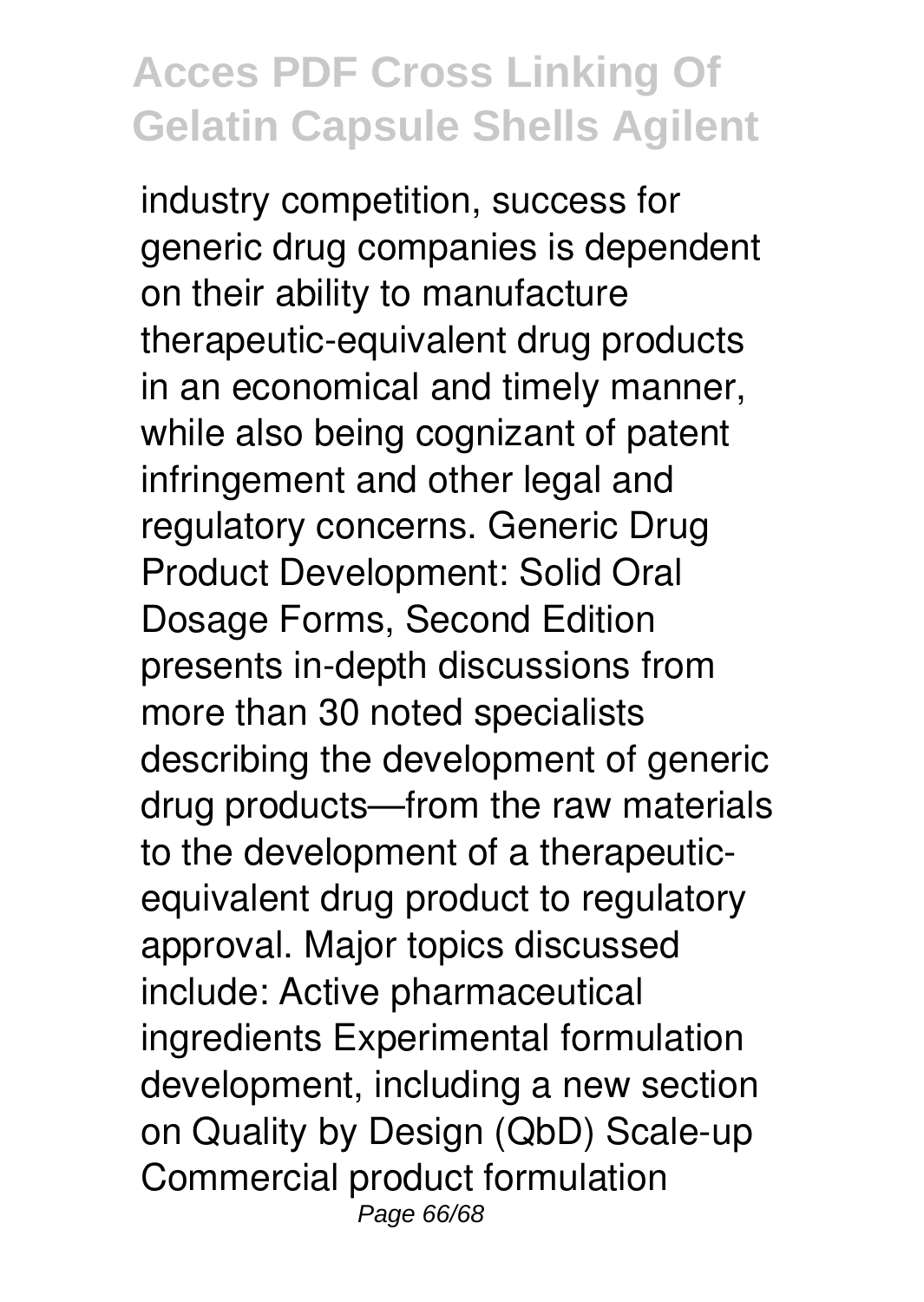Quality control and bioequivalence Drug product performance ANDA regulatory process Post-approval changes Post-marketing surveillance Legislative and patent challenges This second edition also contains a new chapter on the relationship between the FDA and the United States Pharmacopeia and in Chapter 4, using specific examples, the application of Quality by Design (QbD) during formulation development is examined.The book is a thorough guide to the development of solid oral generic dosage formulations. This textbook is ideal for the pharmaceutical industry, graduate programs in pharmaceutical sciences, and health professionals working in the area of generic drug development. The Design and Manufacture of Medicines

Page 67/68